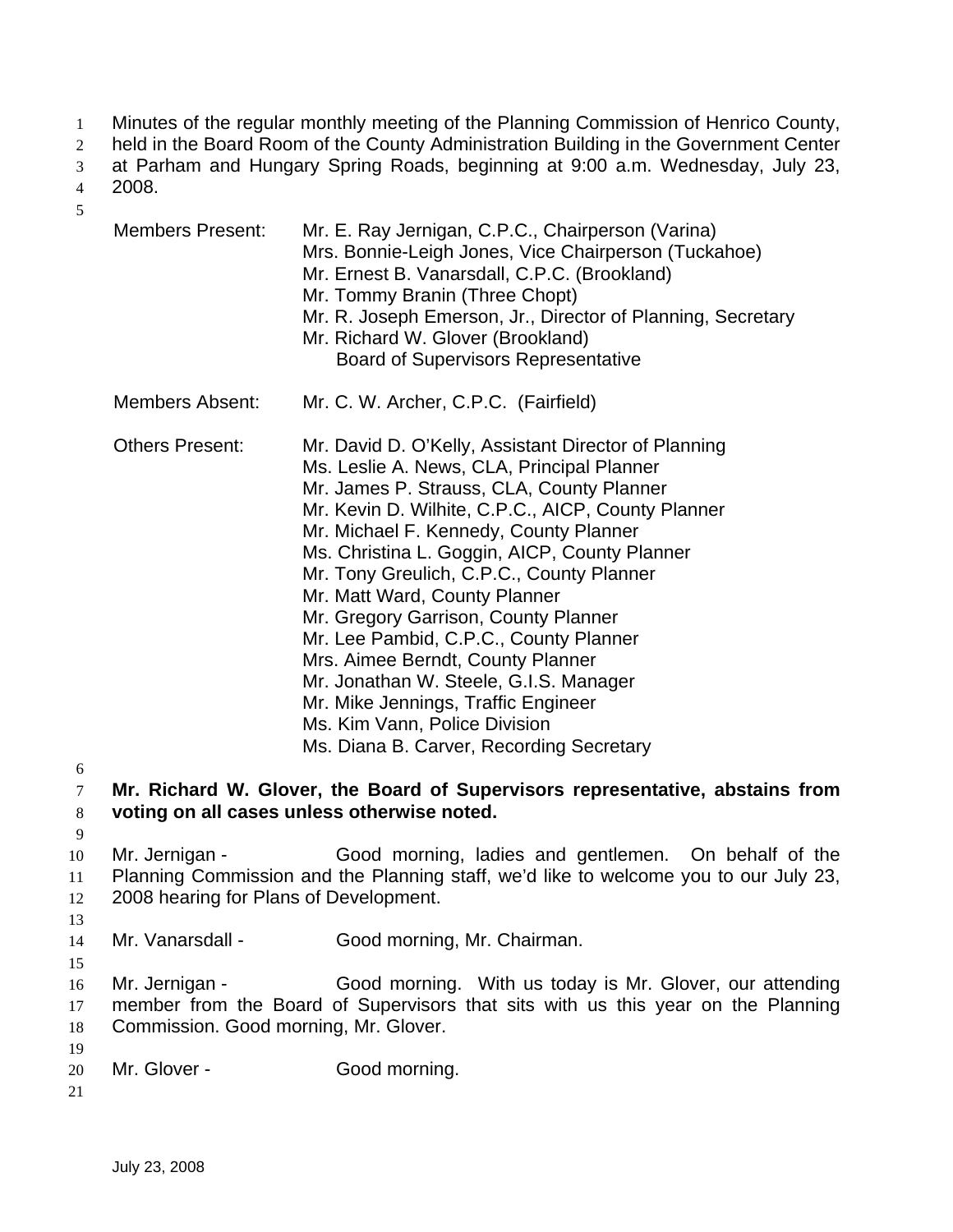- 22 Mrs. Jones Good morning.
- 24 25 26 Mr. Jernigan - We also have, with the Richmond Times-Dispatch, this morning, Melody Martin representing them. With that, I'll turn the meeting over to Mr. Emerson, our secretary.
- 28 29 30 Mr. Emerson - Thank you, Mr. Chairman. The first item on your agenda today is requests for deferrals and withdrawals. Those will be handled by Ms. Leslie News.
- 31

23

27

- 32 Mr. Jernigan - Good morning, Ms. News.
- 34 35 36 Ms. News - Good morning, Mr. Chairman, members of the Commission. There are three items on our list of deferrals and withdrawals, and there has been an additional item added, which I'll get to at the end.
- 37
- 38 39 40 The first item is found on page 14 of your agenda, and is located in the Brookland District. This is POD-53-08, B&S Tree Service. The applicant has requested a deferral to the August 14, 2008 meeting.
- 41
- 42 **PLAN OF DEVELOPMENT**
- 43

POD-53-08 B&S Tree Service – Old Staples Mill Road **Balzer & Associates, Inc. for Richard S. Bonds:**  Request for approval of a plan of development, as required by Chapter 24, Section 24-106 of the Henrico County Code, to construct a one-story, 4,707 square foot office/warehouse building. The 1.47-acre portion of the 2.78-acre site is located on the east line of Old Staples Mill Road, approximately 425 feet south of Hungary Road, on parcel 770-758-0073. The zoning is M-1, Light Industrial District. County water and sewer. **(Brookland)** 

- 44
- 45 46 Mr. Jernigan - Is there any opposition to deferral of POD-53-08, B&S Tree Service? There is no opposition.
- 47
- 48 49 Mr. Vanarsdall - I move that POD-53-08, B&S Tree Service, be deferred to the August 14, 2008 meeting at the applicant's request.
- 51 Mrs. Jones - Second.
- 52

- 53 54 Mr. Jernigan - **Motion by Mr. Vanarsdall, seconded by Mrs. Jones. All in** favor say aye. All opposed say no. The ayes have it; the motion passes.
- 55
- 56 57 At the request of the applicant, the Planning Commission deferred POD-53-08, B&S Tree Service to its August 14, 2008 meeting.
- 58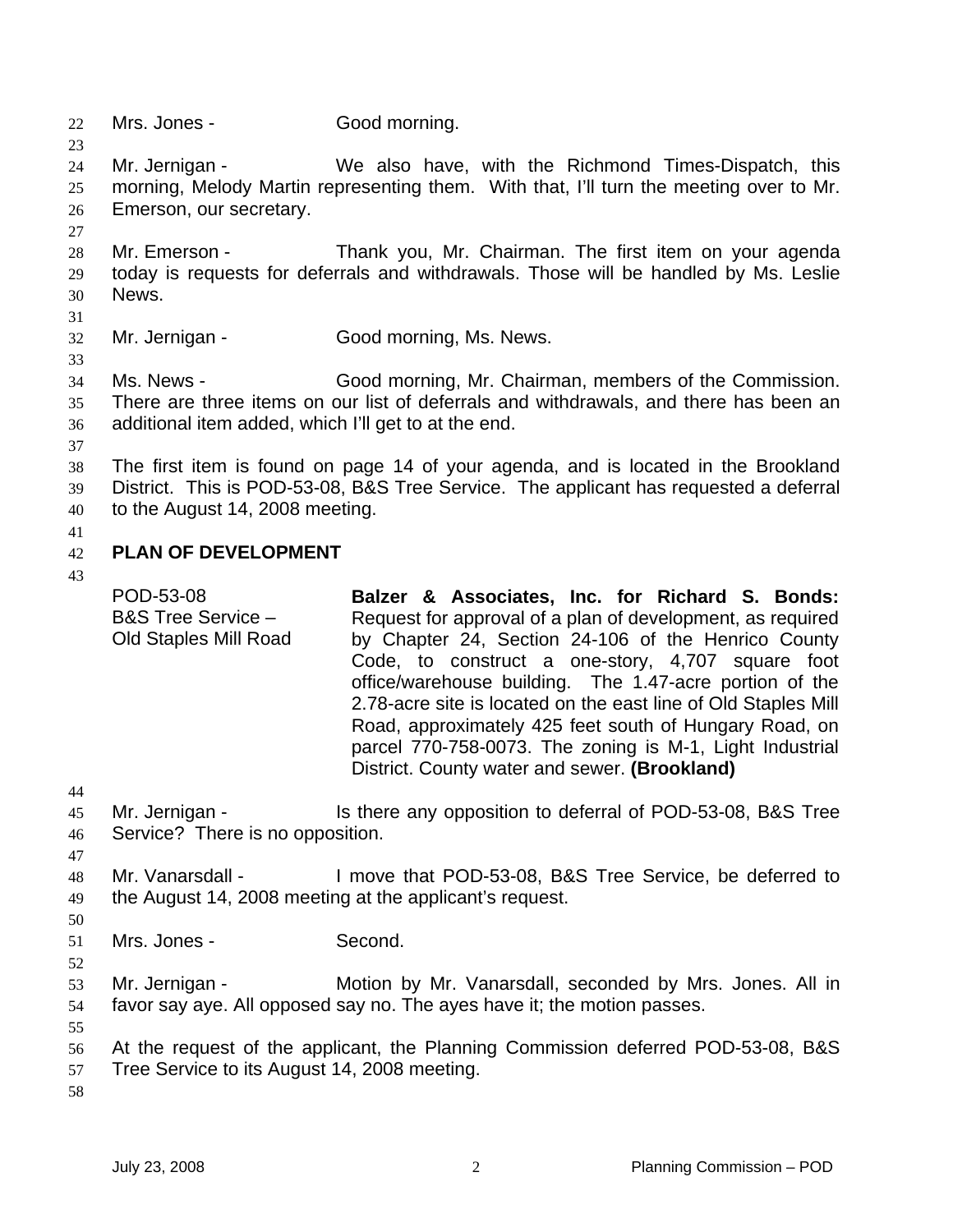Ms. News - The next item is found on page 15 of your agenda and is located in the Fairfield District. This is SUB-16-08, Thacker Place (July 2008 Plan) for four lots. The applicant is requesting a deferral to the September 24, 2008 meeting. 59 60 61

62

#### 63 **SUBDIVISION**

| 64                   | SUB-16-08<br><b>Thacker Place</b><br>(July 2008 Plan)<br><b>Bayard Road and Chuck</b><br>Road | <b>Balzer</b><br>Associates, Inc. for<br><b>Elderhomes</b><br>&<br>Corporation: The 2.02-acre site proposed for a<br>subdivision of 4 single-family homes is located on Chuck<br>Road, approximately 170 feet from the intersection of<br>Chuck Road and Bayard Road on parcel 814-725-2886.<br>The zoning is R-3C, One-Family Residence District<br>(Conditional) and ASO, Airport Safety Overlay District.<br>County water and sewer. (Fairfield) 4 Lots |
|----------------------|-----------------------------------------------------------------------------------------------|------------------------------------------------------------------------------------------------------------------------------------------------------------------------------------------------------------------------------------------------------------------------------------------------------------------------------------------------------------------------------------------------------------------------------------------------------------|
| 65<br>66<br>67<br>68 | Place (July 2008 Plan)? There is no opposition.                                               | Mr. Jernigan - Is there any opposition to deferral of SUB-16-08, Thacker                                                                                                                                                                                                                                                                                                                                                                                   |
| 69<br>70<br>71       | Mr. Vanarsdall -                                                                              | I move SUB-16-08, Thacker place (July 2008 Plan), be<br>deferred to September 24, 2008, per the application's request.                                                                                                                                                                                                                                                                                                                                     |
| 72<br>73             | Mrs. Jones -                                                                                  | Second.                                                                                                                                                                                                                                                                                                                                                                                                                                                    |
| 74<br>75             | Mr. Jernigan -                                                                                | Motion by Mr. Vanarsdall, seconded by Mrs. Jones. All in<br>favor say aye. All opposed say no. The ayes have it; the motion passes.                                                                                                                                                                                                                                                                                                                        |
| 76<br>77<br>78       |                                                                                               | At the request of the applicant, the Planning Commission deferred SUB-16-08, Thacker<br>place (July 2008 Plan), to its September 24, 2008 meeting.                                                                                                                                                                                                                                                                                                         |
| 79<br>80             | Mr. Jernigan -                                                                                | Ms. News, the first one. August the 14 <sup>th</sup> ?                                                                                                                                                                                                                                                                                                                                                                                                     |
| 81<br>82<br>83       | Ms. News -                                                                                    | That's the Zoning meeting.                                                                                                                                                                                                                                                                                                                                                                                                                                 |
| 84<br>85             | Mr. Jernigan -                                                                                | Ma'am?                                                                                                                                                                                                                                                                                                                                                                                                                                                     |
| 86<br>87             | Ms. News -                                                                                    | The Zoning meeting.                                                                                                                                                                                                                                                                                                                                                                                                                                        |
| 88<br>89             | Mr. Jernigan -                                                                                | Okay, I understand. I'm sorry.                                                                                                                                                                                                                                                                                                                                                                                                                             |
| 90<br>91             | Mr. Vanarsdall -                                                                              | Night meeting.                                                                                                                                                                                                                                                                                                                                                                                                                                             |
| 92<br>93             | Mr. Jernigan -                                                                                | Yes. Go ahead.                                                                                                                                                                                                                                                                                                                                                                                                                                             |
| 94<br>95             | Ms. News -                                                                                    | The next item is found on page 32 of your agenda, and is<br>located in the Tuckahoe District. This is POD-68-07, The Shire @ Pump and Church.                                                                                                                                                                                                                                                                                                              |

96 The applicant has requested a deferral to the September 24, 2008 meeting.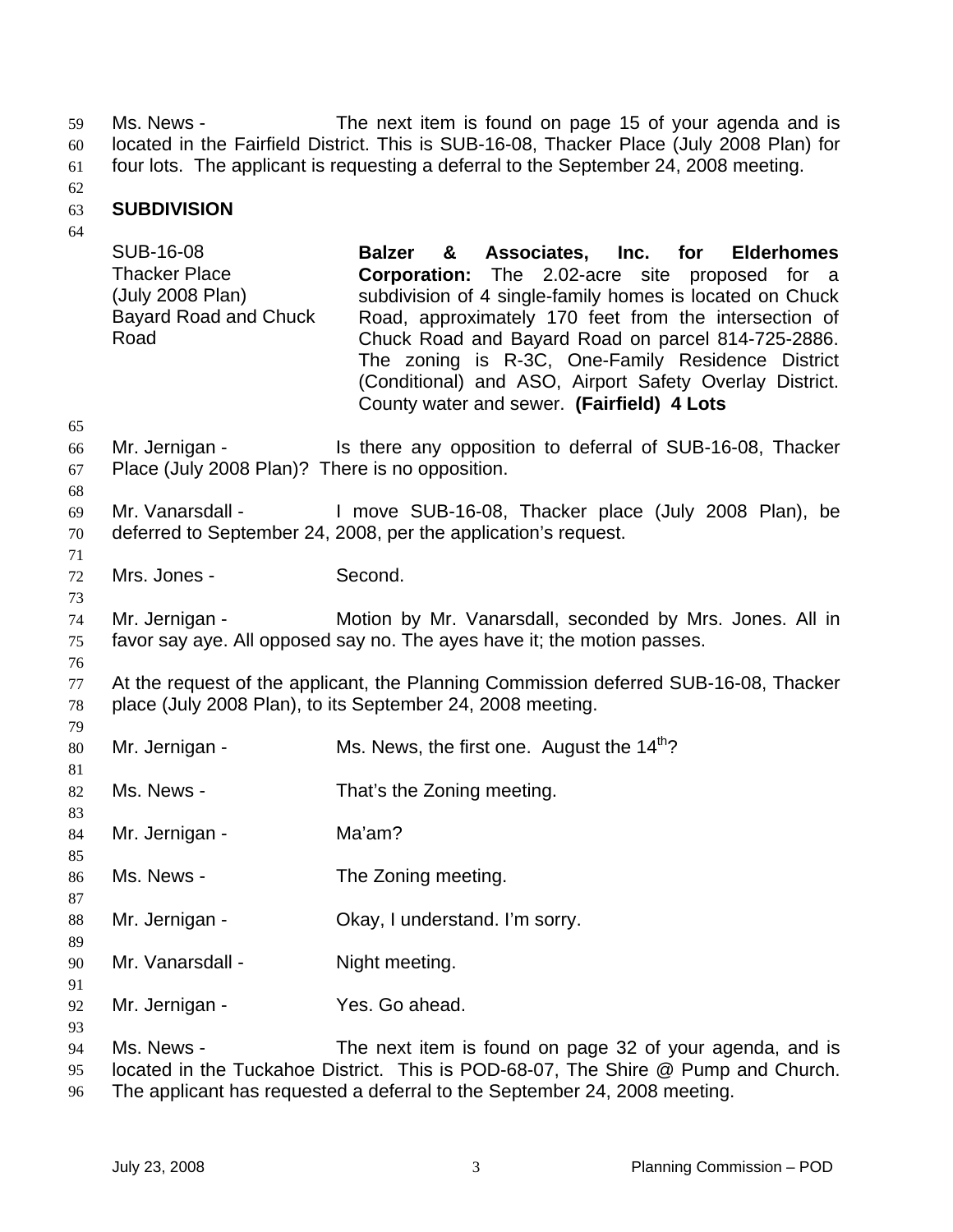### 98 **PLAN OF DEVELOPMENT & MASTER PLAN**

99 *(Deferred from the June 25, 2008 Meeting)* 

| 101                                           | POD-68-07<br>The Shire @ Pump and<br>Church - Church Road<br>and Pump Road | Kimley Horn for Kevin McFadden and The Rebkee<br><b>Company:</b> Request for approval of a plan of development<br>and master plan as required by Chapter 24, Section 24-<br>106 of the Henrico County Code, to construct five, one-<br>story retail buildings (Buildings 1-5) totaling 50,480 square<br>feet and a master plan for a future one-story retail building<br>(Building 6) totaling 12,900 square feet. The 21-acre site is<br>located at the southwest corner of the intersection of Pump<br>and Church Roads on parcels 739-754-7156 and 739-753-<br>1396. The zoning is B-2C, Business District (Conditional),<br>C-1C, Conservation District (Conditional),<br>RTHC,<br>Residential Townhouse District (Conditional) and R-3AC,<br>One-Family Residence District (Conditional), B-3,<br>Business District and R-5A, General Residence District.<br>County water and sewer. (Tuckahoe) |
|-----------------------------------------------|----------------------------------------------------------------------------|------------------------------------------------------------------------------------------------------------------------------------------------------------------------------------------------------------------------------------------------------------------------------------------------------------------------------------------------------------------------------------------------------------------------------------------------------------------------------------------------------------------------------------------------------------------------------------------------------------------------------------------------------------------------------------------------------------------------------------------------------------------------------------------------------------------------------------------------------------------------------------------------------|
| 102<br>103<br>104                             | Mr. Jernigan -                                                             | Is there any opposition to deferral of POD-68-07, The Shire<br>@ Pump and Church? There is no opposition, Mrs. Jones.                                                                                                                                                                                                                                                                                                                                                                                                                                                                                                                                                                                                                                                                                                                                                                                |
| 105<br>106<br>107                             | Mrs. Jones -                                                               | I move deferral of POD-68-07, The Shire @ Pump and<br>Church, to September 24, 2008, by request of the applicant.                                                                                                                                                                                                                                                                                                                                                                                                                                                                                                                                                                                                                                                                                                                                                                                    |
| 108<br>109                                    | Mr. Vanarsdall -                                                           | Second.                                                                                                                                                                                                                                                                                                                                                                                                                                                                                                                                                                                                                                                                                                                                                                                                                                                                                              |
| 110<br>111<br>112                             | Mr. Jernigan -                                                             | Motion by Mrs. Jones, seconded by Mr. Vanarsdall. All those<br>in favor say aye. All opposed say no. The ayes have it; the motion passes.                                                                                                                                                                                                                                                                                                                                                                                                                                                                                                                                                                                                                                                                                                                                                            |
| 113<br>114                                    |                                                                            | At the request of the applicant, the Planning Commission deferred POD-68-07, The<br>Shire @ Pump and Church to its September 24, 2008 meeting.                                                                                                                                                                                                                                                                                                                                                                                                                                                                                                                                                                                                                                                                                                                                                       |
| 115<br>116<br>117<br>118<br>119               | Ms. News -                                                                 | The final item is on page 29 of your agenda, and is located<br>in the Varina District. This is POD-52-08, Audubon North, previously POD-34-08. The<br>applicant is requesting a deferral to the September 24, 2008 meeting.                                                                                                                                                                                                                                                                                                                                                                                                                                                                                                                                                                                                                                                                          |
| 120<br>121<br>122<br>123<br>124<br>125<br>126 |                                                                            |                                                                                                                                                                                                                                                                                                                                                                                                                                                                                                                                                                                                                                                                                                                                                                                                                                                                                                      |
|                                               |                                                                            |                                                                                                                                                                                                                                                                                                                                                                                                                                                                                                                                                                                                                                                                                                                                                                                                                                                                                                      |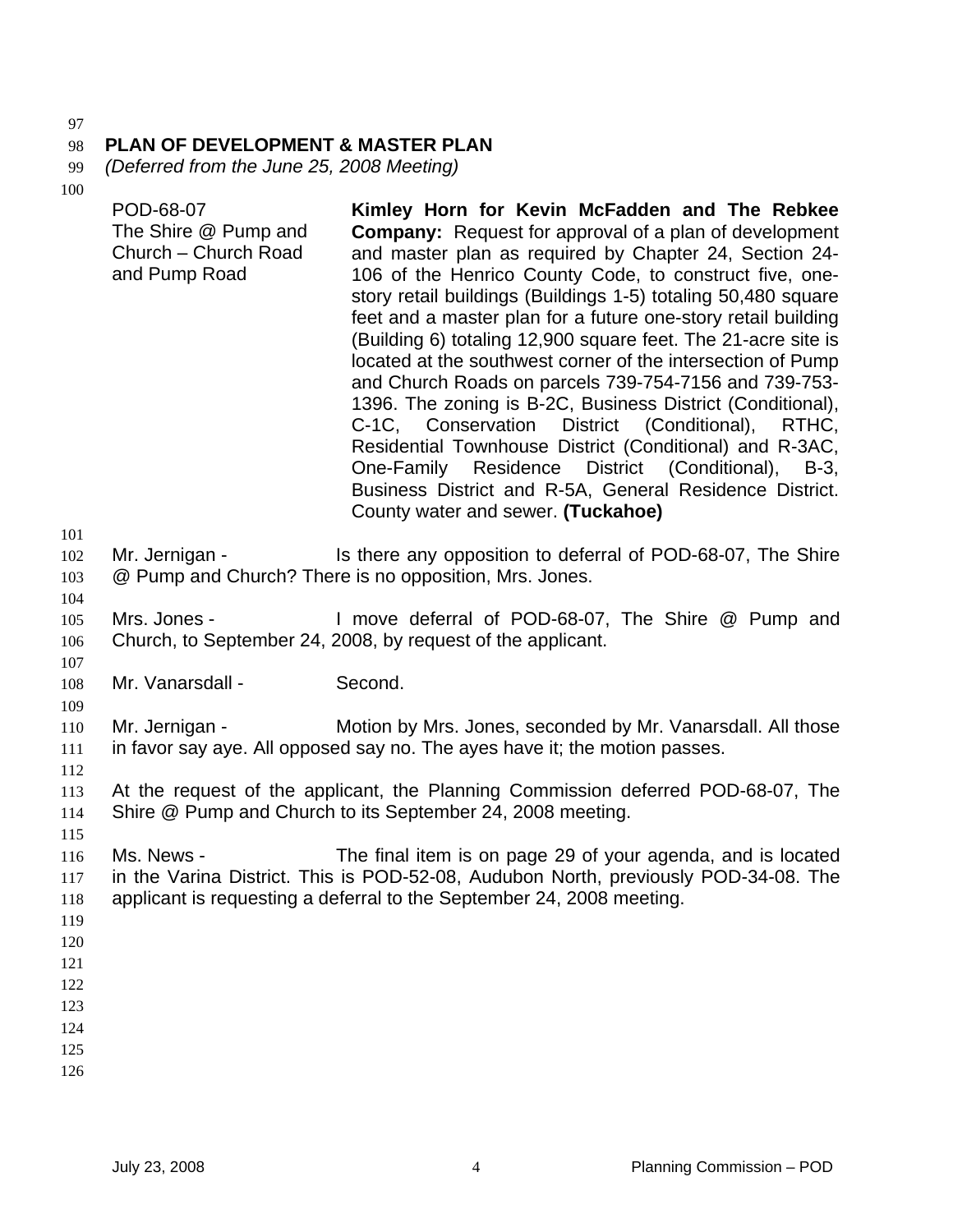### 128 **PLAN OF DEVELOPMENT**

| 149                             | POD-52-08<br>Audubon North -<br>Oakleys Lane and I-64<br>(POD-34-08 Rev.)                                                                                                                                                                                                    | Resource International, Ltd. for The Tetra Companies,<br><b>LLC:</b> Request for approval of a plan of development, as<br>required by Chapter 24, Section 24-106 of the Henrico<br>County Code, to construct a one-story, 5,000 square foot<br>office building. The 9.46-acre site is located on the<br>southwest corner at the intersection of Oakleys Lane and<br>I-64 on part of parcel 817-717-4199. The zoning is M-1C,<br>Light Industrial District (Conditional) and ASO, Airport<br>Safety Overlay District. County water and sewer. (Varina) |  |
|---------------------------------|------------------------------------------------------------------------------------------------------------------------------------------------------------------------------------------------------------------------------------------------------------------------------|-------------------------------------------------------------------------------------------------------------------------------------------------------------------------------------------------------------------------------------------------------------------------------------------------------------------------------------------------------------------------------------------------------------------------------------------------------------------------------------------------------------------------------------------------------|--|
| 130<br>131<br>132               | Mrs. Jones -                                                                                                                                                                                                                                                                 | This is 52-08, you say?                                                                                                                                                                                                                                                                                                                                                                                                                                                                                                                               |  |
| 133<br>134                      | Mr. Jernigan -                                                                                                                                                                                                                                                               | 52-08.                                                                                                                                                                                                                                                                                                                                                                                                                                                                                                                                                |  |
| 135<br>136                      | Ms. News -                                                                                                                                                                                                                                                                   | Yes, sir.                                                                                                                                                                                                                                                                                                                                                                                                                                                                                                                                             |  |
| 137<br>138                      | Mr. Vanarsdall -                                                                                                                                                                                                                                                             | Okay.                                                                                                                                                                                                                                                                                                                                                                                                                                                                                                                                                 |  |
| 139<br>140<br>141<br>142<br>143 | Mr. Jernigan -<br>Is there any opposition to the deferral of POD-52-08<br>Audubon North (POD-34-08 Rev.)? There is no opposition. With that, I will move for<br>deferral of POD-52-08 Audubon North (POD-34-08 Rev.), to September 24, 2008, by<br>request of the applicant. |                                                                                                                                                                                                                                                                                                                                                                                                                                                                                                                                                       |  |
| 144<br>145                      | Mr. Vanarsdall -                                                                                                                                                                                                                                                             | Second.                                                                                                                                                                                                                                                                                                                                                                                                                                                                                                                                               |  |
| 146<br>147<br>148               | Mr. Jernigan -                                                                                                                                                                                                                                                               | Motion by Mr. Jernigan, seconded by Mr. Vanarsdall. All in<br>favor say aye. All opposed say no. The ayes have it; the motion passes.                                                                                                                                                                                                                                                                                                                                                                                                                 |  |
| 149<br>150<br>151               |                                                                                                                                                                                                                                                                              | At the request of the applicant, the Planning Commission deferred POD-52-08 Audubon<br>North (POD-34-08 Rev.) to its September 24, 2008 meeting.                                                                                                                                                                                                                                                                                                                                                                                                      |  |
| 152<br>153                      | Ms. News -                                                                                                                                                                                                                                                                   | Those are all the requests that staff is aware of.                                                                                                                                                                                                                                                                                                                                                                                                                                                                                                    |  |
| 154<br>155                      | Mr. Jernigan -                                                                                                                                                                                                                                                               | Thank you.                                                                                                                                                                                                                                                                                                                                                                                                                                                                                                                                            |  |
| 156<br>157<br>158<br>159        | Mr. Emerson -<br>will be presented by Ms. Leslie News.                                                                                                                                                                                                                       | Mr. Chairman, if there are no other requests for deferrals<br>from the Commission, the next items on your agenda are the expedited items. Those                                                                                                                                                                                                                                                                                                                                                                                                       |  |
| 160<br>161<br>162<br>163        | Ms. News -                                                                                                                                                                                                                                                                   | Yes, sir. We have five requests for expedited items. One<br>item has been removed, as it has been deferred. The first item is on page three of your<br>agenda, and is located in the Three Chopt District. This is a transfer of approval for<br>POD-13-84, Baymont Inn & Suites, formerly Comfort Inn. Staff recommends approval.                                                                                                                                                                                                                    |  |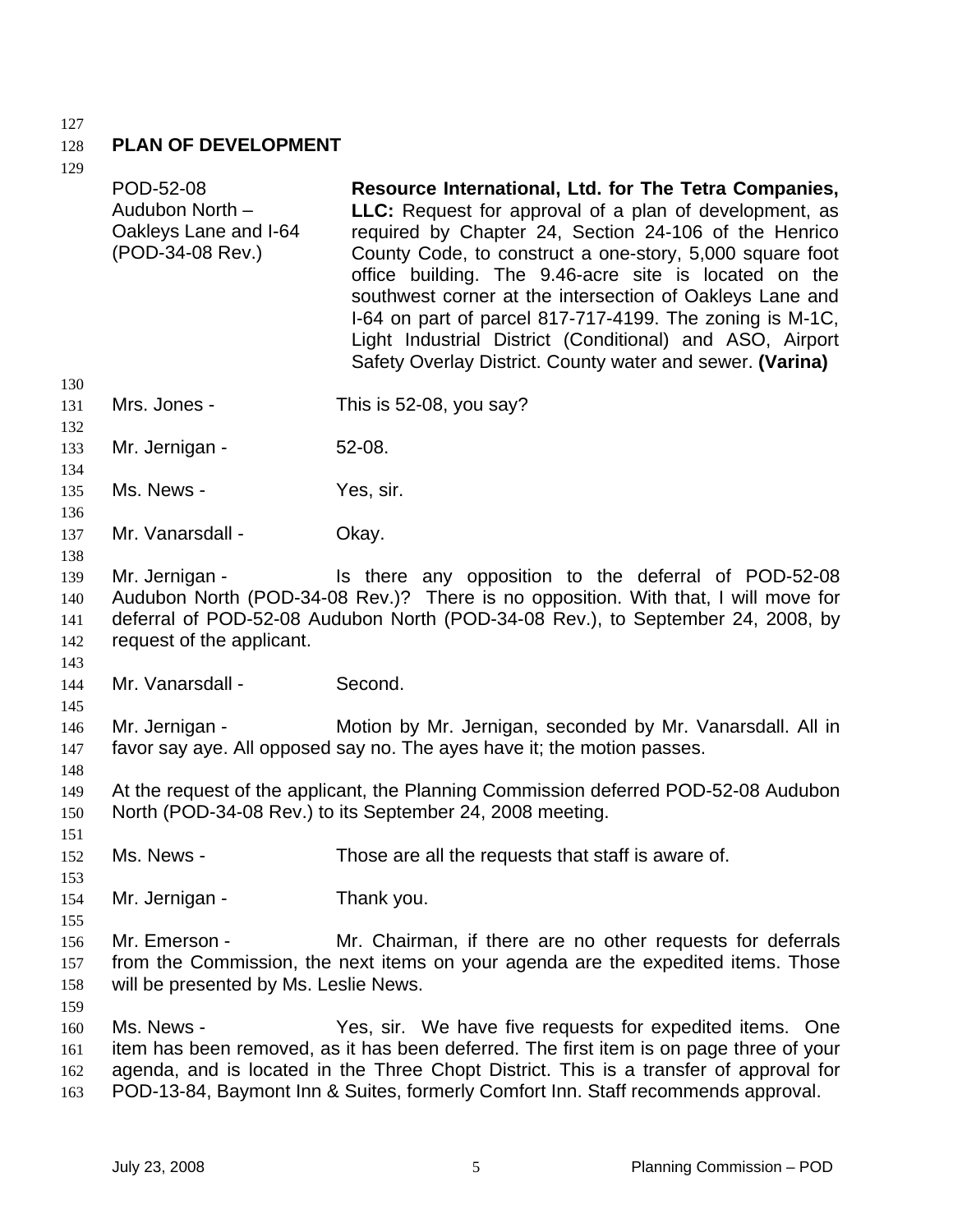### 165 **TRANSFER OF APPROVAL**

166

|                                 | POD-13-84<br>Baymont Inn & Suites<br>(Formerly Comfort Inn) -<br>7201 W. Broad Street | CAS Associates Inc. and Hospitality Consultants, Inc.<br>for Charles Burton Reid, LLC: Request for transfer of<br>approval as required by Chapter 24, Section 24-106 of the<br>Henrico County Code from Charles Burton Reid, LLC to<br>Shiva P, LLC. The 2.5-acre site is located approximately<br>1,600 feet north of Glenside Drive on W. Broad Street (U.<br>S. Route 250) on parcel 766-747-2181. The zoning is M-1,<br>Light Industrial District. County water and sewer. (Three<br>Chopt) |
|---------------------------------|---------------------------------------------------------------------------------------|-------------------------------------------------------------------------------------------------------------------------------------------------------------------------------------------------------------------------------------------------------------------------------------------------------------------------------------------------------------------------------------------------------------------------------------------------------------------------------------------------|
| 167<br>168<br>169<br>170        | Mr. Jernigan -<br>Inn & Suites (Formerly Comfort Inn)?                                | Is there any opposition to approval of POD-13-84, Baymont                                                                                                                                                                                                                                                                                                                                                                                                                                       |
| 171<br>172<br>173<br>174        | Mr. Branin -<br>agenda.                                                               | Mr. Chairman, I'd like to move that transfer of approval POD-<br>13-84, Baymont Inn & Suites (Formerly Comfort Inn) be approved on the expedited                                                                                                                                                                                                                                                                                                                                                |
| 175<br>176                      | Mrs. Jones -                                                                          | Second.                                                                                                                                                                                                                                                                                                                                                                                                                                                                                         |
| 177<br>178                      | Mr. Jernigan -                                                                        | Motion by Mr. Branin, seconded by Mrs. Jones. All in favor<br>say aye. All opposed say no. The ayes have it; the motion passes.                                                                                                                                                                                                                                                                                                                                                                 |
| 179<br>180<br>181<br>182<br>183 |                                                                                       | The Planning Commission approved the transfer of approval request for POD-13-84,<br>Baymont Inn & Suites (Formerly Comfort Inn), from Charles Burton Reid, LLC to Shiva<br>P, LLC., subject to the standard and added conditions previously approved.                                                                                                                                                                                                                                           |
| 184<br>185<br>186<br>187        | Ms. News -                                                                            | The next item is found on page 13 of your agenda, and is<br>located in the Brookland District. This is a landscape plan, LP/POD-61-07 for the<br>Faison School for Autism. Staff recommends approval.                                                                                                                                                                                                                                                                                           |
| 188<br>189                      | <b>LANDSCAPE PLAN</b>                                                                 |                                                                                                                                                                                                                                                                                                                                                                                                                                                                                                 |
|                                 | LP/POD-61-07<br>Faison School for Autism -<br>1701 Byrd Avenue                        | Balzer & Associates, Inc. for 1701 Byrd Avenue, LLC:<br>Request for approval of a landscape plan, as required by<br>Chapter 24, Sections 24-106 and 24-106.2 of the Henrico<br>County Code. The 2.769-acre site is located at the<br>southwest corner of the intersection of Byrd Avenue and<br>Markel Road on parcel 772-737-4775. The zoning is B-2,<br><b>Business District. (Brookland)</b>                                                                                                 |
| 190                             |                                                                                       |                                                                                                                                                                                                                                                                                                                                                                                                                                                                                                 |

191 Mr. Jernigan - Is there any opposition to LP/POD-61-07, Faison School for

192 Autism? There is no opposition.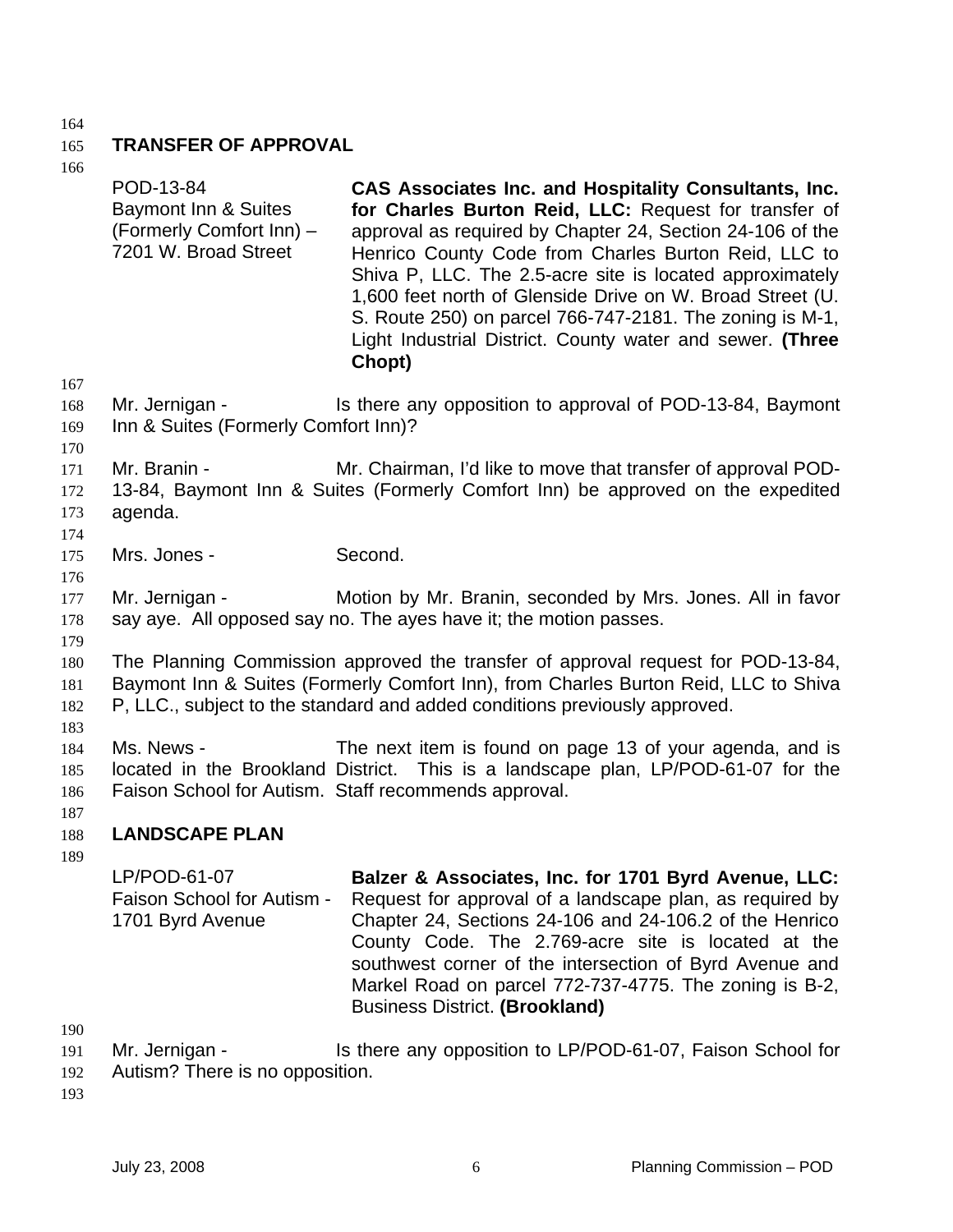- Mr. Vanarsdall I move LP/POD-61-07, Faison School for Autism, be approved with the annotations on the plans and standard conditions for landscape plans. 194 195 196
- 197
- 198 Mrs. Jones - Second.
- 200 201 Mr. Jernigan - **Motion by Mr. Vanarsdall, seconded by Mrs. Jones. All in** favor say aye. All opposed say no. The ayes have it; the motion passes.
- 202

199

203 204 205 The Planning Commission approved the landscape plan for LP/POD-61-07, Faison School for Autism, subject to the standard conditions attached to these minutes for landscape plans.

207 208 209 210 211 Ms. News - The next item is on page 26 of your agenda, and is located in the Fairfield District. This is POD-49-08, Richmond Petroleum. There's an addendum item on page 4 of your addendum, which includes a revised recommendation indicating that the applicant has agreed to provide a predominantly brick building with split-faced block and EIFS accents. Staff can recommend approval.

212

### 213 **PLAN OF DEVELOPMENT**

| 214                      | POD-49-08<br>Richmond Petroleum -<br>2301 Mechanicsville<br>Turnpike | Carter Design for Richmond Petroleum Marketing,<br>Inc.: Request for approval of a plan of development, as<br>required by Chapter 24, Section 24-106 of the Henrico<br>County Code, to renovate an existing gas station and<br>convenience store and construct a one-story, 2,877 square<br>foot convenience store with drive thru restaurant and<br>carwash. The 0.90-acre site is located on the southeast<br>corner at the intersection of Mechanicsville Turnpike (U.S.<br>Route 360) and Bloom Lane on parcel 799-728-4562. The<br>zoning is B-3, Business District. County water and sewer.<br>(Fairfield) |
|--------------------------|----------------------------------------------------------------------|------------------------------------------------------------------------------------------------------------------------------------------------------------------------------------------------------------------------------------------------------------------------------------------------------------------------------------------------------------------------------------------------------------------------------------------------------------------------------------------------------------------------------------------------------------------------------------------------------------------|
| 215                      |                                                                      |                                                                                                                                                                                                                                                                                                                                                                                                                                                                                                                                                                                                                  |
| 216<br>217<br>218        | Mr. Jernigan -<br>There is no opposition.                            | Is there any opposition to POD-49-08, Richmond Petroleum?                                                                                                                                                                                                                                                                                                                                                                                                                                                                                                                                                        |
| 219<br>220<br>221<br>222 | Mr. Vanarsdall -                                                     | I recommend approval of POD-49-08, Richmond Petroleum,<br>with the annotations on the plan, standard conditions for developments of this type, the<br>following conditions 29 through 37, and staff's recommendation on the addendum.                                                                                                                                                                                                                                                                                                                                                                            |
| 223<br>224               | Mrs. Jones -                                                         | Second.                                                                                                                                                                                                                                                                                                                                                                                                                                                                                                                                                                                                          |
| 225<br>226<br>227        | Mr. Jernigan -                                                       | Motion by Mr. Vanarsdall, second by Mrs. Jones. All in favor<br>say aye. All opposed say no. The ayes have it; the motion passes.                                                                                                                                                                                                                                                                                                                                                                                                                                                                                |
|                          |                                                                      |                                                                                                                                                                                                                                                                                                                                                                                                                                                                                                                                                                                                                  |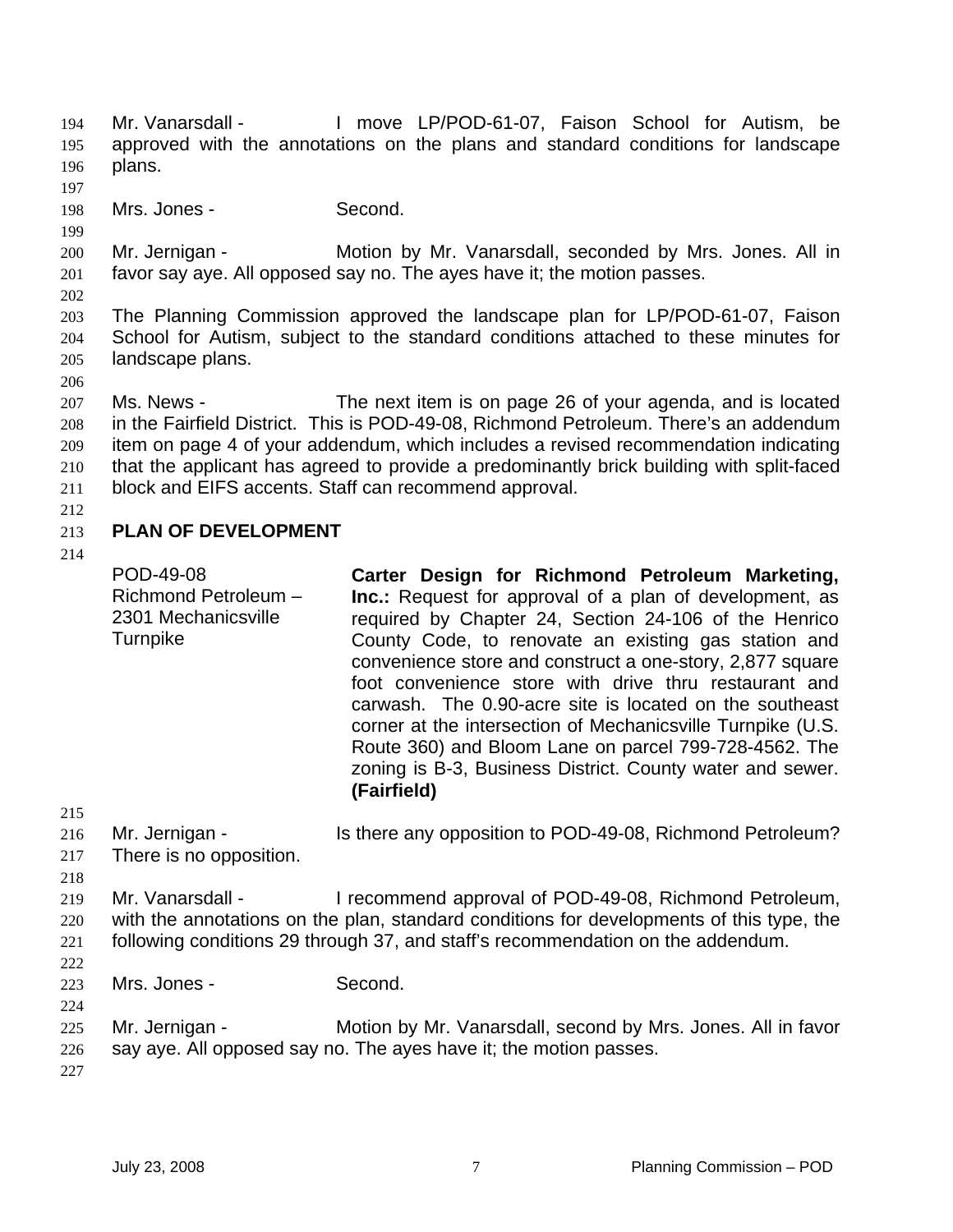- The Planning Commission approved POD-49-08, Richmond Petroleum, subject to the annotations on the plans, the standard conditions attached to these minutes for developments of this type, and the following additional conditions: 228 229 230
- 231
- 232 233 29. The entrances and drainage facilities on Mechanicsville Turnpike (U.S. Route 360) shall be approved by the Virginia Department of Transportation and the County.
- 234 235 236 237 30. A notice of completion form, certifying that the requirements of the Virginia Department of Transportation entrances permit have been completed, shall be submitted to the Department of Planning prior to any occupancy permits being issued.
- 238 31. Outside storage shall not be permitted.
- 239 240 241 242 243 244 32. The developer shall install an adequate restaurant ventilating and exhaust system to minimize smoke, odors, and grease vapors. The plans and specifications shall be included with the building permit application for review and approval. If, in the opinion of the County, the type system provided is not effective, the Commission retains the rights to review and direct the type of system to be used.
- 245 246 247 248 33. In the event of any traffic backup which blocks the public right-of-way as a result of congestion caused by the drive-up facilities or car wash, the owner/occupant shall close the drive-up facilities and/or car wash until a solution can be designed to prevent traffic backup.
- 249 250 251 34. Approval of the construction plans by the Department of Public Works does not establish the curb and gutter elevations along the Henrico County maintained right-of-way. The elevations will be set by Henrico County.
- 252 253 254 255 35. Approval of the construction plans by the Department of Public Works does not establish the curb and gutter elevations along the Virginia Department of Transportation maintained right-of-way. The elevations will be set by the contractor and approved by the Virginia Department of Transportation.
- 256 257 258 259 260 261 36. The location of all existing and proposed utility and mechanical equipment (including HVAC units, electric meters, junctions and accessory boxes, transformers, and generators) shall be identified on the landscape plan. All building mounted equipment shall be painted to match the building, and all equipment shall be screened by such measures as determine appropriate by the Director of Planning or the Planning Commission at the time of plan approval.
- 262 37. Bulk storage of fuel shall be underground.
- 264 265 266 Ms. News - The next item is on page 28 of your agenda, and is located in the Three Chopt District. This is POD-50-08, Merchants Tire @ Downtown Short Pump. Staff recommends approval.
- 267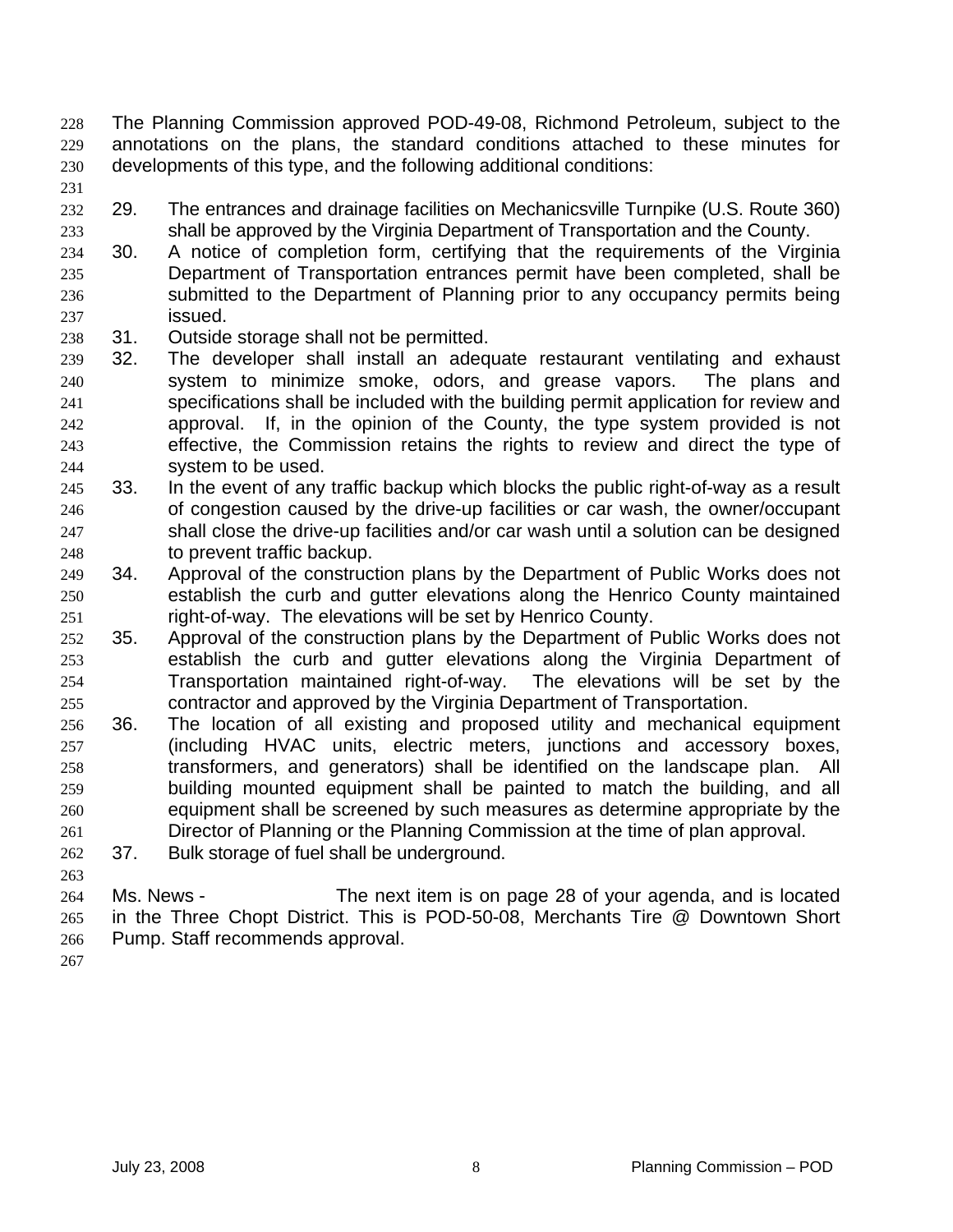### 268 **PLAN OF DEVELOPMENT**

| ×<br>i |  |
|--------|--|

| 269<br>270               | $I-64$                                                                                                                                            | POD-50-08<br>Merchants Tire @<br>Downtown Short Pump -<br>Pouncey Tract Road and                                                                                                                                                                           | Burgess & Niple for Short Pump Mini Storage and<br>Pavilion Development Company: Request for approval<br>of a plan of development, as required by Chapter 24,<br>Section 24-106 of the Henrico County Code, to construct a<br>one-story, 9,640 square foot retail building in an existing<br>shopping center. The 0.753-acre site is located on the<br>west line of Pouncey Tract Road, south of I-64 on parcels<br>739-763-7259 and 7089. The zoning is M-1, Light<br>Industrial District. County water and sewer.<br>(Three Chopt) |  |
|--------------------------|---------------------------------------------------------------------------------------------------------------------------------------------------|------------------------------------------------------------------------------------------------------------------------------------------------------------------------------------------------------------------------------------------------------------|--------------------------------------------------------------------------------------------------------------------------------------------------------------------------------------------------------------------------------------------------------------------------------------------------------------------------------------------------------------------------------------------------------------------------------------------------------------------------------------------------------------------------------------|--|
| 271<br>272<br>273        |                                                                                                                                                   | Mr. Jernigan -<br>Downtown Short Pump? There is no opposition.                                                                                                                                                                                             | Is there any opposition to POD-50-08, Merchants Tire @                                                                                                                                                                                                                                                                                                                                                                                                                                                                               |  |
| 274<br>275<br>276        |                                                                                                                                                   | Mr. Branin -                                                                                                                                                                                                                                               | Mr. Chairman, I'd like to move that POD-50-08, Merchants<br>Tire @ Downtown Short Pump, be approved on the expedited agenda.                                                                                                                                                                                                                                                                                                                                                                                                         |  |
| 277                      |                                                                                                                                                   | Mrs. Jones -                                                                                                                                                                                                                                               | Second.                                                                                                                                                                                                                                                                                                                                                                                                                                                                                                                              |  |
| 278<br>279<br>280<br>281 | Mr. Jernigan -<br>Motion by Mr. Branin, seconded by Mrs. Jones. All in favor<br>say aye. All opposed say no. The ayes have it; the motion passes. |                                                                                                                                                                                                                                                            |                                                                                                                                                                                                                                                                                                                                                                                                                                                                                                                                      |  |
| 282<br>283<br>284        |                                                                                                                                                   | The Planning Commission approved POD-50-08, Merchants Tire @ Downtown Short<br>Pump, subject to the annotations on the plans, the standard conditions attached to<br>these minutes for developments of this type, and the following additional conditions: |                                                                                                                                                                                                                                                                                                                                                                                                                                                                                                                                      |  |
| 285<br>286<br>287        | 29.                                                                                                                                               | center.                                                                                                                                                                                                                                                    | Only retail business establishments permitted in a M-1 zone may be located in this                                                                                                                                                                                                                                                                                                                                                                                                                                                   |  |
| 288<br>289               | 30.                                                                                                                                               | percent of the total site area.                                                                                                                                                                                                                            | The ground area covered by all the buildings shall not exceed in the aggregate 25                                                                                                                                                                                                                                                                                                                                                                                                                                                    |  |
| 290<br>291               | 31.                                                                                                                                               | No merchandise shall be displayed or stored outside of the building(s) or on<br>sidewalk(s).                                                                                                                                                               |                                                                                                                                                                                                                                                                                                                                                                                                                                                                                                                                      |  |
| 292                      | 32.                                                                                                                                               |                                                                                                                                                                                                                                                            | All repair work shall be conducted entirely within the enclosed building.                                                                                                                                                                                                                                                                                                                                                                                                                                                            |  |
| 293                      | 33.                                                                                                                                               |                                                                                                                                                                                                                                                            | There shall be no outdoor storage in moveable storage containers including, but                                                                                                                                                                                                                                                                                                                                                                                                                                                      |  |
| 294                      |                                                                                                                                                   |                                                                                                                                                                                                                                                            | not limited to, cargo containers and portable on demand storage containers.                                                                                                                                                                                                                                                                                                                                                                                                                                                          |  |
| 295                      | 34.                                                                                                                                               |                                                                                                                                                                                                                                                            | All subsequent detailed plans of development needed to implement this                                                                                                                                                                                                                                                                                                                                                                                                                                                                |  |
| 296                      |                                                                                                                                                   |                                                                                                                                                                                                                                                            | conceptual plan shall be submitted for staff review and Planning Commission                                                                                                                                                                                                                                                                                                                                                                                                                                                          |  |
| 297                      |                                                                                                                                                   |                                                                                                                                                                                                                                                            | approval, and shall be subject to all regulations in effect at the time such                                                                                                                                                                                                                                                                                                                                                                                                                                                         |  |
| 298                      |                                                                                                                                                   |                                                                                                                                                                                                                                                            | subsequent plans are submitted for review/ approval.                                                                                                                                                                                                                                                                                                                                                                                                                                                                                 |  |
| 299                      | 35.                                                                                                                                               |                                                                                                                                                                                                                                                            | The location of all existing and proposed utility and mechanical equipment                                                                                                                                                                                                                                                                                                                                                                                                                                                           |  |
| 300                      |                                                                                                                                                   |                                                                                                                                                                                                                                                            | (including HVAC units, electric meters, junctions and accessory boxes,                                                                                                                                                                                                                                                                                                                                                                                                                                                               |  |
| 301                      |                                                                                                                                                   |                                                                                                                                                                                                                                                            | transformers, and generators) shall be identified on the landscape plan.<br>All                                                                                                                                                                                                                                                                                                                                                                                                                                                      |  |
| 302                      |                                                                                                                                                   |                                                                                                                                                                                                                                                            | building mounted equipment shall be painted to match the building, and all                                                                                                                                                                                                                                                                                                                                                                                                                                                           |  |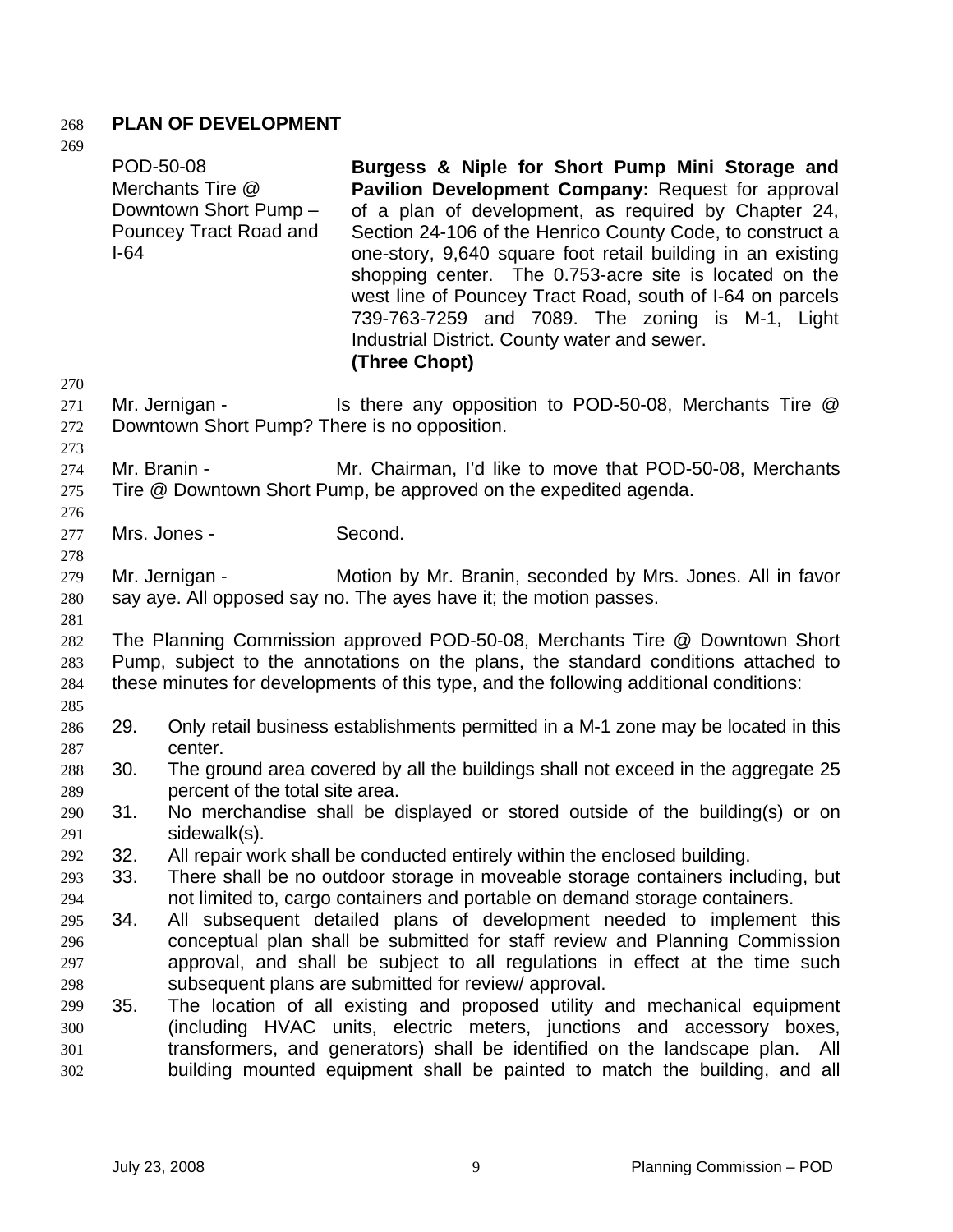equipment shall be screened by such measures as determine appropriate by the Director of Planning or the Planning Commission at the time of plan approval. 303 304

- 305 306 36. The proffers approved as a part of zoning cases C-3C-98 and C-8C-08 shall be incorporated in this approval.
- 307

308 309 310 311 Ms. News - The next item, POD-52-08, was removed from the expedited agenda. Next on page 31 of your agenda, and located in the Varina District, is SUB-15- 08, November Avenue Extended. This is the July 2008 Plan for zero lots. Staff recommends approval.

312

#### 313 **SUBDIVISION**

314

| <b>SUB-15-08</b>             | Engineering Design Associates for Eubank Center,        |
|------------------------------|---------------------------------------------------------|
| November Avenue              | LLC The 0.213-acre site is proposed for a road          |
| <b>Extended</b>              | dedication, and is located at the end of November       |
| (July 2008 Plan)             | Avenue on part of parcel 814-713-1013. The zoning is M- |
| <b>Glen Alden and Eubank</b> | 1, Light Industrial District and ASO, Airport Safety    |
| Roads                        | Overlay District. (Varina) 0 Lot                        |

315

316 317 318 319 Mr. Jernigan - The Is there any opposition to SUB-15-08, November Avenue Extended (July 2008 Plan)? There is no opposition. With that, I will move for approval of SUB-15-08, November Avenue Extended (July 2008 Plan), subject to the annotations on the plans, and the standard conditions for subdivisions and road dedication.

320 321

322

331

333

337

339

Mr. Vanarsdall - Second.

323 324 Mr. Jernigan - **Motion by Mr. Jernigan, seconded by Mr. Vanarsdall.** All in favor say aye. All opposed say no. The ayes have it; the motion passes.

325 326 327 328 329 The Planning Commission granted conditional approval to SUB-15-08, November Avenue Extended (July 2008 Plan), subject to the standard conditions attached to these minutes for subdivisions served by public utilities, and the annotations on the plans.

- 330 Ms. News - That completes our expedited agenda.
- 332 Mr. Jernigan - Thank you, Ms. News.
- 334 335 336 Mr. Emerson - Mr. Chairman, that brings you to the next item on your agenda, which is Subdivision Extensions of Conditional Approval. Those will be presented by Mr. Lee Pambid.
- 338 Mr. Jernigan - Good morning, Mr. Pambid.
- 340 Mr. Pambid - Good morning.
- 341
- 342 Mrs. Jones - Good morning.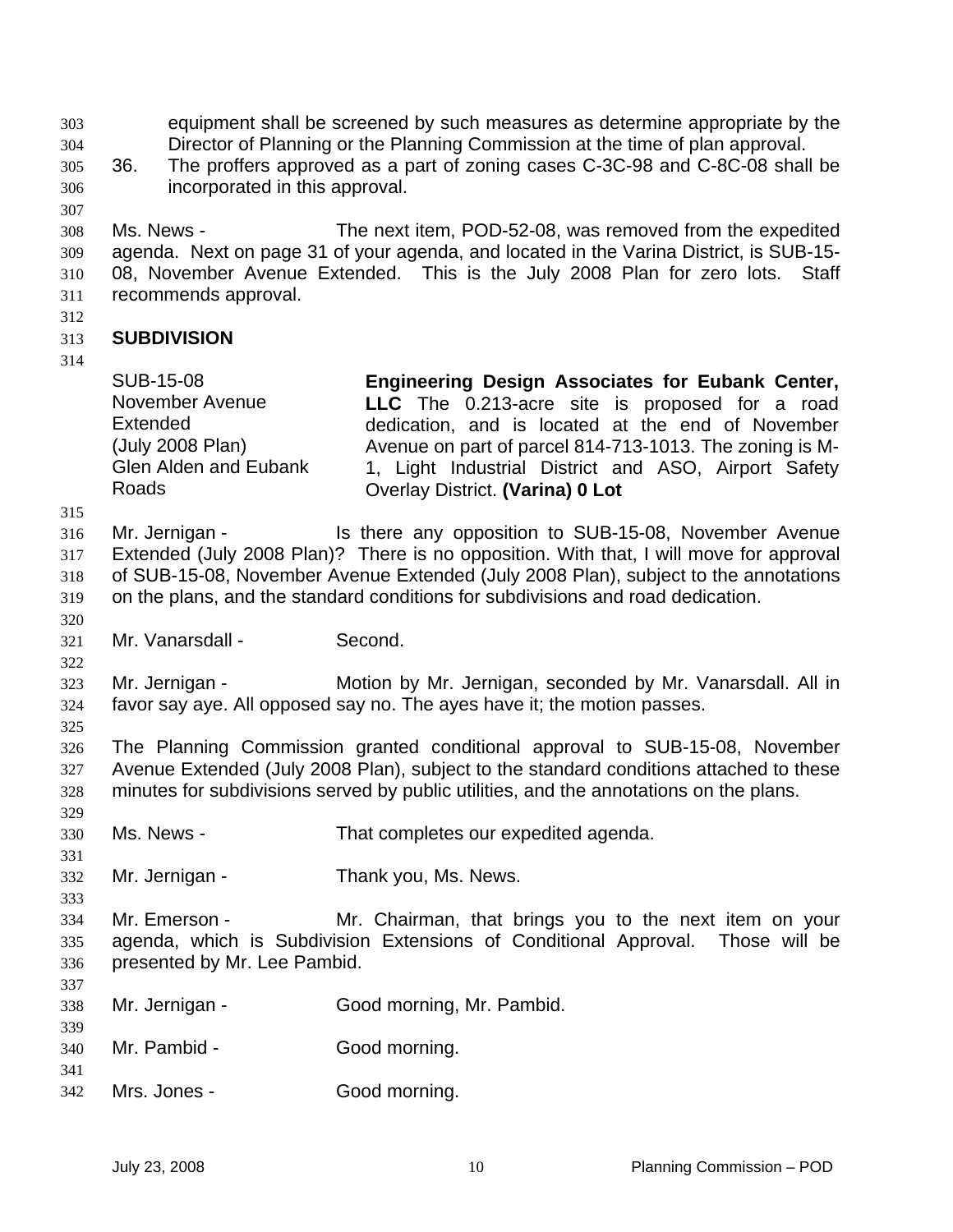| 344 | Mr. Vanarsdall - | Good morning. |
|-----|------------------|---------------|
|-----|------------------|---------------|

345

346

Mr. Pambid - We just have one this morning. Did you have any questions

347 about that one?

# 348

### 349 **SUBDIVISION EXTENSIONS OF CONDITIONAL APPROVAL**

## 350

### 351 **FOR INFORMATIONAL PURPOSES ONLY**

352

| <b>Subdivision</b>                                                                                                                                                                                                                                    | Original<br>No. of<br><b>Lots</b> | Remaining<br>Lots | <b>Previous</b><br><b>Extensions</b> | <b>Magisterial</b><br><b>District</b> | Recommended<br><b>Extension</b>                                                                                                                                                                                                                                                                                                                                                                                                                                        |  |
|-------------------------------------------------------------------------------------------------------------------------------------------------------------------------------------------------------------------------------------------------------|-----------------------------------|-------------------|--------------------------------------|---------------------------------------|------------------------------------------------------------------------------------------------------------------------------------------------------------------------------------------------------------------------------------------------------------------------------------------------------------------------------------------------------------------------------------------------------------------------------------------------------------------------|--|
| <b>SUB-39-07</b><br><b>Hanover Meadow</b><br>(June 2007 Plan)                                                                                                                                                                                         | 11                                | 11                | 0                                    | Varina                                | 07/22/2009                                                                                                                                                                                                                                                                                                                                                                                                                                                             |  |
| Mr. Jernigan -                                                                                                                                                                                                                                        |                                   |                   | No, sir, I don't. Thank you.         |                                       |                                                                                                                                                                                                                                                                                                                                                                                                                                                                        |  |
| Mr. Pambid -                                                                                                                                                                                                                                          |                                   | Thank you, sir.   |                                      |                                       |                                                                                                                                                                                                                                                                                                                                                                                                                                                                        |  |
| Mr. Emerson -                                                                                                                                                                                                                                         |                                   |                   |                                      |                                       | Mr. Chairman, that now takes us into your regular agenda.                                                                                                                                                                                                                                                                                                                                                                                                              |  |
| <b>LANDSCAPE PLAN</b> (Deferred from the June 25, 2008 Meeting)                                                                                                                                                                                       |                                   |                   |                                      |                                       |                                                                                                                                                                                                                                                                                                                                                                                                                                                                        |  |
| LP/POD-03-06<br>Gayton Terrace Addition -<br>12401 Gayton Road                                                                                                                                                                                        |                                   |                   |                                      |                                       | E. D. Lewis & Associates, P.C. for Aspen Gayton<br>Terrace: Request for approval of a landscape plan, as<br>required by Chapter 24, Sections 24-106 and 24-106.2 of<br>the Henrico County Code. The 9.874-acre site is located<br>along the east line of Gayton Road, approximately 600 feet<br>south of the intersection of Ridgefield Parkway and Gayton<br>Road on parcel 732-750-7894. The zoning is R-6C,<br>General Residence District (Conditional). (Tuckahoe) |  |
| Mr. Jernigan -<br>Addition? There is no opposition. Good morning, Mr. Garrison, you may proceed.                                                                                                                                                      |                                   |                   |                                      |                                       | Is there any opposition to LP/POD-03-06, Gayton Terrace                                                                                                                                                                                                                                                                                                                                                                                                                |  |
| Mr. Garrison -<br>material around the building foundation in the courtyard area and at the entrances.<br>Staff can recommend approval of LP/POD-15-08 (sic), subject to the annotations on the<br>plans, and standard conditions for landscape plans. |                                   |                   |                                      |                                       | The revised plan in your addendum includes additional plant                                                                                                                                                                                                                                                                                                                                                                                                            |  |
| Mr. Jernigan -                                                                                                                                                                                                                                        |                                   | Let's see, 15-08. |                                      |                                       |                                                                                                                                                                                                                                                                                                                                                                                                                                                                        |  |
| Mrs. Jones -                                                                                                                                                                                                                                          |                                   | This is LP/POD-0- |                                      |                                       |                                                                                                                                                                                                                                                                                                                                                                                                                                                                        |  |
| Mr. Garrison -                                                                                                                                                                                                                                        |                                   | 3-06. I'm sorry.  |                                      |                                       |                                                                                                                                                                                                                                                                                                                                                                                                                                                                        |  |
|                                                                                                                                                                                                                                                       |                                   |                   |                                      |                                       |                                                                                                                                                                                                                                                                                                                                                                                                                                                                        |  |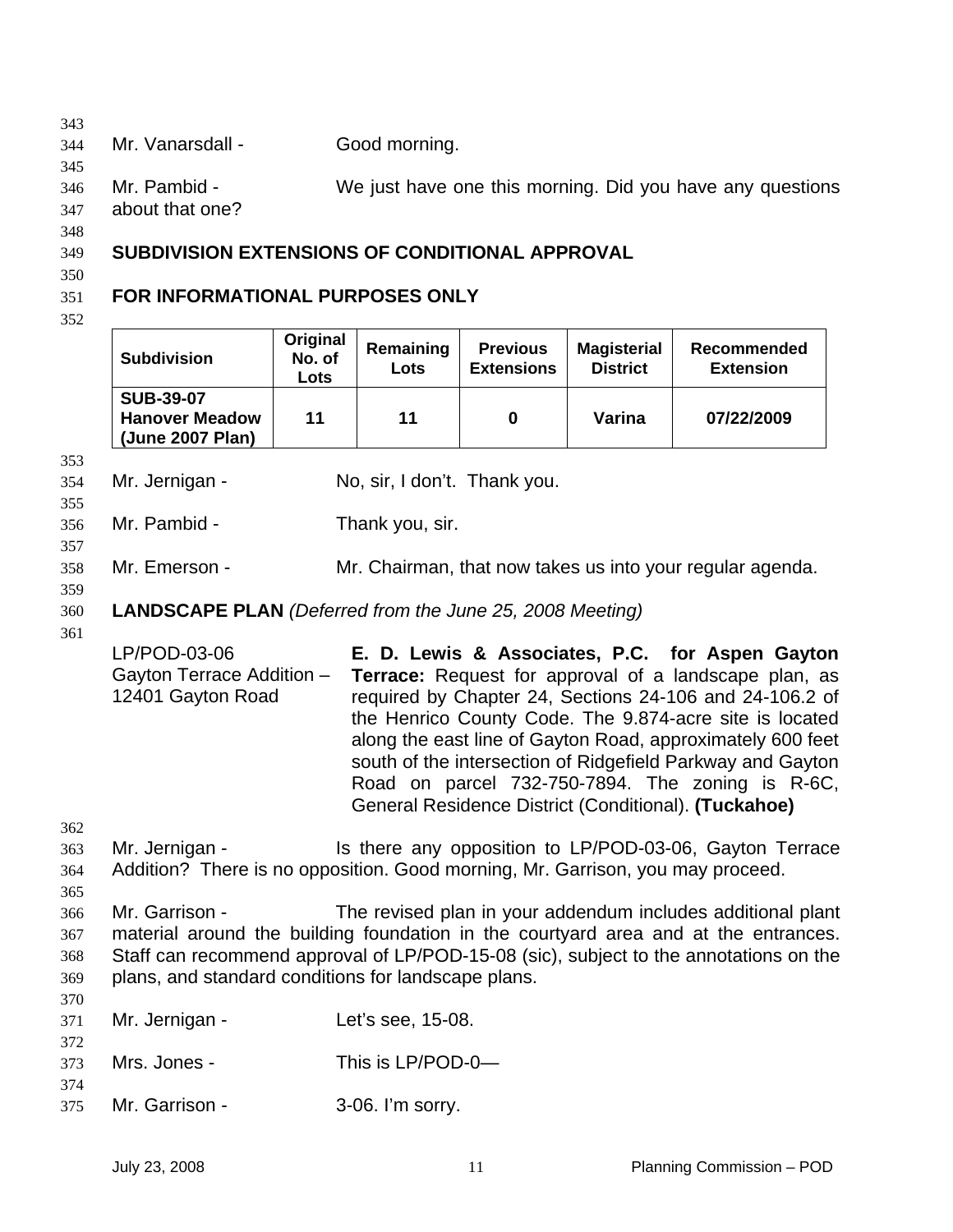376 377 378 379 380 381 382 383 384 385 386 387 388 389 390 391 392 393 394 395 396 397 398 399 400 401 402 403 404 405 406 407 408 409 410 411 412 413 414 415 416 417 418 419 420 421 Mr. Jernigan - Any questions for Mr. Garrison? Mrs. Jones - I do. Mr. Garrison, can you just update me on any conversations that have been held about the gates, the security gates at the entrances? Mr. Garrison - I'm going to let the landscape architect for this project discuss the gates. Mrs. Jones - Ckay. Good morning. Mr. Jernigan - Good morning. Ms. Harrison - Good morning. My name is Sarah Harrison with E. D. Lewis and Associates, and I can answer any questions you might have about the landscape plan. Mrs. Jones - Chay. Back in January of 2006 when we were talking about this, there were two entrances from Gayton Road that were scheduled to have security gates. In my conversation at that time with Ms. Koch—who at the time was representing the applicant—specifically on the gate, we described it as a little bit of a finishing element, but also security first and foremost. My understanding is that this is now a question. Could you tell me about that? Ms. Harrison - The Yes. I spoke with the vice president of construction yesterday, Mr. John Lacob. He's with Bridgewood Properties. They'd been handling the construction of the site. With this conversation, I understood that the owners just have some budgetary and site issues that they're trying to work out with it, so they haven't decided whether or not they want to go with the gates or not. They wanted the flexibility to be able to say they could either end up building it or not building it. They just wanted the flexibility. Mrs. Jones - Is security no longer an issue? Ms. Harrison - It's more budgetary issues. They're working out numbers right now. Some of the site concerns they have are issues of safety off Gayton Road with stacking issues when the gates are closed and things like that. He didn't mention security as an issue when I spoke with him yesterday. Mrs. Jones - The plan as revised shows the gates. Ms. Harrison - Yes. Basically, they just haven't decided whether or not they want to go with it or not. Mrs. Jones - Well, we're going to pass this plan or not pass this plan, and it is submitted with security gates.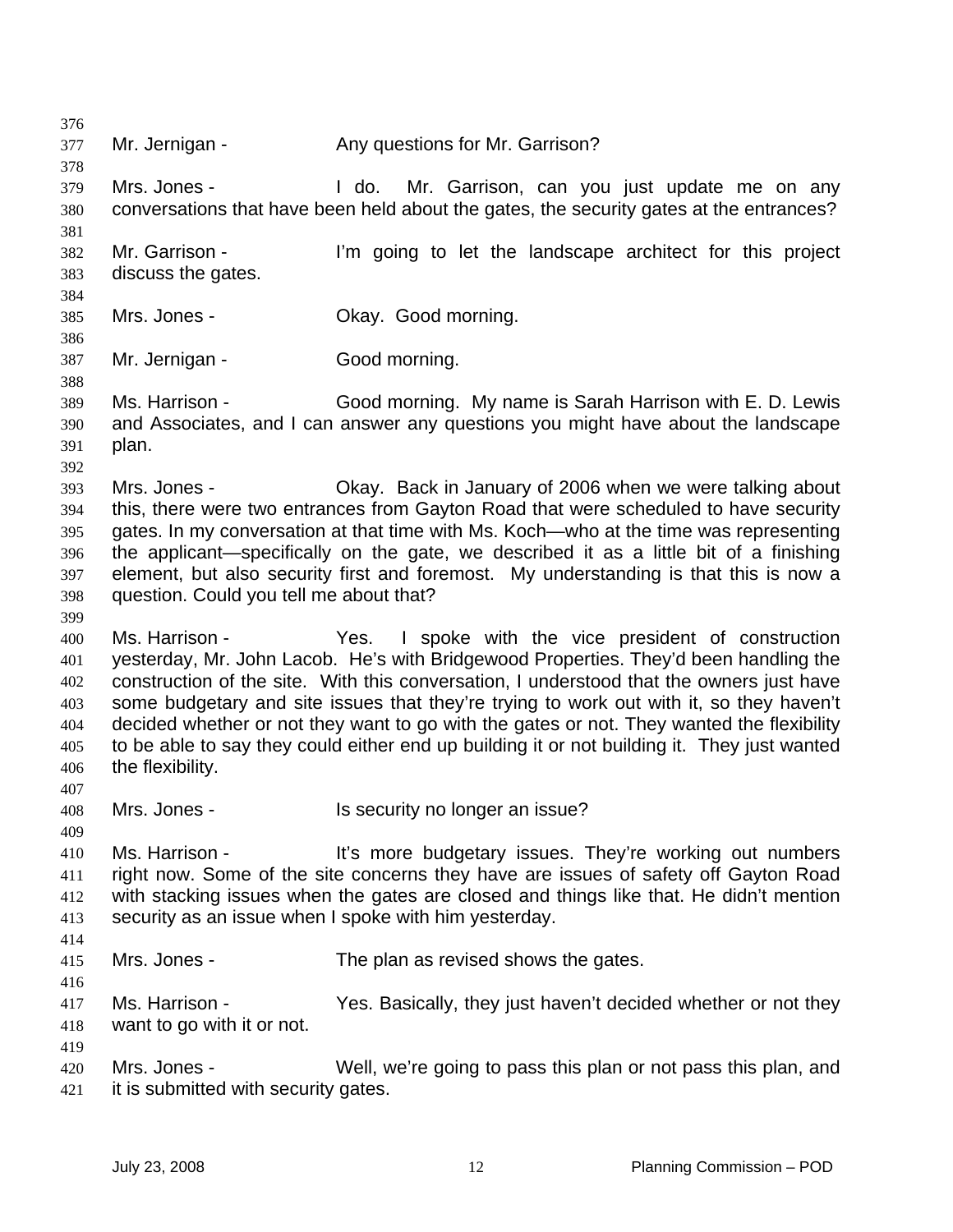Ms. Harrison - Ckay. They'll agree to any comments and any restrictions that the plan has. They're not trying to get out of it by any means. They just wanted the flexibility to be able to say yes or no when it came down to it. Mrs. Jones - Then let me ask a question of the Director. If we approve a plan that has some element such as security gates that the applicant later decides they would like to remove, the process is administrative to receive that approval or not? Mr. Emerson - Yes, ma'am, we can handle that I believe administratively, based on the way the condition's worded on the plan. I believe it allows flexibility. I reviewed it yesterday with staff. Mrs. Jones - So, that meets your needs for handling it later. Mr. Emerson - Yes, ma'am. Mrs. Jones - Okay, thank you. I did want to tell you, the extra landscaping around the foundation I think it a big plus. Thank you for that. Mr. Vanarsdall - Who do you represent? Ms. Harrison - The Present E. D. Lewis and Associates. Mr. Vanarsdall - That's what I thought you said. Are you a relative of them? Ms. Harrison - **Of Mr. Lewis?** No. It seems like most people in the office are, but I'm not. I'm not lucky enough to be that. Mr. Vanarsdall - Nice to have you here. Ms. Harrison - Thank you so much. Any more questions of me? Mrs. Jones - No. I did want to just make sure we were straight on the gates. Ms. Harrison - **Okay.** Mrs. Jones - I hope that that will work out certainly for the benefit of the folks at Gayton Terrace. Ms. Harrison - Thank you. Mrs. Jones - The All right, thank you. Mr. Jernigan - Thank you.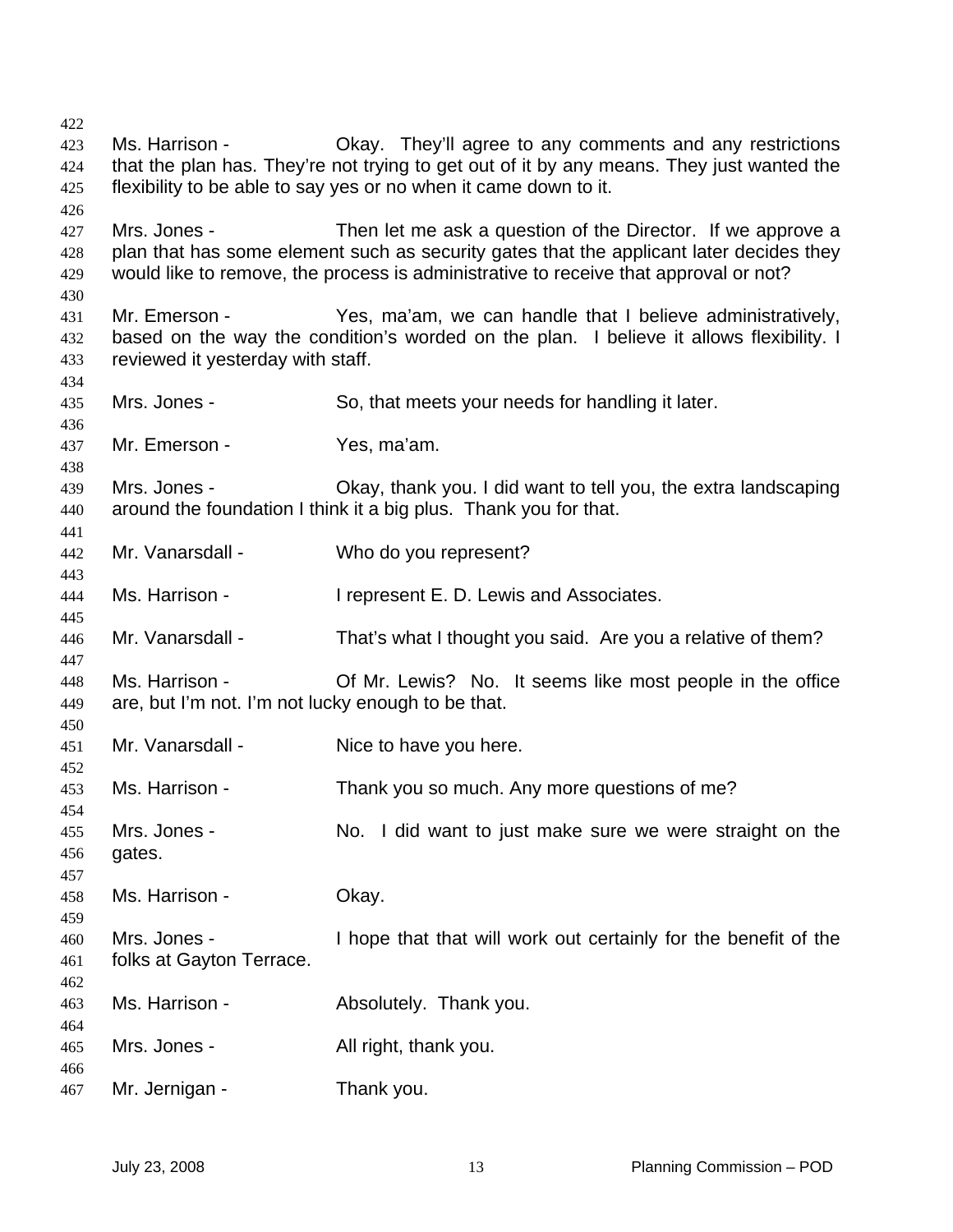468 469 470 471 472 473 474 475 476 477 478 479 480 481 482 483 484 485 486 487 488 489 490 491 492 493 494 495 496 497 498 499 500 501 502 503 504 505 Mrs. Jones - Chay. Mr. Jernigan - All right, Mrs. Jones. Mrs. Jones - Anybody else? All right. I do want to thank Greg for the work that he's done on this. I think we have a nice plan. It's well under way. I will go ahead and move for approval of LP/POD-03-06 for Gayton Terrace Addition at 12401 Gayton Road. This is subject to the annotations on the plans, standard conditions for landscape plans, and the revised plan referenced on the addendum, which you have before you. Mr. Vanarsdall - Second. Mr. Jernigan - **Motion by Mrs. Jones, seconded by Mr. Vanarsdall.** All in favor say aye. All opposed say no. The ayes have it; the motion passes. The Planning Commission approved the landscape plan for LP/POD-03-06, Gayton Terrace Addition, subject to the standard conditions attached to these minutes for landscape plans. **LANDSCAPE & LIGHTING PLAN** *(Deferred from the June 23, 2008 Meeting)* LP/POD-57-07 Candlewood Suites – 5400 Audubon Drive **Akhil Jain for Audubon Hospitality LLC:** Request for approval of a landscape and lighting plan, as required by Chapter 24, Sections 24-106 and 24-106.2 of the Henrico County Code. The 3.07-acre site is located on the north line of Audubon Drive, approximately 1,120 feet east of the intersection with Oakley's Lane on parcel 819-717-6812. The zoning is M-1C, Light Industrial District (Conditional), and ASO (Airport Safety Overlay) District. **(Varina)**  Mr. Jernigan - Is there any opposition to LP/POD-57-07, Candlewood Suites? There is no opposition. Mr. Pambid, you may proceed. Mr. Pambid - Good morning, Mr. Chairman and members of the Planning Commission. POD-57-07 was approved with significant buffering along Audubon Drive and along the preserved Civil War Earthworks, whic is along the east property line. The applicant and his designer have worked and agreed to comply with all the buffer requirements, and they have provided substantial plantings on all sides of the property. Staff has actually received a plan that addresses the annotations on the plan that has just been distributed to you. Staff recommends approval subject to the annotations on the plans and the standard conditions for landscape and lighting plans. I'm happy to answer any questions that you might have.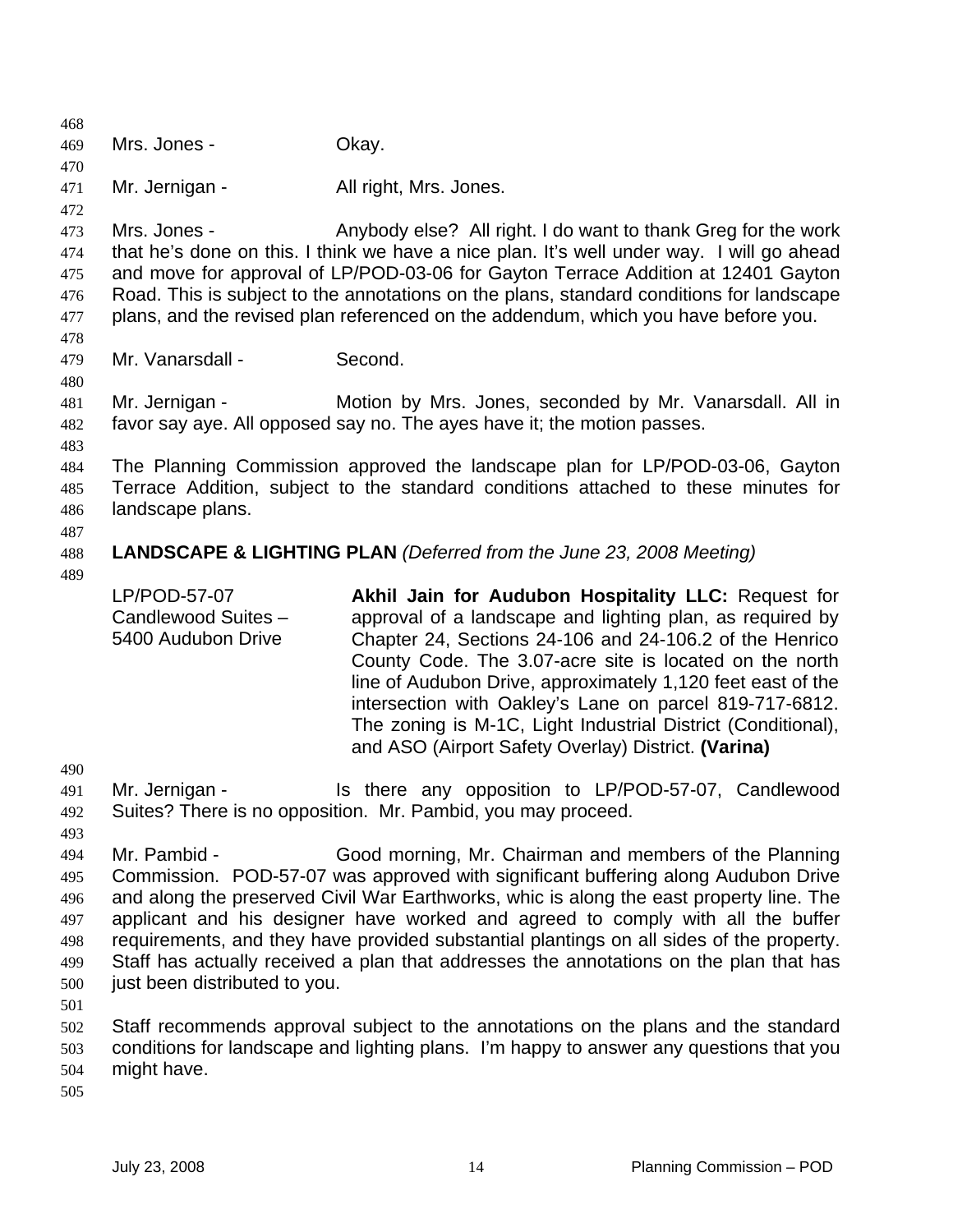Mr. Jernigan - Were the earthworks left in a natural state, or were they cleaned out? 506 507 508 509 510 511 512 513 514 515 516 517 518 519 520 521 522 523 524 525 526 527 528 529 530 531 532 533 534 535 536 537 538 539 540 541 542 Mr. Pambid - They were not cleaned out; they were left in a natural state. Mr. Jernigan - **Okay.** Mr. Pambid - They are behind some tree-save protection measures, so when they went in and cleared out the site, they were not touched. Mr. Jernigan - Okay. All right. Are there any questions for Mr. Pambid from the Commission? All right, thank you, sir. I appreciate you working on that. Mr. Pambid - Yes, sir. Mr. Jernigan - With that, I will move for approval of LP/POD-57-07, Candlewood Suites, with the annotations on the plans, the standards conditions for landscape and lighting plans, and the recommendation on the addendum. Mr. Vanarsdall - Second. Mr. Jernigan - Motion by Mr. Jernigan, seconded by Mr. Vanarsdall. All in favor say aye. All opposed say no. The ayes have it; the motion passes. The Planning Commission approved the landscape and lighting plan for LP/POD-57-07, Candlewood Suites, subject to the standard conditions attached to these minutes for landscape and lighting plans. **LANDSCAPE & LIGHTING PLAN**  LP/POD-15-08 Patterson Avenue Ambulatory Care Center – Patterson Avenue and Gaskins Road **Higgins & Gerstenmaier for Bon Secours Richmond Health Systems, Inc.:** Request for approval of a landscape and lighting plan, as required by Chapter 24, Sections 24-106 and 24-106.2 of the Henrico County Code. The 3.9-acre site is located on the north line of Patterson Avenue (State Route 6) approximately 412 feet east of its intersection with Gaskins Road on part of parcel 745-742-8604. The zoning is B-1, Business District. **(Tuckahoe)**  Mr. Jernigan - Is there any opposition to LP/POD-15-08, Patterson Avenue Ambulatory Care Center? There is opposition. Mr. Jernigan - The All right, we do have opposition. Mr. Garrison, you may proceed.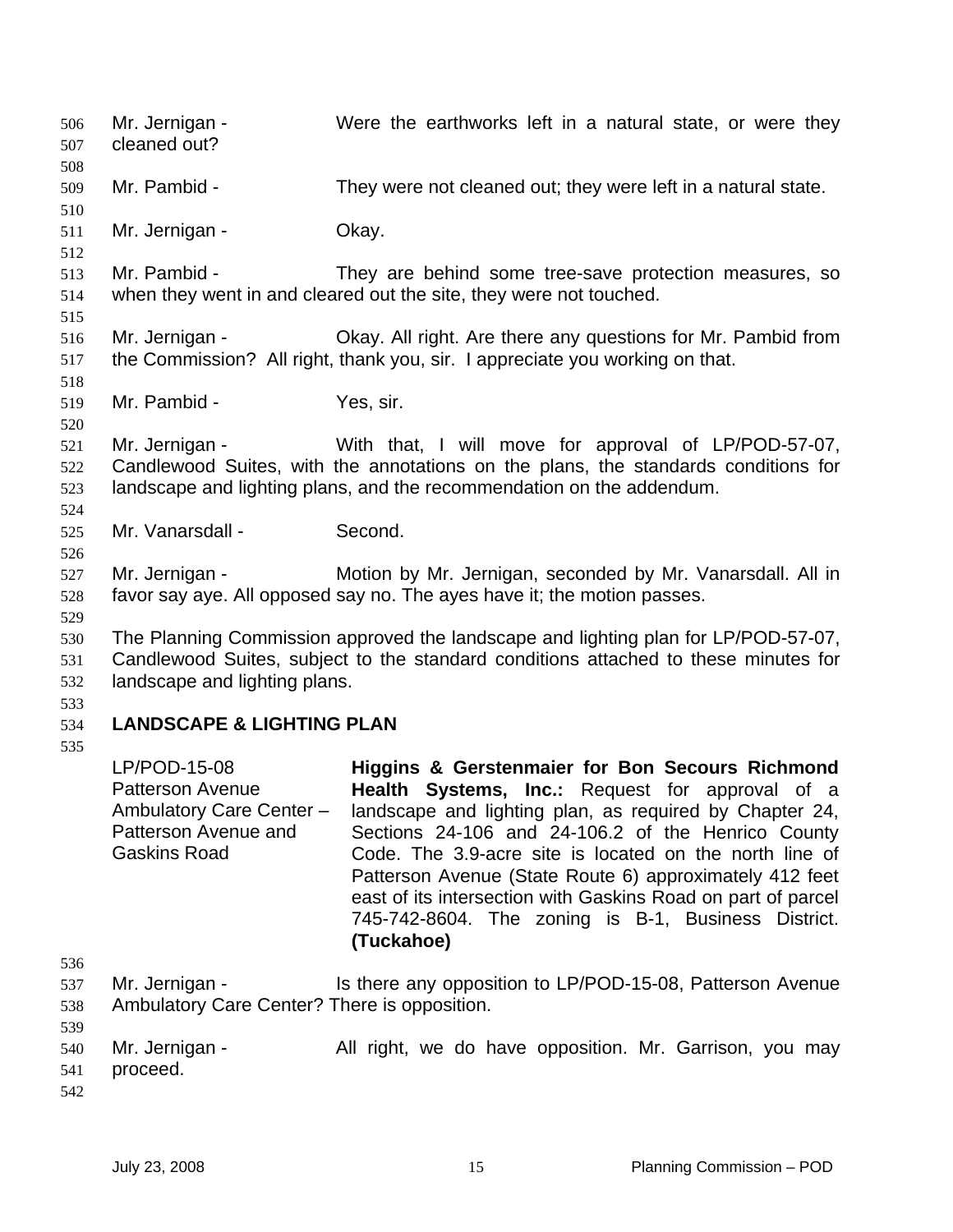Mr. Garrison - The applicant is requesting approval of a landscape and lighting plan of the recently-approved medical office building, and the recently renovated Ukrop's building at Patterson and Gaskins. Staff has received a request from an adjacent property owner to the east regarding installation of additional screening along the property line abutting an existing parking area. 543 544 545 546 547 548 549 550 551 552 553 554 555 556 557 558 559 560 561 562 563 564 565 566 567 568 569 570 571 572 573 574 575 576 577 578 579 580 581 582 583 584 585 586 587 588 Staff can recommend approval of LP/POD-15-08, Patterson Avenue Ambulatory Care Center, subject to the annotations on the plan, and the standard conditions for landscape and lighting plans. Mr. Jernigan - Are there any questions for Mr. Garrison from the Commission? Mrs. Jones - No, but I do think we should hear the concerns of the citizen. Mr. Jernigan - The Yes, we do have opposition. All right, thank you, Mr. Garrison. We have opposition. You can come down now. Good morning. Mr. Agostino- My name is Fred Agostino. I live at 9508 Lakewater Court, and my property abuts this subject property. "Opposition" is probably not exactly the right word for why I'm here. I think we've had some conversations with the landscape people, and I suspect there's a way that we can amicably work this out. Basically, what the three neighbors most affected by this activity are looking for is some kind of additional screening back there. There are some trees, but some of them are pretty scrawny and they're eight feet apart, which doesn't do much for screening. If we could encourage the applicant to be a little more generous with some more trees back there, that's really what we have in mind. Mrs. Jones - Thank you. Mr. Agostino, I just wanted to make sure that you had a chance to state specifically what you wanted. Mr. Agostino - Thank you. Mrs. Jones - I think we'll bring the applicant down to see if we can't answer those concerns. Mr. Agostino - Ckay, thank you. Mrs. Jones - Thank you so much. Mr. Vanarsdall - Thank you. Mr. Jernigan - Would you like to hear from the applicant?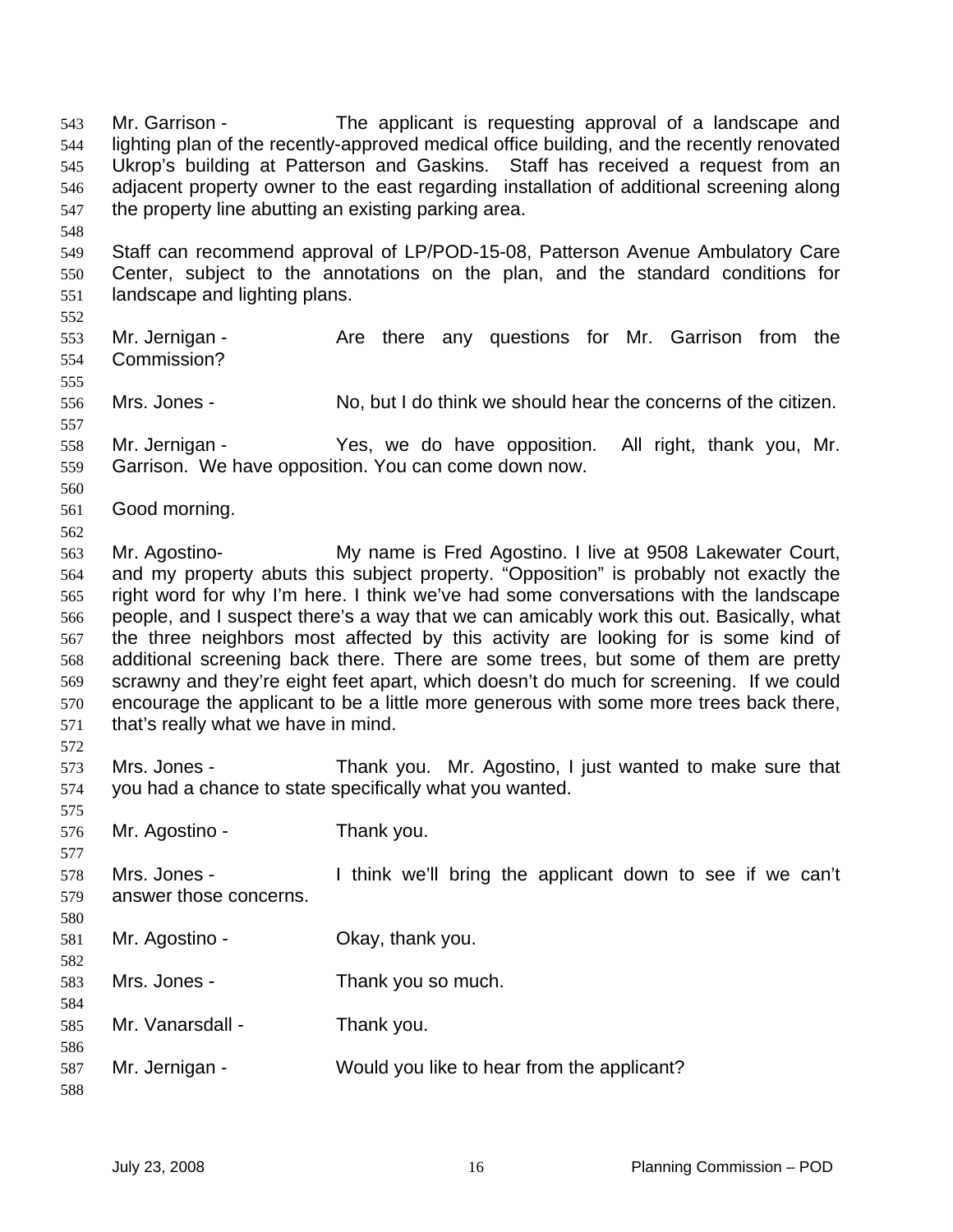589 Mrs. Jones - Yes, I would. 590 591 592 593 594 595 596 597 598 599 600 601 602 603 604 605 606 607 608 609 610 611 612 613 614 615 616 617 618 619 620 621 622 623 624 625 626 627 628 629 630 631 632 633 634 Mr. Jernigan - Would the applicant come down, please. Good morning. Would you state your name for the record, please? Mr. VanInwegen - Keith VanInwegen with Higgins and Gerstenmaier. Mr. Jernigan - Ckay. Mrs. Jones - Good morning. Mr. VanInwegen - Good morning. Mrs. Jones - We've had a conversation about this, and I think this example on the screen here will show exactly what Mr. Agostino was talking about. Could you just go over your plan for that property line based on conversations we've had about meeting the needs of the neighbors. Mr. VanInwegen - Yes. The current plan we submitted was to take the gaps in the existing plans for plants that had died and been removed, and to replace them with the same species, and also to take the three-foot tall chain link fence that is behind those plantings and fix that where it is broken. In subsequent discussions we've had, we've talked with staff and with you also about maybe working in some different species in there and filling in the gaps with more plantings than we had originally shown, and also doing more extensive repair work to the fence. We are agreeable to that. Mrs. Jones - Could you talk about species? These are arborvitae. They have been in there, apparently, about 15 years. They are certainly not growing to their intended height, not doing well. What else might you be able to put in there that would do better? Mr. VanInwegen - Well, we have a very narrow strip of land between the curb and the slope, we can't really plant anything that's going to get too wide. So, one plant that we have talked about is a ligustrum. It will do well in the shade, it's evergreen, and it will fill in nicely. Mrs. Jones - It will blend nicely with the row of existing arborvitae that are still there? Mr. VanInwegen - Yes, ma'am. Mrs. Jones - The fence. We had talked about repairing, replacing where necessary, and to paint it black? Mr. VanInwegen - Yes.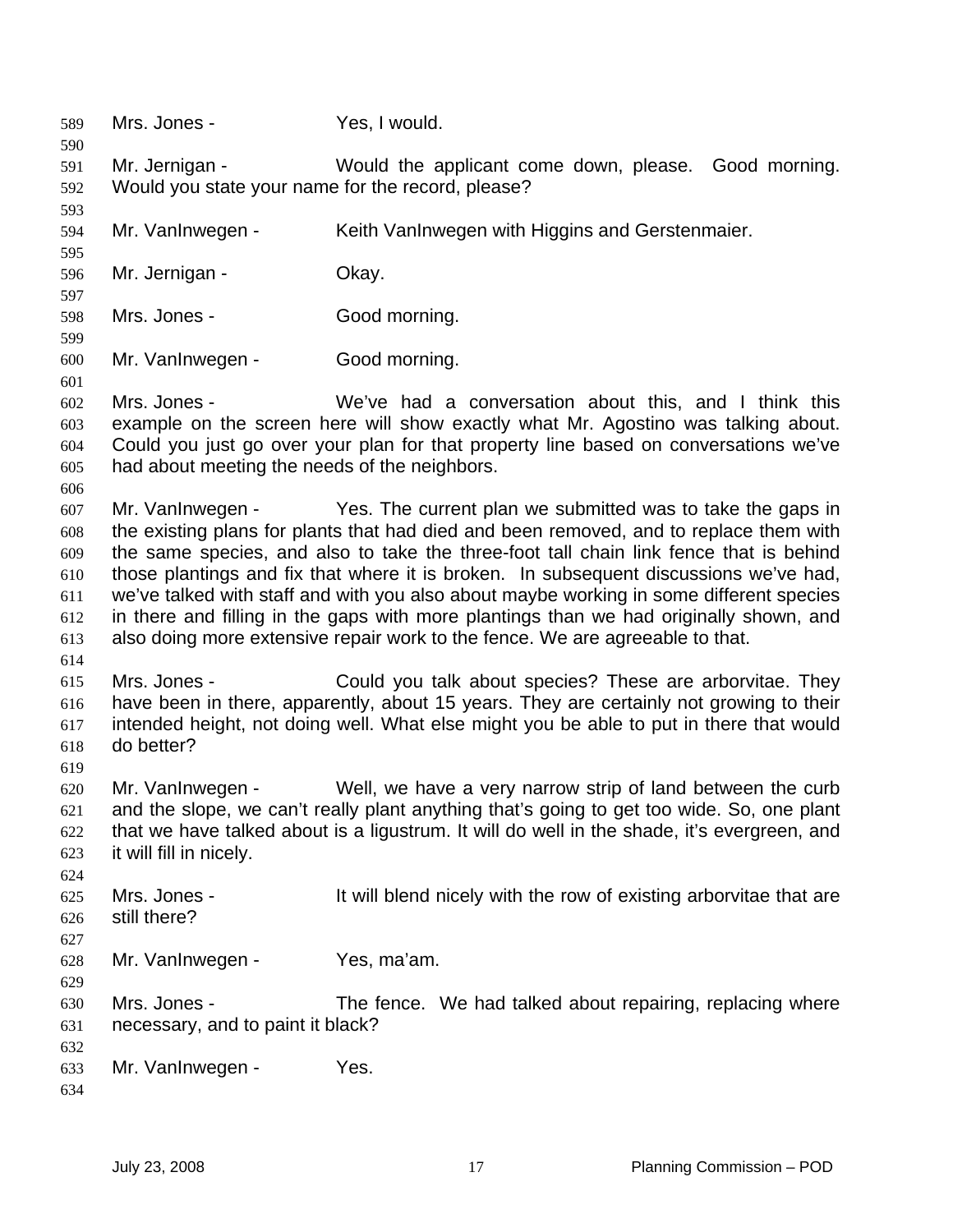635 Mrs. Jones - That will visually make it recede. 636 637 638 639 640 641 642 643 644 645 646 647 648 649 650 651 652 653 654 655 656 657 658 659 660 661 662 663 664 665 666 667 668 669 670 671 672 673 674 675 676 677 678 679 680 Mr. VanInwegen - That will make it recede, exactly. I think then the issues with the fence should be addressed. Mrs. Jones - Ckay. I think those are all important things to do because there was a condition #3 of the PUP that specifically included plantings to mitigate impacts on the neighbors, and we want to make sure we do that. Mr. VanInwegen - Yes. Mrs. Jones - Ckay. Let me just ask this. You would be agreeable to painting the fence, repairing, replacing, which is already on the plan. The painting and the new species are not on this plan. This will have to be added subsequent to this meeting, but you are agreeable to that. Mr. VanInwegen - Yes. We'll work with staff and have that show up on our signature plans. Mrs. Jones - Ckay. Thank you very much. Mr. VanInwegen - Ckay, thank you. Mr. Glover - Mr. Chairman? Mr. Jernigan - Yes sir. Mr. Glover - Can I ask, what do the neighbors want as far as screening? Do they want trees, or do they want a vinyl fence? In other words, I'm not real sure I like the idea of repairing a chain link fence. A chain link fence that's in need of repairing probably is in pretty bad shape. What have the neighbors said they want? Mrs. Jones - I can bring the neighbor back up to answer that question, but I also have a comment, if it is appropriate after. Mr. Agostino - Think our main concern is not so much with the three-foot high chain link fence. I suspect some people didn't even know it was there. It's really with the visual screening that concerns us. The topography is such that there aren't going to be people wandering around back there in all of the poison ivy and everything else that's there. It's an easement, a power easement right now, and it's pretty rough back there. So, our main concern centered around some sort of visual buffer. Ideally, in a perfect world, we'd love to see a 10- or 12-foot vinyl fence up there, but I understand the concern of the applicant when you look at how much room they have to work with there. It really would make that kind of thing difficult, and I suspect that our concerns can be addressed maybe more aesthetically, in fact, with some serious plantings. If we plant four-foot trees there, that's not going to do it. There's just no sun, as you can see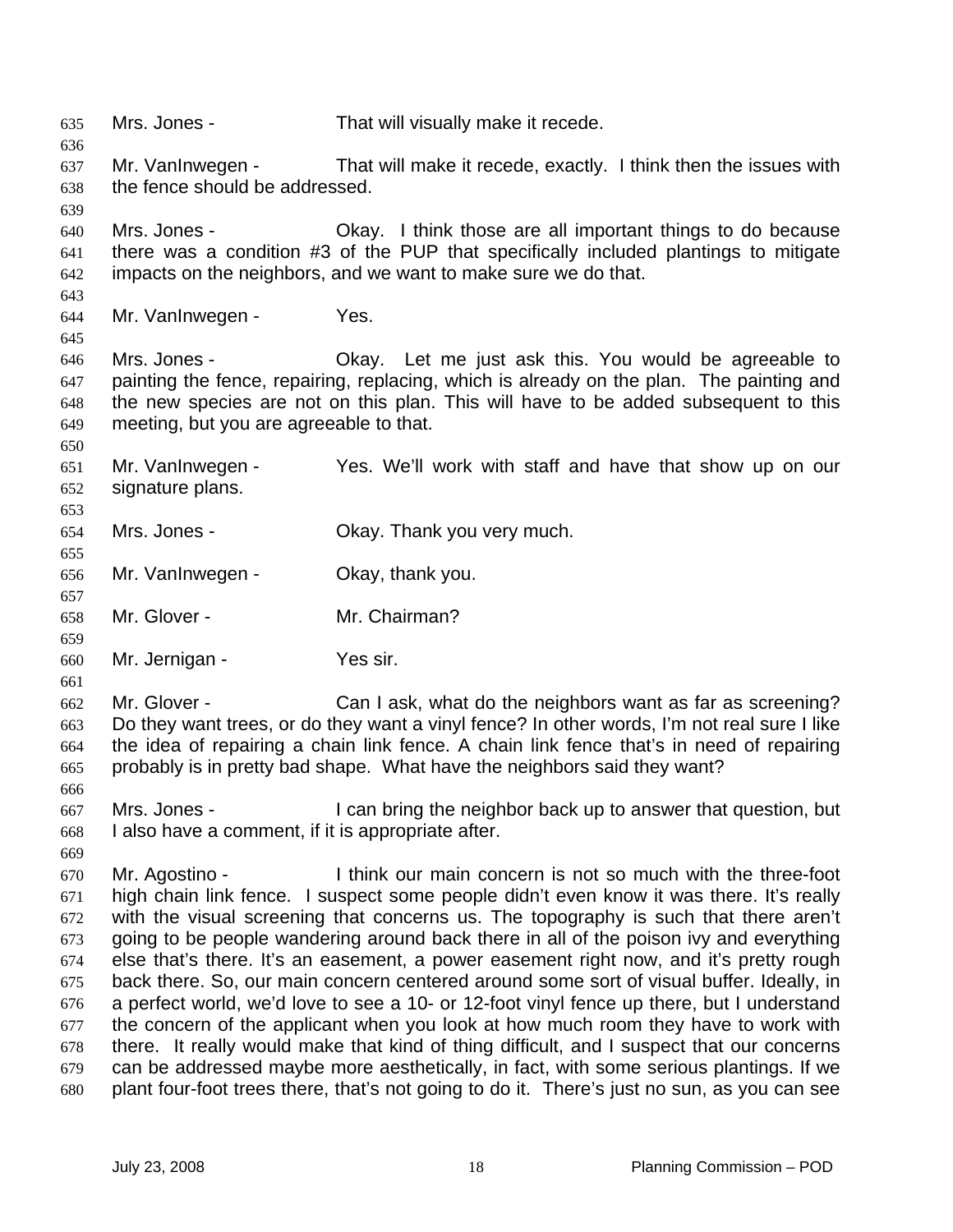from that picture. It gets very little sun, and these things don't grow anywhere near as well as they're supposed to. Mrs. Jones - **Which is why a different species could be a very nice** addition to the landscape. Mr. Agostino - Yes. Mr. Branin - May I ask how much room is available? Mrs. Jones - Three feet. The answer to your question also, Mr. Glover, is—and you will be able to substantiate this—the neighbors are on a level much higher than this project. There is a ravine that drops off. The chain link fence is actually for safety for folks or whatever so that they're not dropping into the ravine. It is a very narrow area, so the options are very limited. A fence could really not go in there without taking out all the existing plant material in that area. Are you pleased, then, with the additional plantings? Mr. Agostino - Yes, ma'am. Mrs. Jones - Ckay. Mr. Jernigan - Thank you. Mrs. Jones - Does that answer your question, Mr. Glover? Mr. Glover - Yes, ma'am. Mrs. Jones - Chay. Mr. Vanarsdall - The fence that you had before, what color would it be? Mrs. Jones - Painted black. The chain link would be painted black. Okay. Mr. Jernigan - The arborvitae, that's 15 years old. That's very small. Might need some Miracle Grow on that. Might add that, too. Mrs. Jones - Should we put that on the plan? Mr. Jernigan - You might want to add a little Miracle Grow to help that one along. Mrs. Jones - Chay. Mr. Glover - I think if you planted enough poison ivy in there, you wouldn't need the fence.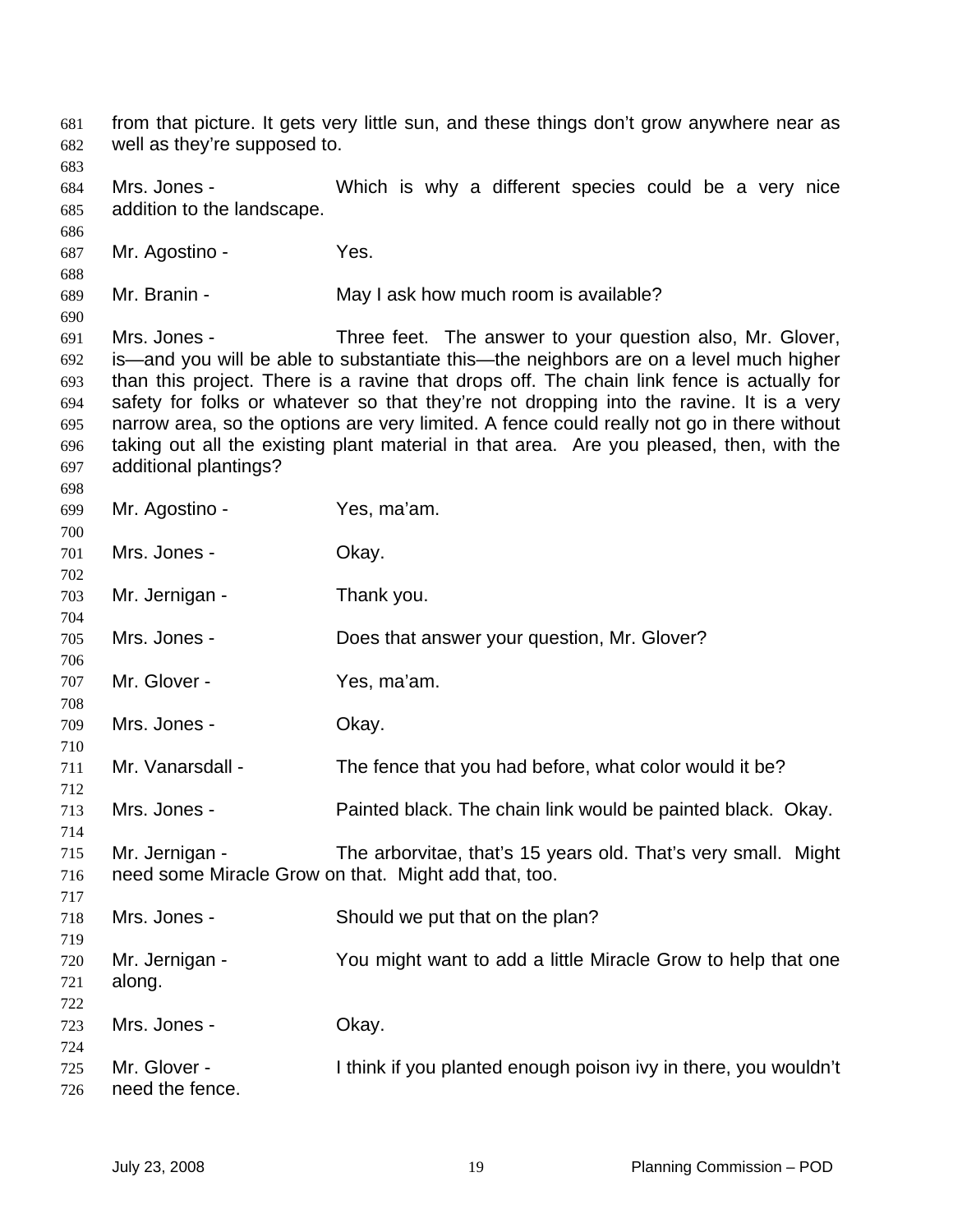727 728 729 730 731 732 733 734 735 736 737 738 739 740 741 742 743 744 745 746 747 748 749 750 751 752 753 754 755 756 757 758 759 760 761 762 Mrs. Jones - Chay. With that, then, I will go ahead and make a motion. Mr. Jernigan - Ckay. Mrs. Jones - I move that LP/POD-15-08, Patterson Avenue Ambulatory Care Center, be approved subject to annotations on the plans, standard conditions for landscape and lighting plans, and with the understanding that notes will be added to the plan as submitted for signature. Mr. Jernigan - All right. Do we have a second? Mr. Branin - Second. Mr. Jernigan - Motion by Mrs. Jones, seconded by Mr. Branin. All in favor say aye. All opposed say no. The ayes have it; the motion passes. The Planning Commission approved the landscape and lighting plan for LP/POD-15-08, Patterson Avenue Ambulatory Care Center, subject to the standard conditions attached to these minutes for landscape and lighting plans. **PLAN OF DEVELOPMENT** *(Deferred from the June 25, 2008 Meeting)*  POD-39-08 First Market Bank – Patterson Avenue and Gaskins Road **Timmons Group for Ukrop's Inc. and First Market Bank:** Request for approval of a plan of development, as required by Chapter 24, Section 24-106 of the Henrico County Code, to construct a one-story, 2,280 square-foot bank with drive thru facilities. The 0.84-acre site is located along the north line of Patterson Avenue, approximately 300 feet east of its intersection with Gaskins Road on part of parcels 745-742-8604 and 5710. The zoning is B-1, Business District. County water and sewer. **(Tuckahoe)**  Mr. Jernigan - Do we have any opposition to POD-39-08, First Market Bank at Patterson and Gaskins? There is no opposition. Okay, Mr. Garrison, you may proceed. Mr. Garrison - This POD was deferred from the June Planning Commission meeting due to insufficient material information. Since that time, the applicant and staff have met to discuss the design and color of the proposed bank. Initially, the color of the bank was to be a grayish blue color, to which staff requested it be a more earth tone color scheme. The applicant has agreed to provide a khaki and brown color for the building, and this morning has presented a rendering portraying the proposed color scheme. The layout of the building will remain as originally proposed.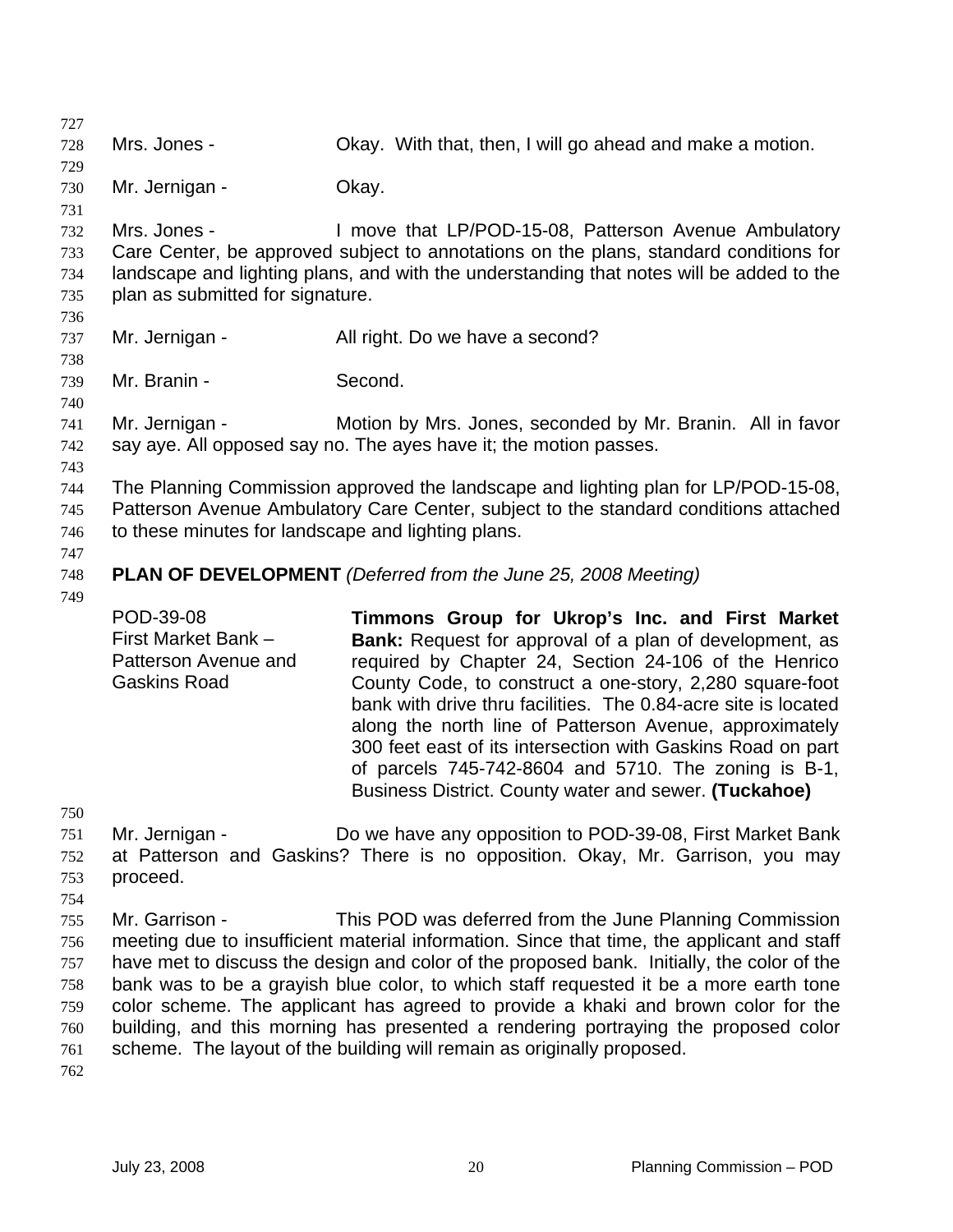Provided that the color scheme is acceptable to the Commission, staff can recommend approval subject to the annotations on the plans, standard conditions for developments of this type, and added conditions 29 through 36. 763 764 765 766 767 768 769 770 771 772 773 774 775 776 777 778 779 780 781 782 783 784 785 786 787 788 789 790 791 792 793 794 795 796 797 798 799 800 801 802 803 804 805 806 807 Mr. Jernigan - Are there any questions for Mr. Garrison from the Commission? Mrs. Jones - Mr. Garrison, are you going to show representative plans, or should we have the applicant come down and do that? Mr. Garrison - The applicant can come down and speak on behalf of the layout or color scheme. Mrs. Jones - Chay. Mr. Jernigan - Would you like to hear from the applicant? Mrs. Jones - Twould. Mr. Jernigan - Good morning. Would you state your name for the record, please? Mr. Tate - **My name is Donald Tate.** Mr. Jernigan - Thank you, Mr. Tate. Mrs. Jones - Good morning. This is a bit of a departure from some architectural styles that are commonly seen around Richmond. Would you just take one minute and tell the Commission about the unique features of this building? Mr. Tate - Sure, be glad to. Our client, First Market Bank, came to us last year and asked us to look into this site. It's a very small piece of property, so we had to do some unusual and creative things to make the bank layout work on the site. Working with staff, we've been able to achieve the functional requirements for the property. Aesthetically, which is probably your primary question— Mrs. Jones - Well, it might be a question for some folks as they look at this. Mr. Tate - Sure. Aesthetically speaking, our direction from the client was to do something different, and they also wanted to do something that they could acquire LEED certification. So, this building that you see in front of you will attempt to go for Silver certification from the LEED. First Market Bank also intends to use it as an educational tool for that purpose, as part of their marketing program.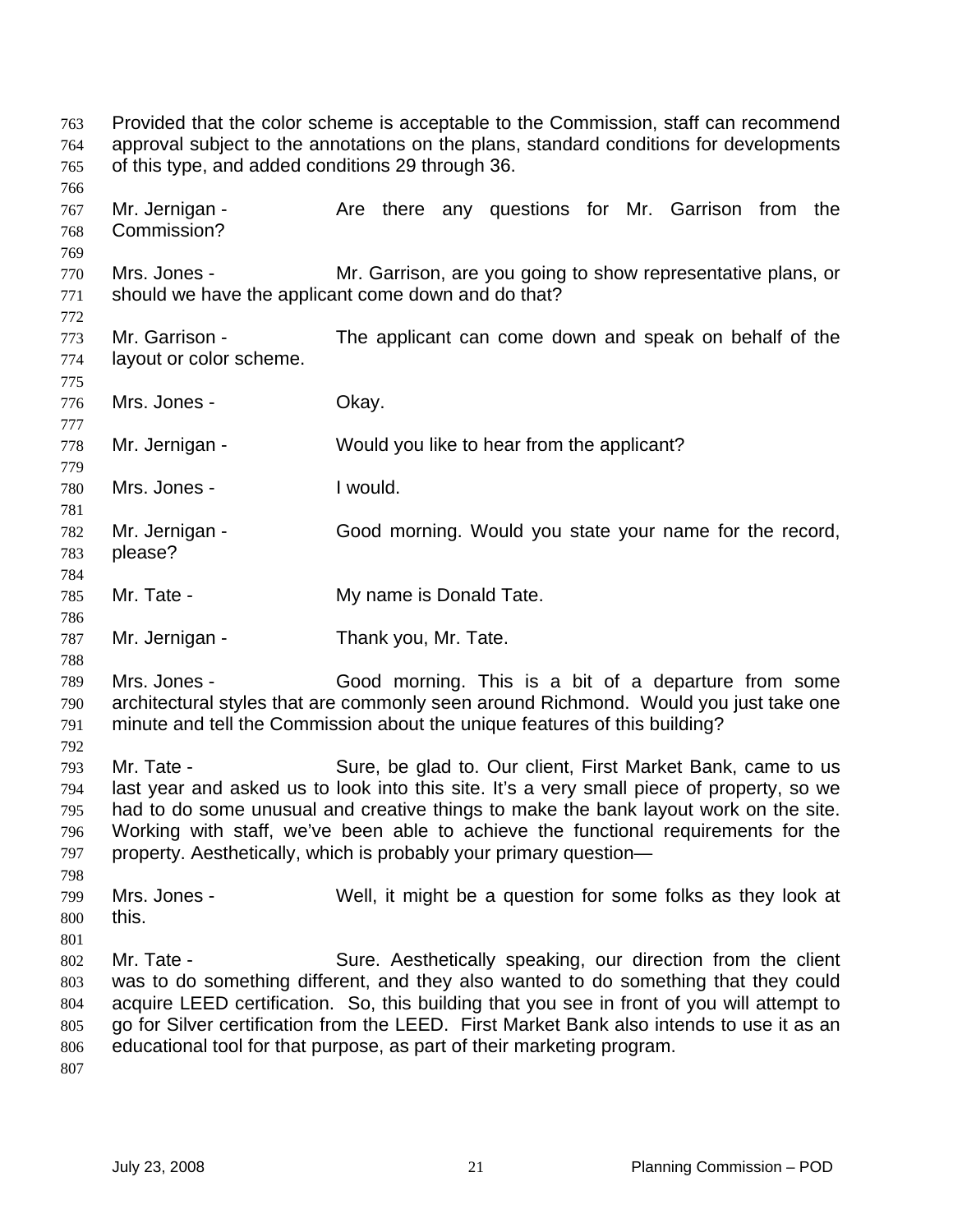Mrs. Jones - A green building, obviously, is very much on everyone's mind. I think it's an interesting project. It will be an attention-getting building, I think, and maybe that will be one of the ways in which to highlight what is the goal of First Market Bank. I will say this rendering, obviously, that its dimensional qualities are much more pleasing than the first drawings we saw. I thank you for pursuing the color change on a site that's very tight to other buildings. I think it will be a very nice blend in the khaki earth tones. The materials are not here yet, but when do you anticipate getting those to confirm with staff that the colors are what we— 808 809 810 811 812 813 814 815 816 817 818 819 820 821 822 823 824 825 826 827 828 829 830 831 832 833 834 835 836 837 838 839 840 841 842 843 844 845 846 847 848 849 850 851 852 Mr. Tate - They should certainly be here this week. Mrs. Jones - **Okay.** And you will make sure that staff gets those, and they're part of— Mr. Tate - The Contract Contract Contract Contract Contract Ves, ma'am. Mrs. Jones - Ckay. Mr. Jernigan - Any more questions for Mr. Tate from the Commission? All right, thank you, Mr. Tate. Mrs. Jones - Thank you. Mr. Vanarsdall - Nice to see you. Mrs. Jones - We look forward to seeing this building. I wish everyone luck with the certification. I move for approval of POD-39-08, First Market Bank at Patterson and Gaskins. This is in addition to the standard conditions for developments of this type, and we have conditions #29 through #36 listed on the agenda. Mr. Vanarsdall - Second. Mr. Jernigan - **Motion by Mrs. Jones, seconded by Mr. Vanarsdall. All in** favor say aye. All opposed say no. The ayes have it; the motion passes. The Planning Commission approved POD-39-08, First Market Bank, subject to the annotations on the plans, the standard conditions attached to these minutes for developments of this type, and the following additional conditions: 29. The entrances and drainage facilities on Patterson Avenue (State Route 6) shall be approved by the Virginia Department of Transportation and the County. 30. A notice of completion form, certifying that the requirements of the Virginia Department of Transportation entrances permit have been completed, shall be submitted to the Department of Planning prior to any occupancy permits being issued.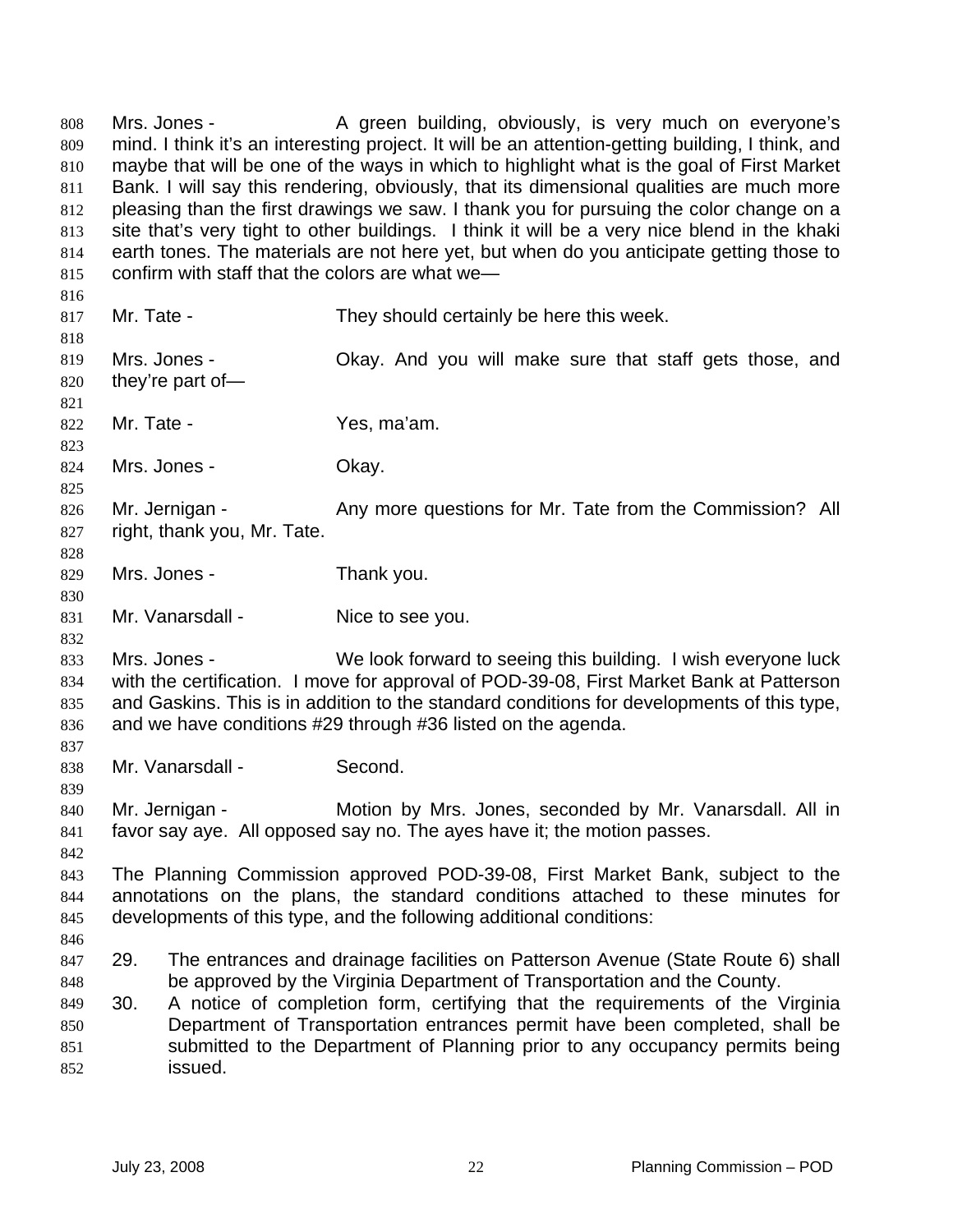- 31. In the event of any traffic backup which blocks the public right-of-way as a result of congestion caused by the drive-up teller facilities, the owner/occupant shall close the drive-up teller facilities until a solution can be designed to prevent traffic backup. 853 854 855 856
- 857 858 859 32. The existing water line easement in conflict with the First Market Bank building footprint shall be vacated prior to approval of the building permit for the said building.
- 860 861 862 863 33. Approval of the construction plans by the Department of Public Works does not establish the curb and gutter elevations along the Virginia Department of Transportation maintained right-of-way. The elevations will be set by the contractor and approved by the Virginia Department of Transportation.
- 864 865 866 34. Evidence of a joint ingress/egress and maintenance agreement must be submitted to the Department of Planning and approved prior to issuance of a certificate of occupancy for this development.
- 867 868 869 870 871 872 35. The location of all existing and proposed utility and mechanical equipment (including HVAC units, electric meters, junctions and accessory boxes, transformers, and generators) shall be identified on the landscape plan. All building mounted equipment shall be painted to match the building, and all equipment shall be screened by such measures as determine appropriate by the Director of Planning or the Planning Commission at the time of plan approval
- 873 874 875 876 877 36. The limits and elevations of the Special Flood Hazard Area shall be conspicuously noted on the plan and labels **"**Limits of Special Flood Hazard Area.**"** In addition, the delineated Special Flood Hazard Area must be labeled "Variable Width Drainage and Utility Easement." The easement shall be granted to the County prior to the issuance of any occupancy permits.
- 879 **PLAN OF DEVELOPMENT**

878

POD-45-08 Pit Stop Service Station – Patterson Avenue and Gaskins Road **Bay Design Group, P.C. for Grove & Libbie Service, LLC:** Request for approval of a plan of development, as required by Chapter 24, Section 24-106 of the Henrico County Code, to construct a one-story, 610 square foot automatic car wash addition. The .579-acre site is located on the northeast corner of the intersection of Patterson Avenue and Gaskins Road on parcel 745-742-4101. The zoning is B-2C, Business District (Conditional). County water and sewer. **(Tuckahoe)** 

- 882 883 Mr. Jernigan - Is there any opposition to POD-45-08, Pit Stop Service Station? There is no opposition. Okay, Mr. Garrison.
- 884

881

885 886 887 888 Mr. Garrison - The applicant has requested approval to renovate an existing convenience store and add a 610-square-foot carwash. The applicant has agreed to the landscape plan provided by staff in order to provide a cohesive landscape along Patterson Avenue with the previous POD's just presented.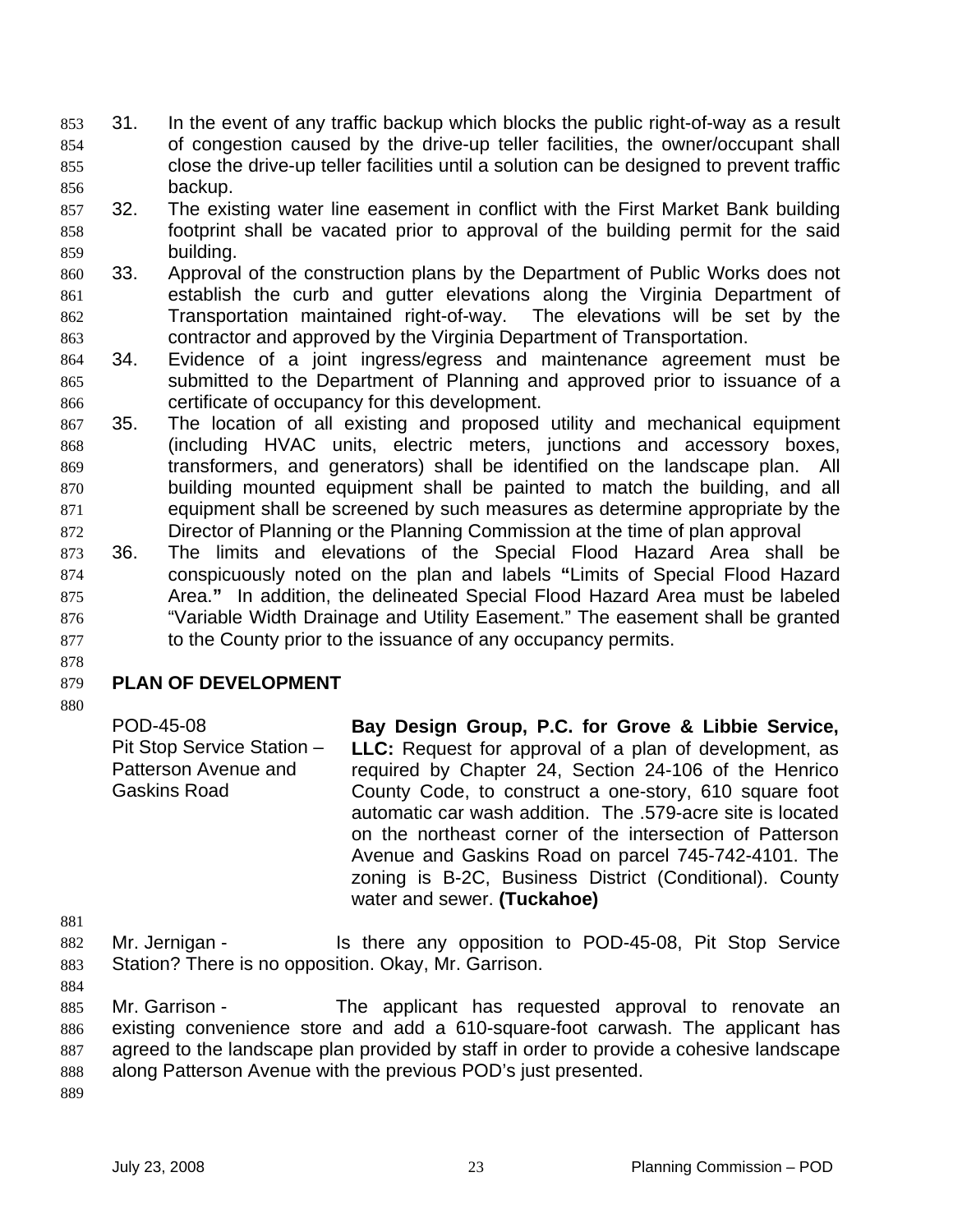Staff can recommend approval of POD-45-08, Pit Stop Service Station, subject to the annotations on the plan, standard conditions for developments of this type, and added conditions 29 through 35 in your agenda. 890 891 892 893 894 895 896 897 898 899 900 901 902 903 904 905 906 907 908 909 910 911 912 913 914 915 916 917 918 919 920 921 922 923 924 925 926 927 928 929 930 931 932 933 934 935 Mr. Jernigan - Are there any questions for Mr. Garrison from the Commission? Mrs. Jones - No, but I would like to hear from the applicant. Mr. Jernigan - Chay. Could we have the applicant come up, please? Good morning, gentlemen. Mr. Porterfield - Good morning, ladies and gentlemen. I'm Tom Porterfield, and I am the applicant for this. Mr. Caskie - I'm Dan Caskie. I'm with Bay Design Group. If there are any questions, I'll be happy to answer them. Mrs. Jones - The Yes. I just wanted to confirm several points that we have talked about. The landscaping plans that Mr. Garrison referenced are acceptable to you and will be part of this case going forward, correct? Mr. Caskie - Yes, ma'am. Mrs. Jones - Ckay. Tell me about the wall. We talked about the wall and the material. It will be a stacked stone. It will be a split-face stone, but it's stacked in a way that is, I think, very nice looking. Can you just tell me a little bit about that? Mr. Caskie - Sure. It is a stacked stone. They're larger stones than you typically see. There's the color. The top one of those is the color that we're using. The colors vary from stone to stone, so it gives you a little more of a weathered look. We do intend to use that bronze color, and they are larger stones, so I think aesthetically it will look pretty nice back there. Mrs. Jones - The painted color for the brick on the actual building will be what in relation to this? Mr. Caskie - Do we have a Mrs. Jones - **Darker?** Mr. Caskie - Do we have a copy of the elevation? Mrs. Jones - Now that we're talking colors and stones, I just wanted to make sure—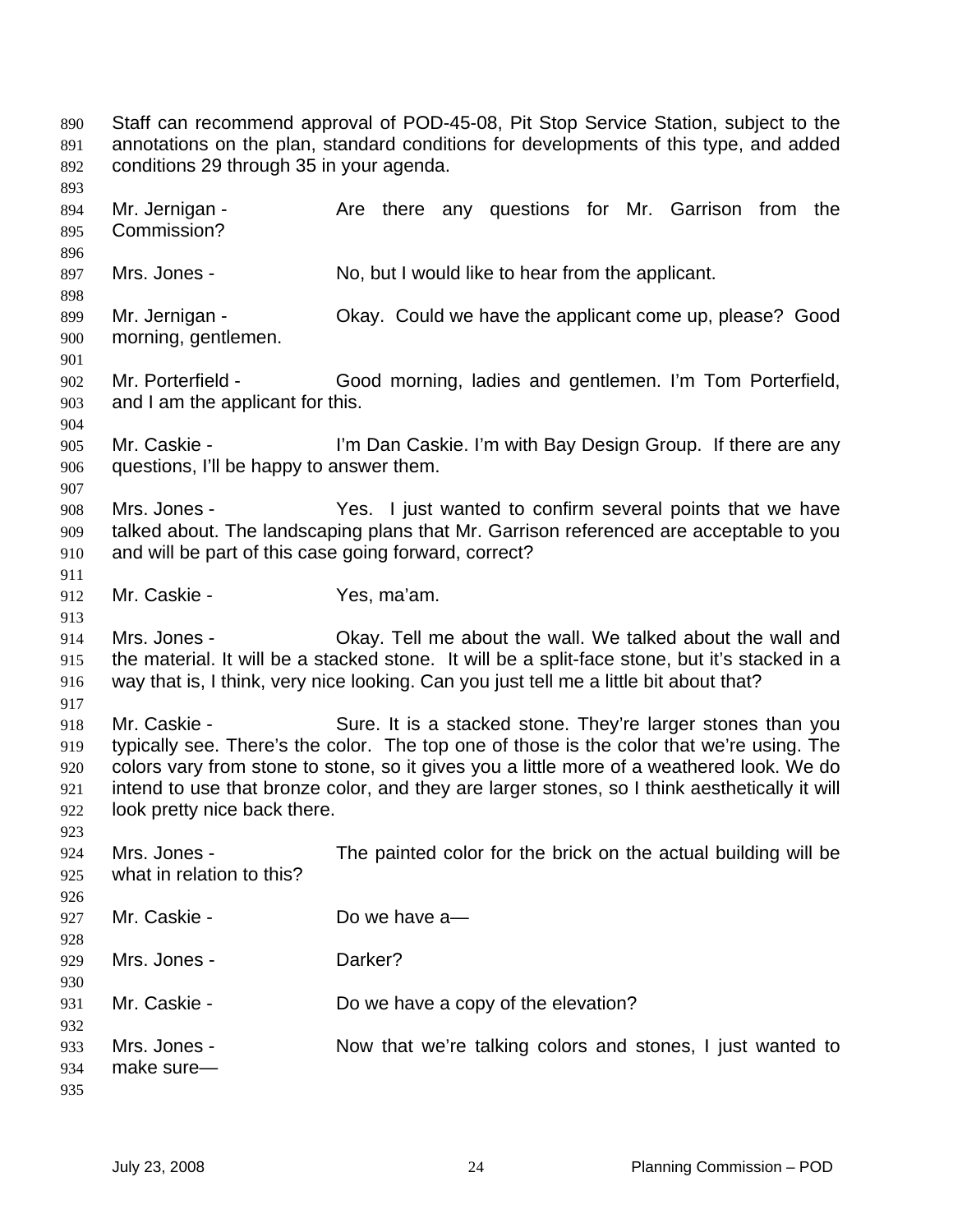| 936<br>937               | Mr. Caskie -                                                    | It is a darker color.                                                                                                                                                                                                                                |
|--------------------------|-----------------------------------------------------------------|------------------------------------------------------------------------------------------------------------------------------------------------------------------------------------------------------------------------------------------------------|
| 938<br>939<br>940<br>941 | Mrs. Jones -                                                    | A darker color on the brick. Okay. As far as the other<br>questions. Coloration. The existing gas canopy that we talked about before and the<br>shingles of the building, they're the same color as well, correct?                                   |
| 942<br>943               | Mr. Caskie -                                                    | Yes. There's a copy of the elevation.                                                                                                                                                                                                                |
| 944<br>945<br>946        | Mrs. Jones -<br>discussed before, but I just wanted to confirm. | Okay. That was not noted on my copy. I know it was                                                                                                                                                                                                   |
| 947<br>948<br>949        | Mr. Caskie -<br>the rezoning.                                   | Right. Those are the same elevations that were put in with                                                                                                                                                                                           |
| 950<br>951<br>952        | Mrs. Jones -                                                    | One other question I have that we haven't talked about<br>before is the parking area is right adjacent to a ravine.                                                                                                                                  |
| 953<br>954               | Mr. Caskie -                                                    | Yes.                                                                                                                                                                                                                                                 |
| 955<br>956<br>957        | Mrs. Jones -<br>there?                                          | Could you tell me what is being planned for the safety factor                                                                                                                                                                                        |
| 958<br>959<br>960<br>961 | Mr. Caskie -<br>industrial look, like we talked this morning.   | Sure. Traffic has requested some type of guardrail or some<br>type of barrier between our parking spaces and that ravine. What we intend to try to do<br>is some type of vertical bollard instead of a metal guardrail. We're trying not to get that |
| 962<br>963<br>964        | Mrs. Jones -                                                    | Very good.                                                                                                                                                                                                                                           |
| 965<br>966<br>967        | Mr. Caskie -                                                    | We may have cable running through there, or we may put<br>them close enough together so that we don't have to do that.                                                                                                                               |
| 968<br>969               | Mrs. Jones -                                                    | Okay.                                                                                                                                                                                                                                                |
| 970<br>971<br>972        | Mr. Branin -<br>this wall going to be?                          | Mr. Caskie, may I ask a question? Mr. Caskie, how high is                                                                                                                                                                                            |
| 973<br>974               | Mr. Caskie -                                                    | The retaining wall in the rear? I think it's four or five feet tall.                                                                                                                                                                                 |
| 975<br>976               | Mr. Branin -                                                    | Four or five?                                                                                                                                                                                                                                        |
| 977<br>978<br>979        | Mr. Caskie -<br>pretty low.                                     | Yes. I think it's actually four feet tall. I think we tried to keep it                                                                                                                                                                               |
| 980<br>981               | Mr. Branin -                                                    | It will be engineered with reinforcement?                                                                                                                                                                                                            |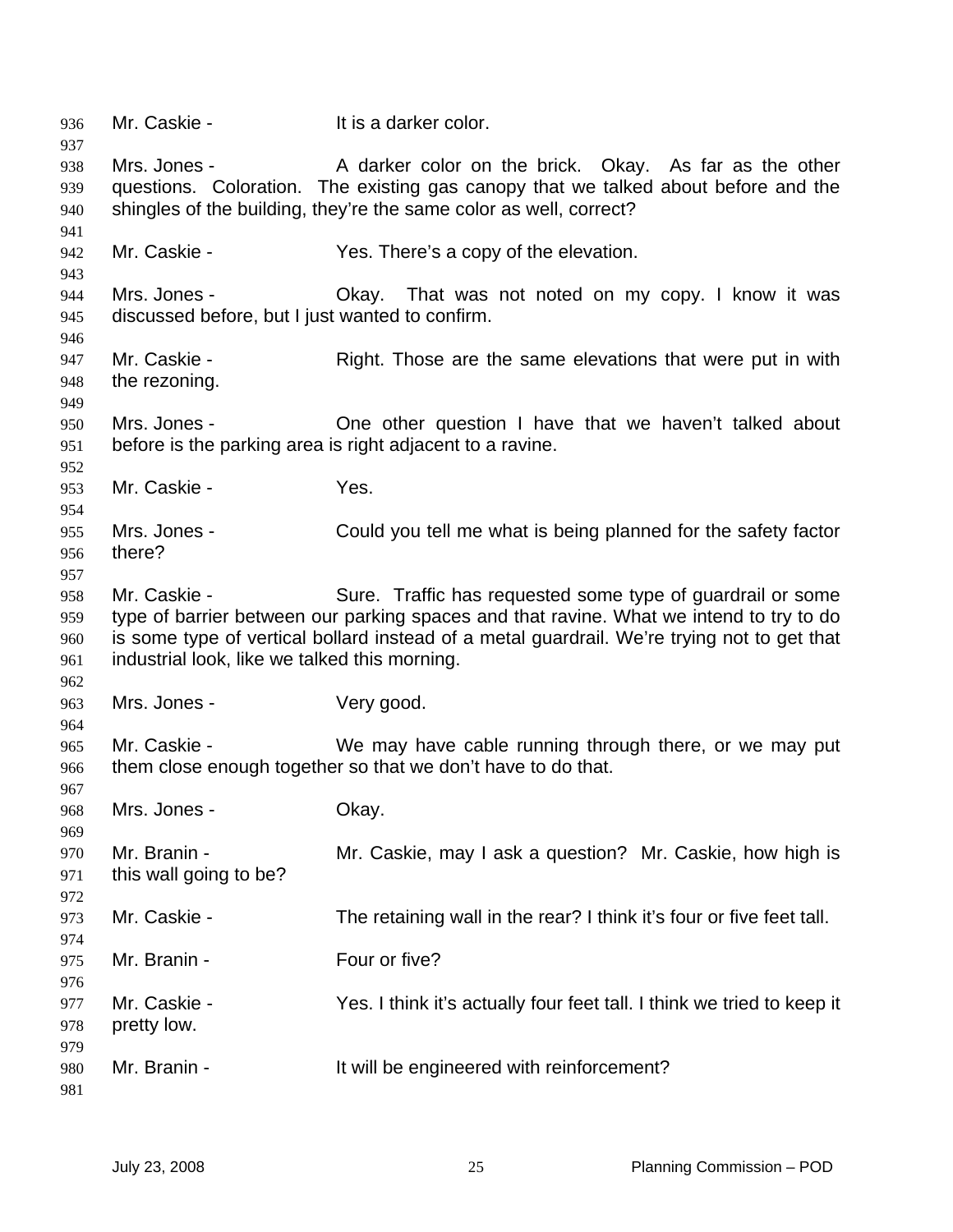Mr. Caskie - Yes. It's actually a stacked wall, so it'll have the— Mr. Branin - Thirty-degree setback? Male - **[Off mike.]** [Inaudible] type of situation. Mr. Branin - What degree is it going to be, 15 or 30? Mr. Caskie - I'm sorry? Mr. Branin - What degree setback? Mr. Caskie - Probably a 15. I don't know that we've really gotten into the specifics of design yet, but I think—It's pretty tight in there, so we have to keep it somewhat vertical. Mr. Branin - **Okay.** Mrs. Jones - Ckay. I thank you for your cooperation on this. I think it is a very tight site. We have mentioned that in relation to a number of the projects right there at Patterson and Gaskins. I think it will be very pleasing, and functionally it will work very well. Mr. Caskie - The I appreciate that. Mrs. Jones - Thank you. Mr. Jernigan - All right. Any more questions from the Commission? All right, thank you, gentlemen. Mr. Vanarsdall - Nice to see you again, Mr. Porterfield. Mr. Porterfield - Nice to see you, Mr. Vanarsdall. Mr. Vanarsdall - I wondered where you'd been. Mrs. Jones - Ckay. I do want to thank Greg Garrison. He has worked very hard with these three projects that just happen to be coming together at the same time along Patterson Avenue at the Gaskins interchange. The Pit Stop, First Market Bank, and then the Bon Secours facility. It's really a nice opportunity to redevelop these places into some wonderful projects with a very upgraded look. I appreciate everyone's help on that. With that, I'll move for approval of POD-45-08, Pit Stop Service Station at Patterson and Gaskins. This is subject to the annotations on the plans, standard conditions for developments of this type, and conditions 29 through 35 as listed on the agenda.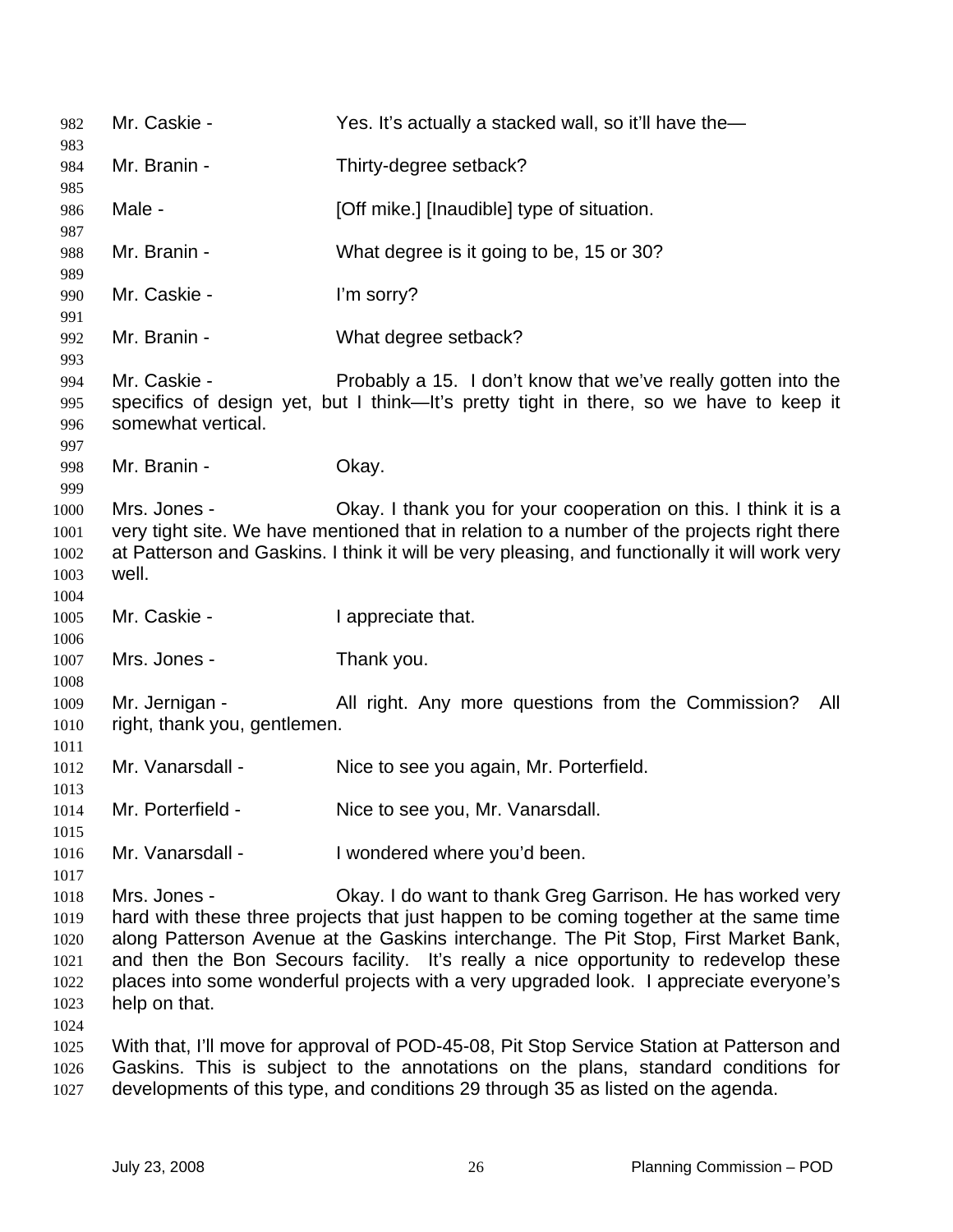1029 Mr. Vanarsdall - Second.

1031 1032 Mr. Jernigan - **Motion by Mrs. Jones, seconded by Mr. Vanarsdall.** All in favor say aye. All opposed say no. The ayes have it; the motion passes.

1034 1035 1036 1037 The Planning Commission approved POD-45-08, Pit Stop Service Station, subject to the annotations on the plans, the standard conditions attached to these minutes for developments of this type, and the following additional conditions:

- 1038 1039 29. The entrances and drainage facilities on Patterson Avenue (State Route 6) shall be approved by the Virginia Department of Transportation and the County.
- 1040 1041 1042 1043 30. A notice of completion form, certifying that the requirements of the Virginia Department of Transportation entrances permit have been completed, shall be submitted to the Department of Planning prior to any occupancy permits being issued.
- 1044 1045 31. There shall be no outdoor storage in moveable storage containers including, but not limited to, cargo containers and portable on demand storage containers.
- 1046 1047 32. The proffers approved as a part of zoning case C-17C-08 shall be incorporated in this approval.
- 1048 1049 1050 1051 1052 1053 33. The owner or manager on duty shall be responsible for temporarily closing the car wash facility when the on-site stacking space is inadequate to serve customer demand to prevent a backup of vehicles onto the public right-of-way. The owner shall arrange with the Traffic Engineer to provide standard traffic control signs to notify customers that stopping or standing on the public right-ofway shall not be permitted near the entrances to the car wash facility.
- 1054 1055 1056 1057 1058 34. The location of all existing and proposed utility and mechanical equipment (including HVAC units, electric meters, junction and accessory boxes, transformers, and generators) shall be identified on the landscape plans. All equipment shall be screened by such measures as determined appropriate by the Director of Planning or the Planning Commission at the time of plan approval**.**
- 1059 1060 1061 1062 1063 35. The limits and elevations of the Special Flood Hazard Area shall be conspicuously noted on the plan and labels "Limits of Special Flood Hazard Area." In addition, the delineated Special Flood Hazard Area must be labeled "Variable Width Drainage and Utility Easement." The easement shall be granted to the County prior to the issuance of any occupancy permits.

1064

1028

1030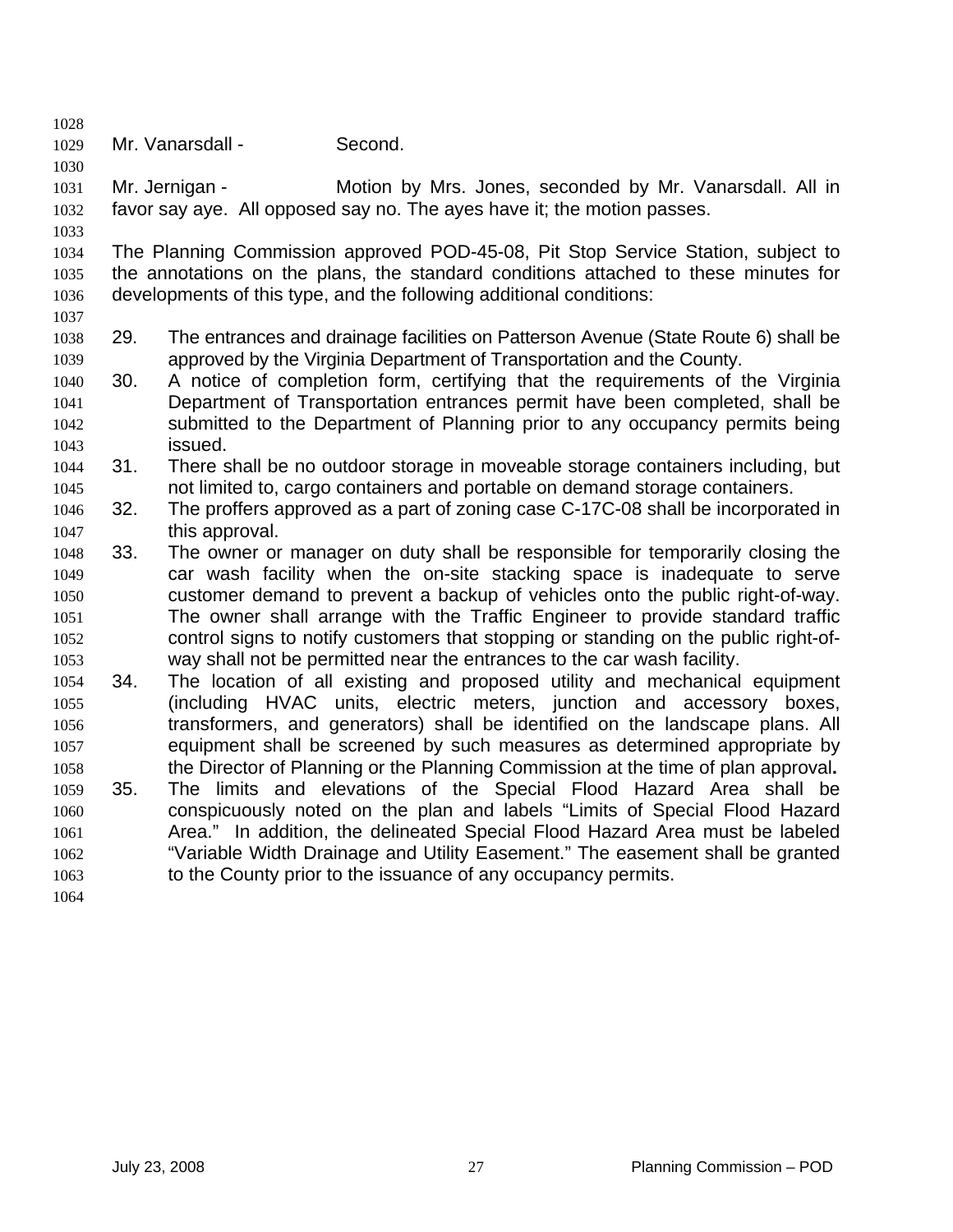### 1065 **PLAN OF DEVELOPMENT**

1066

POD-46-08 St. Mary's Emergency Department Addition – Monument and Libbie Avenues (POD-58-84, POD-72-90 and POD-5-96 Revised) **Timmons Group for Bon Secours Richmond Health Systems:** Request for approval of a plan of development, as required by Chapter 24, Section 24-106 of the Henrico County Code, to construct a two-story, 26,615 square foot hospital emergency department addition. The 3.17-acre site is located at the northwest terminus of Chase Street on part of parcel 769-737-3039. The zoning is O-3, Office District and O-3C, Office District (Conditional). County water and sewer. **(Three Chopt)** 

1067

1071

- 1068 1069 1070 Mr. Jernigan - The Is there any opposition to POD-46-08, St. Mary's Emergency Department Addition (POD-58-84, POD-72-90 and POD-5-96 Revised)? We do have opposition. Ms. Goggin, good morning. You may proceed.
- 1072 1073 1074 1075 1076 Ms. Goggin - Good morning. The two-story emergency department addition proposed by the existing hospital will be located adjacent to the eight-story building. This addition will extend a maximum of 100 feet from the original hospital on the southern side of the building toward Paxton Road—right there—as well as 85 feet from the terminus of Chase Street, which is right there.
- 1077

1078 1079 1080 1081 1082 1083 1084 1085 1086 1087 1088 1089 1090 A two-story, 35,964-square-foot addition for an inter-operative MRI and emergency room expansion on the western side of the building was approved in March 2008 by the Planning Commission. That is POD-16-08. That addition is on this side. With the new opportunity to expand the emergency room into the space provided by the MRI, the hospital reconsidered the concept for the Emergency Department project. Last February, a team of Bon Secours Richmond members was presented the state-of-theart in emergency design by the foremost expert on the subject in the country, Jim Lennon. The team, including Mr. Lennon, had a mini charrette to redesign the Emergency Department at St. Mary's to provide a state-of-the-art service to Henrico County and the City of Richmond. Here is the architectural rendering of the addition, and here is the terminus of Chase Street. Just to let you know, this rendering does not show the landscaping and the buffering that is required so you can see what the addition looks like.

1091

1092 1093 1094 1095 Recently, the two concepts of the MRI and the emergency room addition became one project when they were presented to Bon Secours' Richmond Health System Office, as the two floor plans overlap. The addition does not add any additional patient rooms within the hospital or revise the previous emergency room expansion.

1096

1097 1098 1099 1100 1101 Staff was contacted by two citizens with questions concerning this request. Carl Bowmer of Libby Avenue wanted to know if Chase Street would be vacated as part of this project because that is how he accesses his garage. I called him back and told him no. Mrs. Clay of the Westview Manor Civic Association called and requested copies of the plans and reports, because she is unable to attend today's meeting. She did attend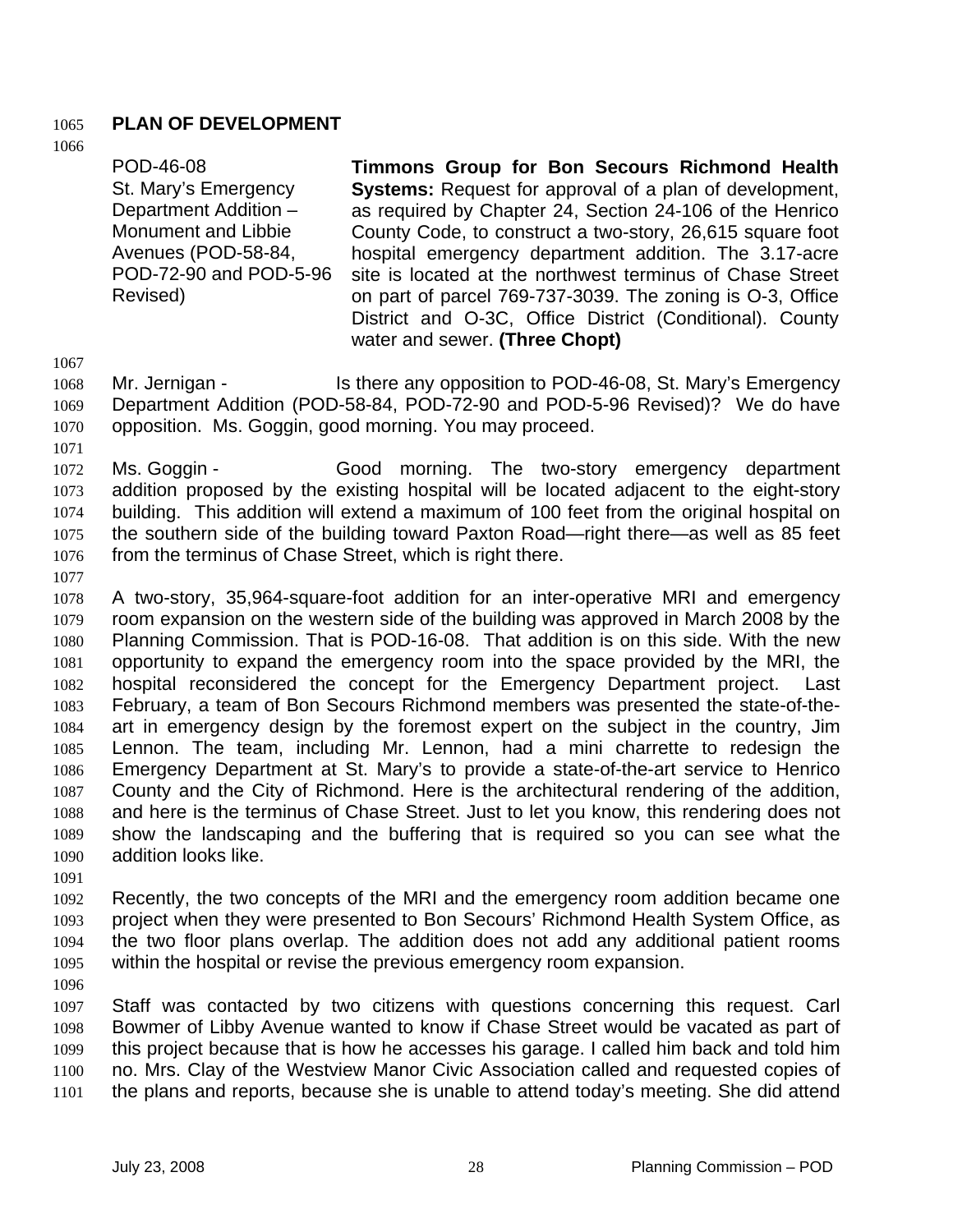the last meeting. This is the Westview area. She comes out to express concern about parking. Just for informational purposes, the construction plans for the Maple Avenue parking lot have just recently been approved. 1103 1104 1105 1106 1107 1108 1109 1110 1111 1112 1113 1114 1115 1116 1117 1118 1119 1120 1121 1122 1123 1124 1125 1126 1127 1128 1129 1130 1131 1132 1133 1134 1135 1136 1137 1138 1139 1140 1141 1142 1143 1144 1145 1146 Staff can recommend approval subject to the annotations on the plan, the standard conditions for developments of this type, and additional conditions 29 through 33 in the agenda. The engineer and representative from Bon Secours are here should you have any questions for them. I would be happy to answer any questions the Commission may have of me. Mr. Jernigan - All right. Any questions for Ms. Goggin from the Commission? Mr. Branin - Thave none. Mr. Jernigan - Thank you, Ms. Goggin. We do have opposition. Excuse me. Do you want to hear from the applicant, or do you want to hear from the opposition first? Mr. Branin - I would like to ask the applicant a couple of questions. Mr. Jernigan - Ckay. Would the applicant come up please? Mr. Vanarsdall - They're trying to decide who knows the most. Mr. Branin - The Have you guys finished figuring out who wants to lean lend you a coin to flip if you'd prefer that. Mr. Vanarsdall - You all flip the coin. Mr. Jernigan - Good morning, gentlemen, would you state your names for the record, please. Mr. Ackerly - Good morning. I'm Cabell Ackerly with Bon Secours. Mr. Cummings - Dennis Cummings with Odell Associates, architects. Mr. Jernigan - Ckay. Mr. Branin - Mr. Ackerly, I haven't seen you at any of these in the past. Bon Secours, St. Mary's, and the community have had issues, as I'm sure you're aware, over the past years with concerns about expansions and so forth. The one question that I've been asked continuously by the residents in the area is when this addition is built—and it's purpose is for an emergency room—in the next five years are you going to convert it into something that's going to need more beds, or provide more beds and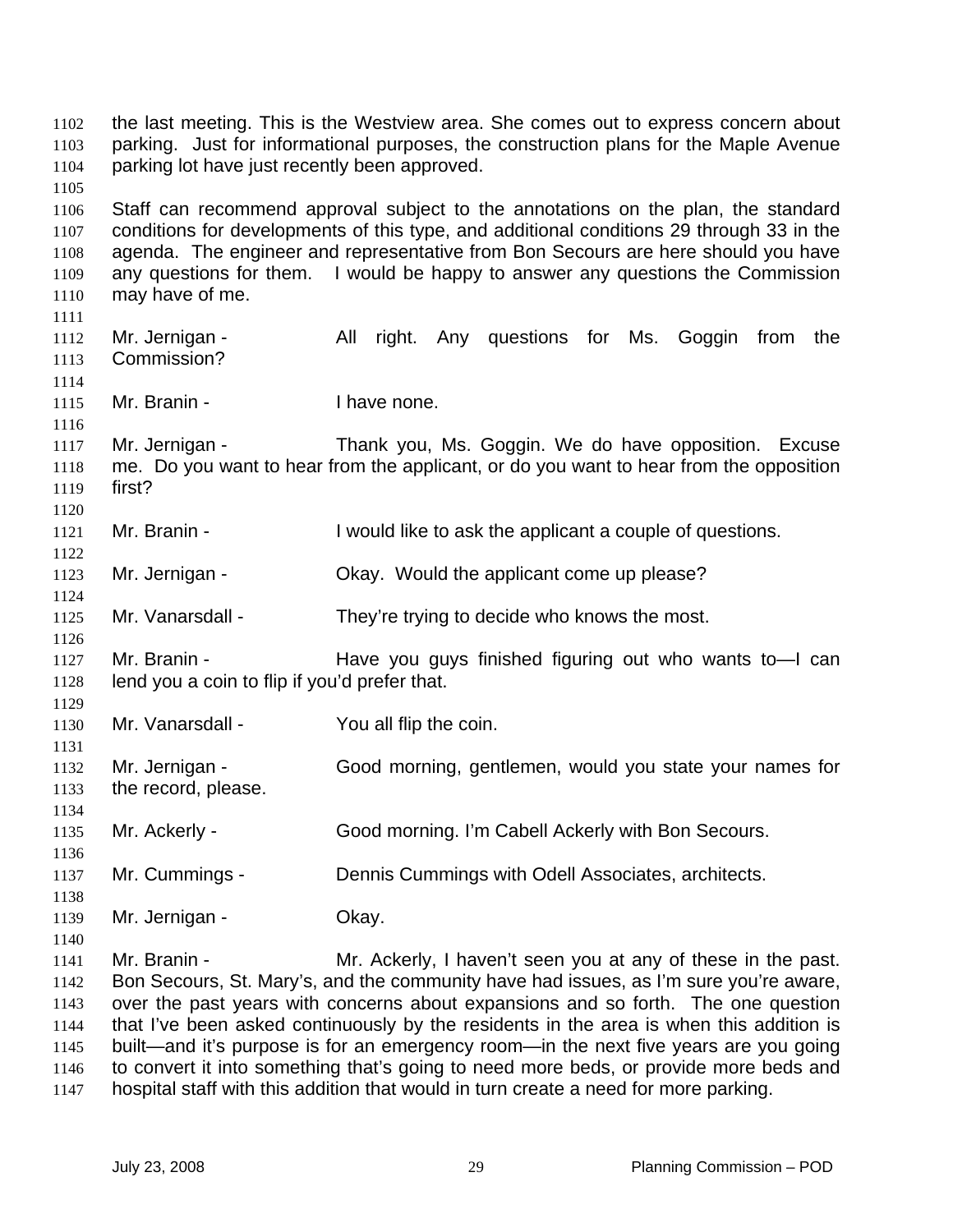1148 1149 1150 1151 1152 1153 1154 1155 1156 1157 1158 1159 1160 1161 1162 1163 1164 1165 1166 1167 1168 1169 1170 1171 1172 1173 1174 1175 1176 1177 1178 1179 1180 1181 1182 1183 1184 1185 1186 1187 1188 1189 1190 1191 1192 1193 Mr. Ackerly - This particular addition, the ED expansion, will always serve as an ED. There is no plan in the future that I'm aware of that would change the layout for that particular unit to accommodate beds, additional beds. Mr. Branin - Ckay, let me ask it a different way then. This addition, could it be converted into another use, or is it specifically designed for an emergency room? Mr. Ackerly - It's specifically designed for an emergency room. Mr. Branin - Okay. That is the concern of the community, and that's why I wanted to hear it from you all as public record that it is being designed as an emergency room, and can only basically be used as an emergency room. Okay. I have no further questions for these gentlemen. Mr. Jernigan - Okay. Any other questions from the Commission? All right, thank you, gentlemen. We do have opposition. You can come on down. Good morning. Mr. Bowmer - Good morning, ladies and gentlemen of the Planning Commission. My name is Carl Bowmer. I own property at 1206 Libby Avenue. It's actually the last full piece of Henrico County land before you hit the City of Richmond. The house next door to mine is partly county and partly city. My lot is a double deep lot. It fronts on Libby Avenue and also on Chase Street. I have a garage in the back portion of my property, and I access that garage from Chase Street. I'm concerned that there are no plans now or in the near future to vacate or block off, or do anything to change the present configuration of Chase Street. That would be my first question. Mr. Branin - I'm going to ask someone from Public Works to come. Mr. Jernigan - Mr. Jennings is here. Mr. Branin - **Mr. Jennings.** Mr. Jernigan - He has the deer-in-the-headlights look down there. Mr. Jennings - I couldn't look for anybody else. Mr. Branin - When I asked for someone from Public Works, he turned around. Mr. Jennings - I'm Mike Jennings, Traffic Engineer for Henrico County. As far as I'm aware of, there are no plans for any changes to Chase Street at this time. Mr. Glover - Mr. Jennings?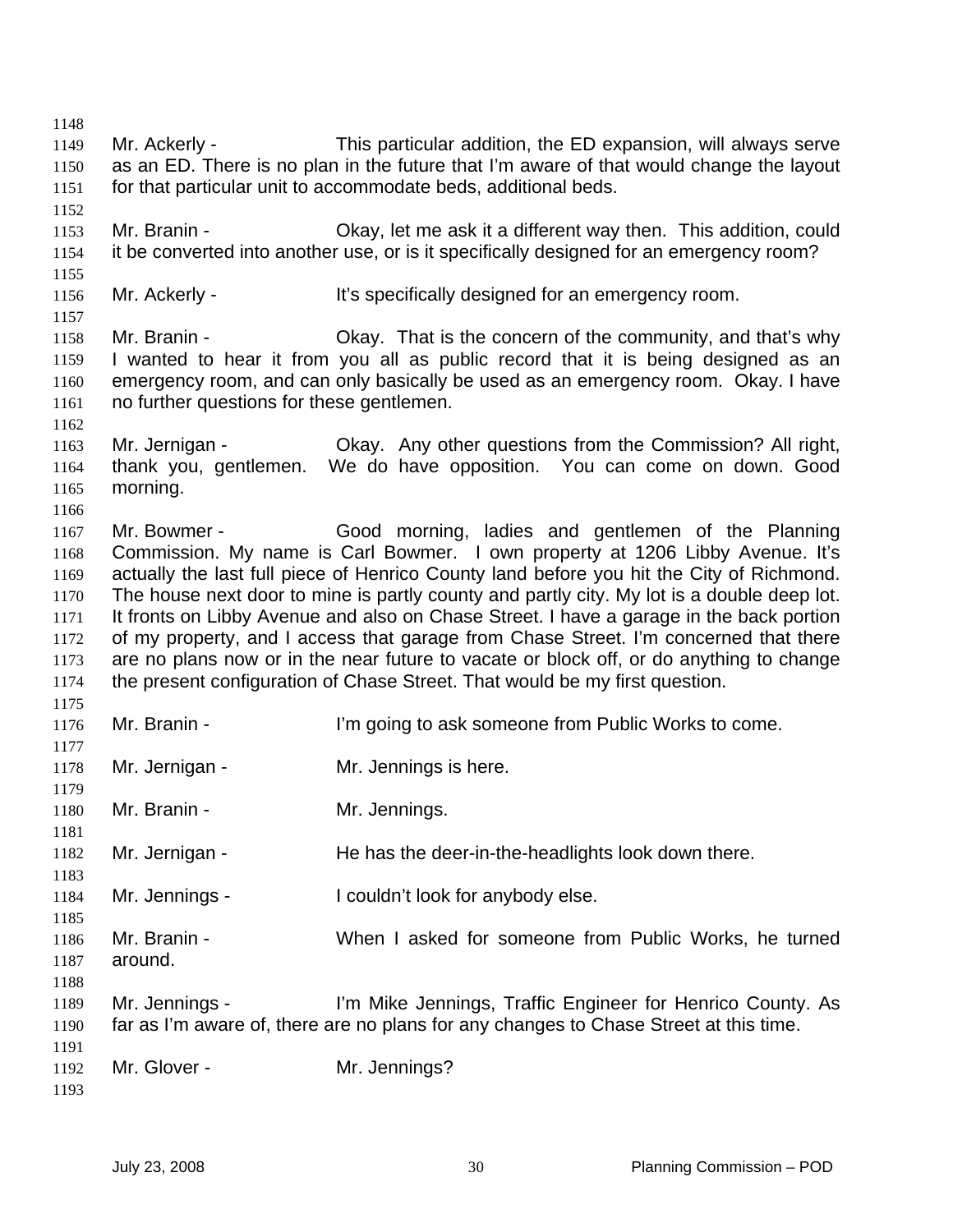1194 Mr. Jennings - Yes, sir. 1195 1196 1197 1198 1199 1200 1201 1202 1203 1204 1205 1206 1207 1208 1209 1210 1211 1212 1213 1214 1215 1216 1217 1218 1219 1220 1221 1222 1223 1224 1225 1226 1227 1228 1229 1230 1231 1232 1233 1234 1235 1236 1237 1238 1239 Mr. Glover - They would want to do something to Chase Street, it is a public right-of-way at this point. Is that correct? Mr. Jennings - Yes, sir. It's an unimproved public right-of-way. Mr. Glover - It would take an action of the Board of Supervisors to vacate it. Mr. Jennings - Yes, sir. Mr. Glover - In other words, it would have to come to a public hearing if that ever took place, which it sounds like it will not. Mr. Jennings - Yes sir, you are correct. It would have to go to a public hearing. Mr. Glover - So, he's safe with his entrance to his lots. Mr. Jennings - At this time, I don't see any changes. Mr. Bowmer - That's satisfactory. My second comment and concern is as the hospital now exists, the HVAC equipment is very noisy, and sometimes distracting. Obviously, there is going to be further equipment necessary to accommodate the addition. I'm just wondering if there are any plans for any sort of noise abatement or noise attenuation with respect to that equipment. Mr. Glover - Could I ask you, sir, what air conditioning is giving you a noise problem? Is it the one on the hospital itself? Mr. Bowmer - The suspect that's where it is. I can stand out in my back lot by the garage. I think it's the air conditioner. It's something on the roof up there that's part of the HVAC system. I'm not an engineer or anything like that. Mr. Glover - The reason I ask is that several years ago, they addressed that and built I think it was about a \$200,000 encasement for that air conditioning. It shouldn't be giving you that much difficulty. It shouldn't. I didn't say it didn't. Mr. Bowmer - Till make a tape recording and send it to you. Mr. Glover - Ckay, I'd like to have it. No, I really wouldn't. I don't care about a tape recorder, but I take your word for it. I just wanted you to know they've done I think everything that they know how to do, unless they have some new engineers.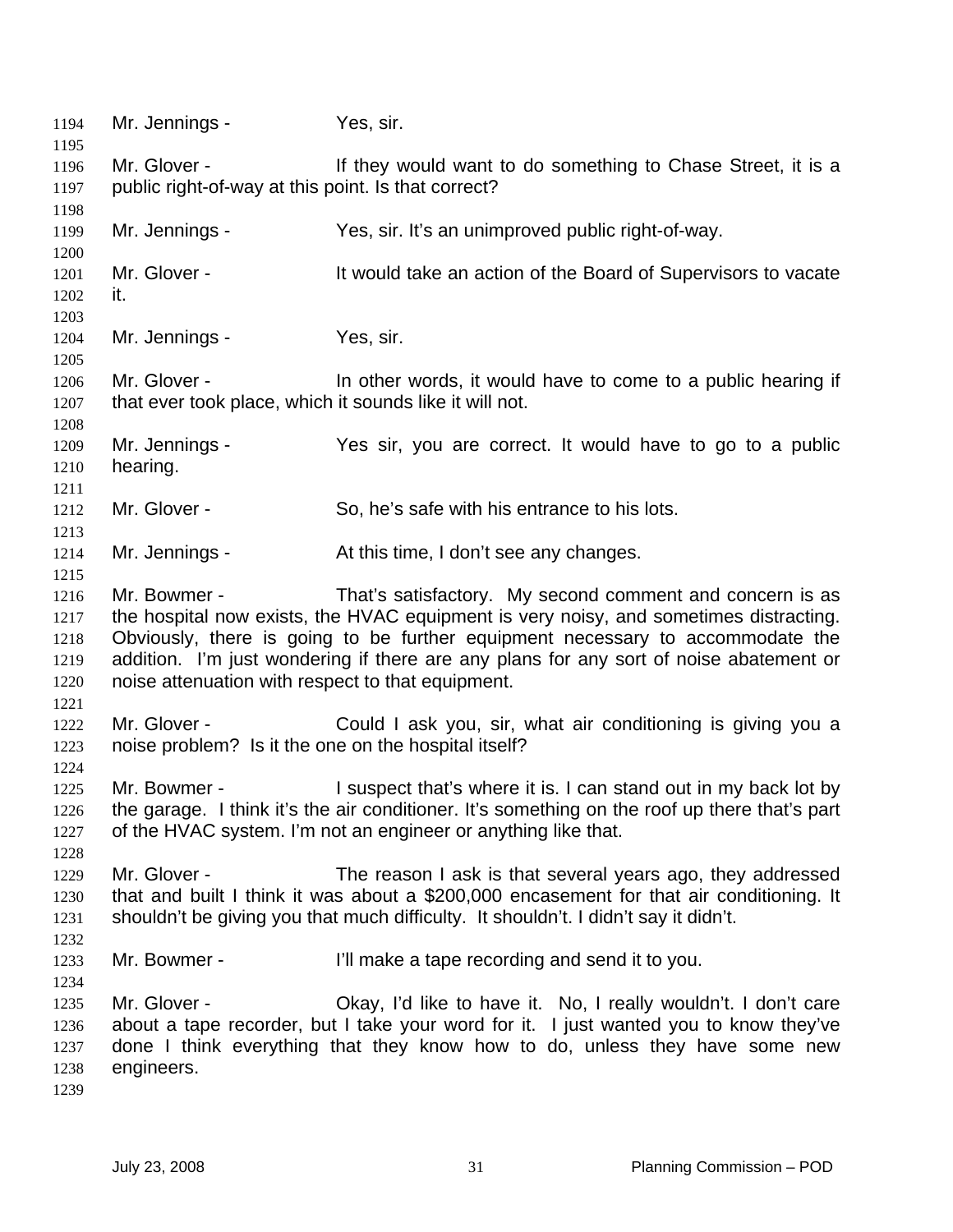Mr. Bowmer - The summing some new equipment is going to be involved as well, so if they would take that concern into consideration in their design, it would prove helpful to the neighborhood. 1240 1241 1242

1244 1245 Mr. Vanarsdall - That's what I was going to ask you, was this something new that's come up after what Mr. Glover was talking about. Is this relatively new noise?

1247 1248 1249 1250 1251 Mr. Bowmer - The noise I'm speaking of probably has been with us since some of the later additions to the hospital. We're dealing with that. All I'm saying is just not make it any worse with this new addition, which is going to require, I'm sure, heat, and ventilation, and air conditioning equipment. So, if that new equipment could be insulated or some way fixed to mitigate the situation.

1253 1254 Mr. Ackerly - Let me just tell you that the new addition we're building has an enclosed penthouse, so the entire—

1256 Mr. Glover - The Can't hear you, sir.

1258 1259 1260 1261 1262 1263 1264 Mr. Ackerly - Ch, I'm sorry. The new addition we're building has an enclosed penthouse. There's a one-story roof and then an enclosed penthouse that's going to enclose two air handlers. It's an insulated metal panel building, so you won't see them, or you shouldn't hear them as well. There will be a louver opening for fresh air, but the entire thing is enclosed, whereas the existing hospital I see has roof screens and such, but it's a little more open. This is a completely enclosed building. I think we've taken care of that.

1265 1266 Mr. Jernigan - Thank you.

1267 1268 1269 Ms. Goggin - I would like to apologize for completely mispronouncing Mr. Bowmer's name.

1270 1271 Mr. Branin - Mr. Chairman, I have nothing further.

1272

1274

1243

1246

1252

1255

1257

1273 Mr. Jernigan - Ckay.

1275 1276 1277 1278 1279 Mrs. Jones - I guess my question would be is there something that can be done as to just double-checking the decibel level of whatever is coming off the existing equipment, and just taking stock of whether something could be done to improve whatever exists now? Would the applicant be willing to double-check what the current equipment is doing?

1280

1281 1282 1283 1284 Mr. Glover - After they did the work that they did a couple years ago, the people that live on Morningside, which is, I believe, as close to it as you can get, were very happy with the noise abatement at that point. Now, I'm not saying that in that direction—Noise goes in different directions. They were very happy with it at that time. I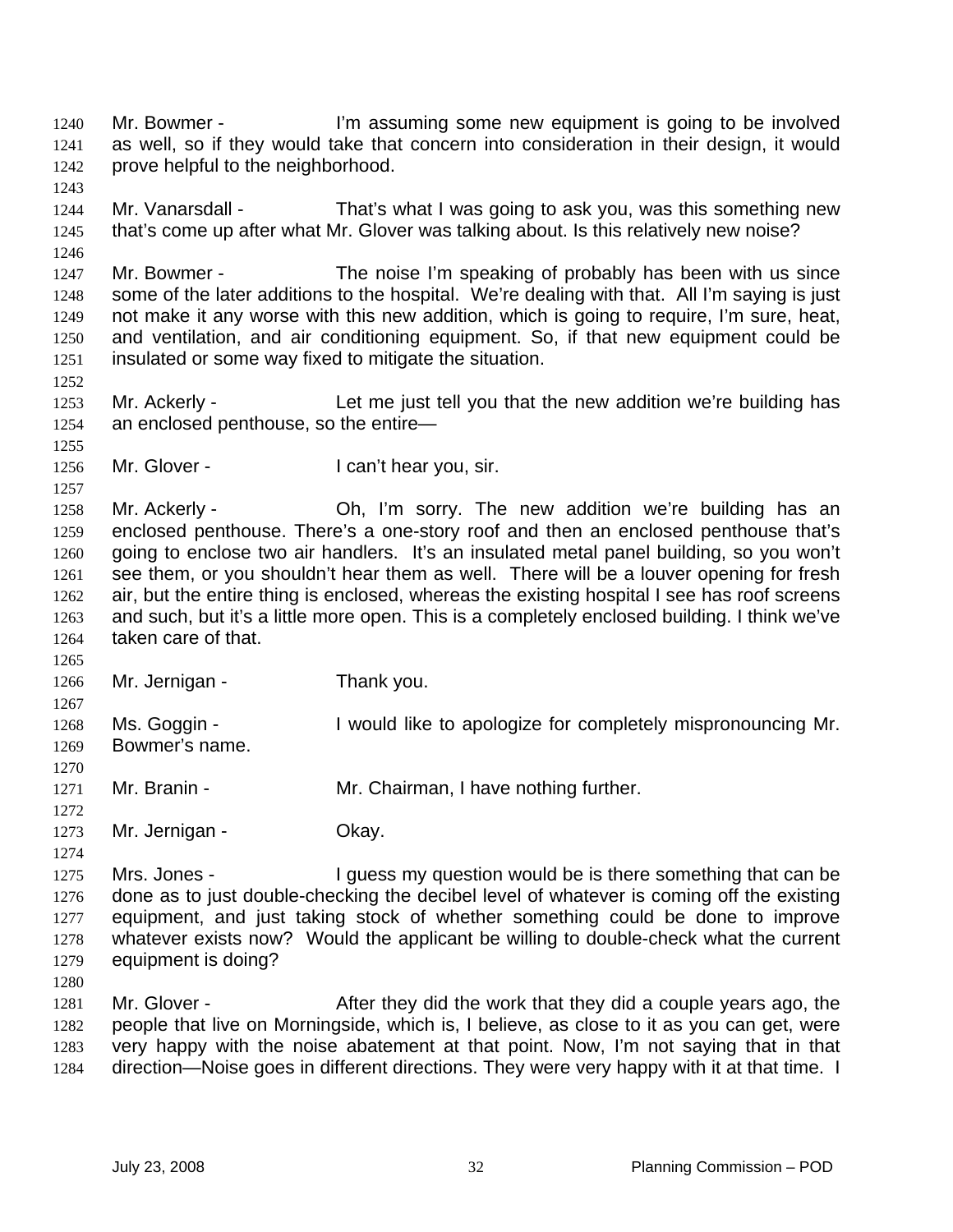think you need to make sure that they're aware that there has been a problem with noise with an air conditioner on the roof of a major hospital. Mrs. Jones - Sure. Mr. Jernigan - Mr. Bowmer, is this noise more predominant? I mean, can you hear it inside, or just basically when you're outside. Mr. Bowmer - [Off mike.] Inside my garage. I used to live on Morningside Drive. I had no problem on the Morningside Drive side. When I moved on Libbie Avenue, I [inaudible] notice the HVAC noises. Mr. Jernigan - Could you hear-Mr. Bowmer - [Off mike.] In my garage building. Mr. Jernigan - The Vour garage. But how about in your house? Mr. Bowmer - The You can hear it in the house if you keep windows open, something like that. Mr. Jernigan - Ckay. All right, thank you. Mr. Branin - Ms. Goggin, if you could make sure you have written down for me Mr. Bowmer's address. Ms. Goggin - Yes, sir. Mr. Branin - So I can go out and check. And get me a representative from St. Mary's that I can meet with. Ms. Goggin - Ckay. Mr. Jernigan - Ckay, Mr. Branin. Mr. Branin - Well, Mr. Chairman, I'd like to move for approval of POD-46- 08, St. Mary's Emergency Department Addition (POD-58-84, POD-72-90 and POD-5-96 Revised), subject to the annotations on the plan, standard conditions for developments of this type, and the following conditions 29 through 33. Mrs. Jones - Second. Mr. Jernigan - Motion by Mr. Branin, seconded by Mrs. Jones. All in favor say aye. All opposed say no. The ayes have it; the motion passes.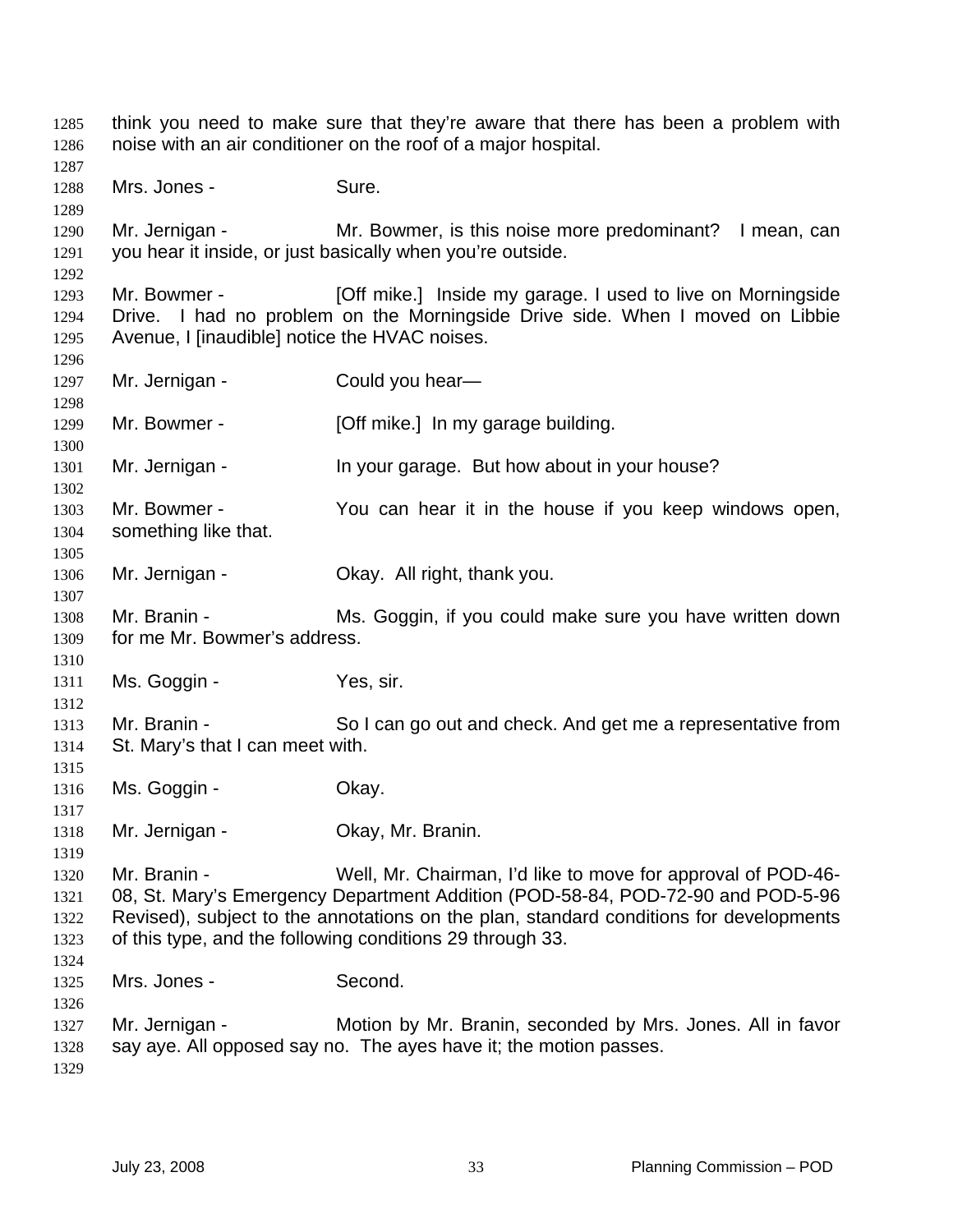The Planning Commission approved POD-46-08, St. Mary's Emergency Department Addition (POD-58-84, POD-72-90 and POD-5-96 Revised), subject to the annotations on the plans, the standard conditions attached to these minutes for developments of this type, and the following additional conditions: 1330 1331 1332 1333

- 1334
- 1335 1336 1337 1338 1339 1340 1341 1342 29. In order to maintain the effectiveness of the County's public safety radio communications system within buildings, the owner will install radio equipment that will allow for adequate radio coverage within the building, unless waived by the Director of Planning. Compliance with the County's emergency communication system shall be certified to the County by a communications consultant within ninety (90) days of obtaining a certificate of occupancy. The County will be permitted to perform communications testing in the building at anytime.
- 1343 1344 30. The proffers approved as a part of zoning cases C-18C-91, C-19C-93, C-12C-96 and C-37C-96 shall be incorporated in this approval.
- 1345 1346 1347 1348 31. A construction staging plan which includes details for traffic control, fire protection, stockpile locations, construction fencing and hours of construction shall be submitted for County review and prior to the approval of any final construction plans.
- 1349 1350 1351 1352 32. The certification of building permits, occupancy permits and change of occupancy permits for individual units shall be based on the number of parking spaces required for the proposed uses and the amount of parking available according to approved plans.
- 1353 1354 33. Except for junction boxes, meters, and existing overhead utility lines, and for technical or environmental reasons, all utility lines shall be underground.

### 1355 **SUBDIVISION**

1356 1357

> SUB-18-08 Hill Valley (July 2008 Plan) Nine Mile Road and Orams Lane **Balzer & Associates, Inc. for TBA Development, LLC:**  The 8.033-acre site proposed for a subdivision of 9 singlefamily home is located 500 feet east of Orams Lane on Nine Mile Road (State Route 33) on parcels 815-726-4110 and **part of** 815-726-6925. The zoning is R-3, One-Family Residence District. County water and sewer. **(Varina) -8-9 Lots**

1358

1359 1360 Mr. Jernigan - Is there any opposition to SUB-18-08, Hill Valley (July 2008 Plan)? There is no opposition. Okay, Mr. Garrison, you may proceed.

1361

1362 1363 1364 1365 1366 1367 Mr. Garrison - Initial approval for the original layout was granted in May 2005, and was for 10 lots. Since that time, the applicant has decided to add three lots for a total of 13 lots. Section 1, which has four lots, is currently in the recordation process. Today, the applicant is requesting approval of Section 2, which is for nine single-family lots. A revised plan has been submitted that shows the reserve area absorbed into Lot #7, and inclusion of the landowner's parcel #13.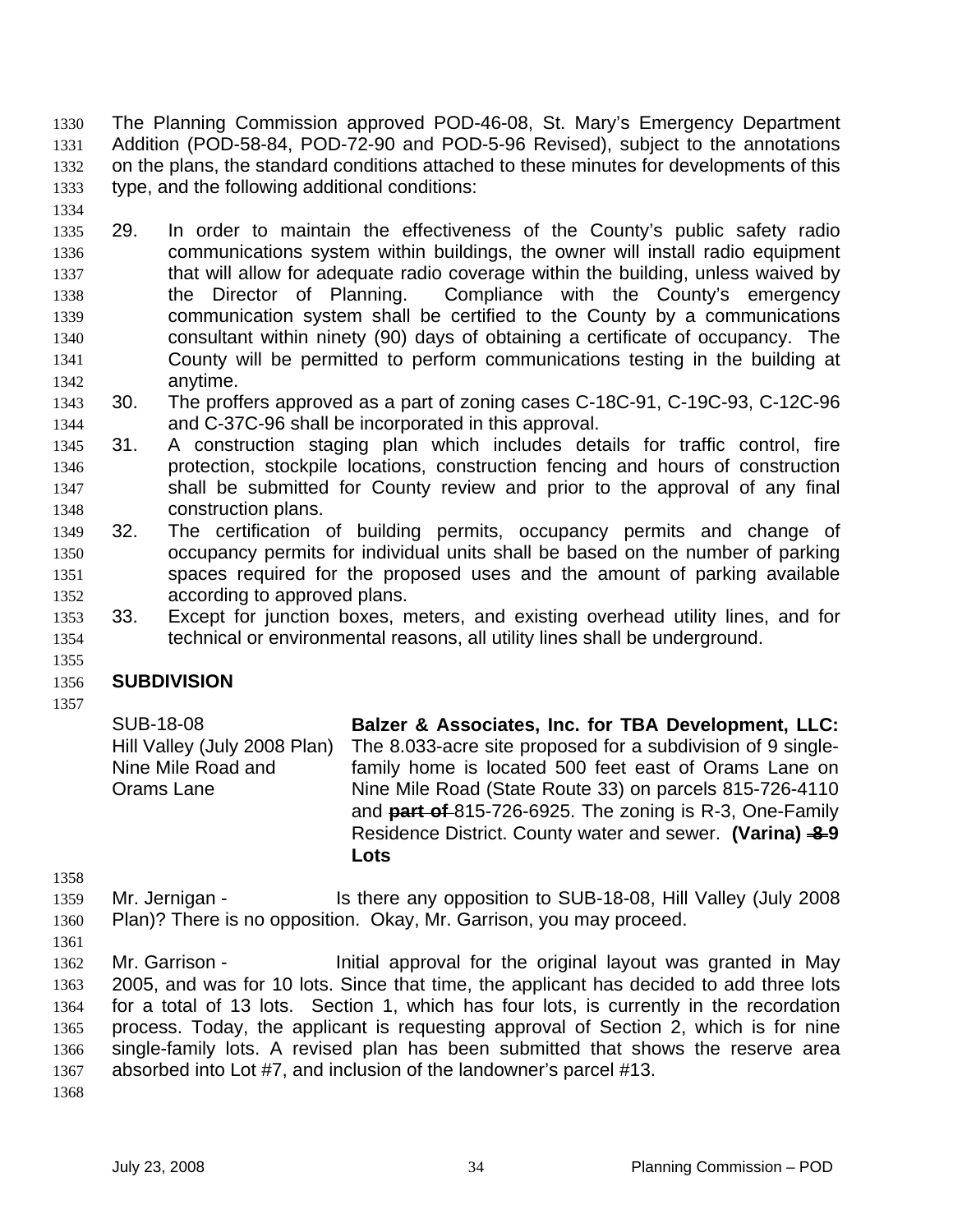Staff can recommend approval of SUB-18-08, Hill Valley (July 2008 Plan), subject to the annotations on the plan, and the standard conditions for subdivisions served by County water and sewer. 1369 1370 1371

1372

1373 1374 1375 1376 1377 1378 Mr. Jernigan - Ckay, thank you. Any questions for Mr. Garrison from the Commission? Greg, I appreciate you working on this as hard you did. One of the lots on here came from a lot split that made it illegal. It came in under an acre at that point and had sewer and water. But now they do have a tap for—They were on septic tank and well. They do have a tap now for sewer and water. All right. No more questions? Thank you, Mr. Garrison.

1379

1383

1385

1388

1393

1380 1381 1382 With that, I will move for approval of SUB-18-08, Hill Valley (July 2008 Plan), subject to the annotations on the plan, the standard conditions for subdivisions served by public utilities, the following additional conditions #12 and #13, and on the addendum.

1384 Mrs. Jones - Second.

1386 1387 Mr. Jernigan - Motion by Mr. Jernigan, seconded by Mrs. Jones. All in favor say aye. All opposed say no. The ayes have it; the motion passes.

1389 1390 1391 1392 The Planning Commission granted conditional approval to SUB-18-08, Hill Valley (July 2008 Plan), subject to the standard conditions attached to these minutes for subdivisions served by public utilities, the annotations on the plans, and the following additional conditions:

- 1394 1395 1396 1397 12. The detailed plant list and specifications for landscaping to be provided within the 25-foot-wide planting strip easement along Nine Mile Road on Lot #12 shall be submitted to the Department of Planning for review and approval prior to recordation of the plat.
- 1398 1399 13. The existing house on Lot #13 shall be connected to public water and sewer prior to recordation of the plat.
- 1400

1401 **PLAN OF DEVELOPMENT** *(Deferred from the June 25, 2008 Meeting)*

1402

POD-23-08 Gaskins Professional Offices – Phase II **Balzer & Associates, Inc. for Katherman Investments, Inc.:** Request for approval of a plan of development, as required by Chapter 24, Section 24-106 of the Henrico County Code, to construct four, one-story buildings, and one, two-story building for office use totaling 30,809 square feet. The 2.17-acre site is located at the southwest corner of Gaskins and Three Chopt Roads on parcels 749- 754-5736, 7268 and 7958. The zoning is O-2C, Office District (Conditional). County water and sewer. **(Tuckahoe)**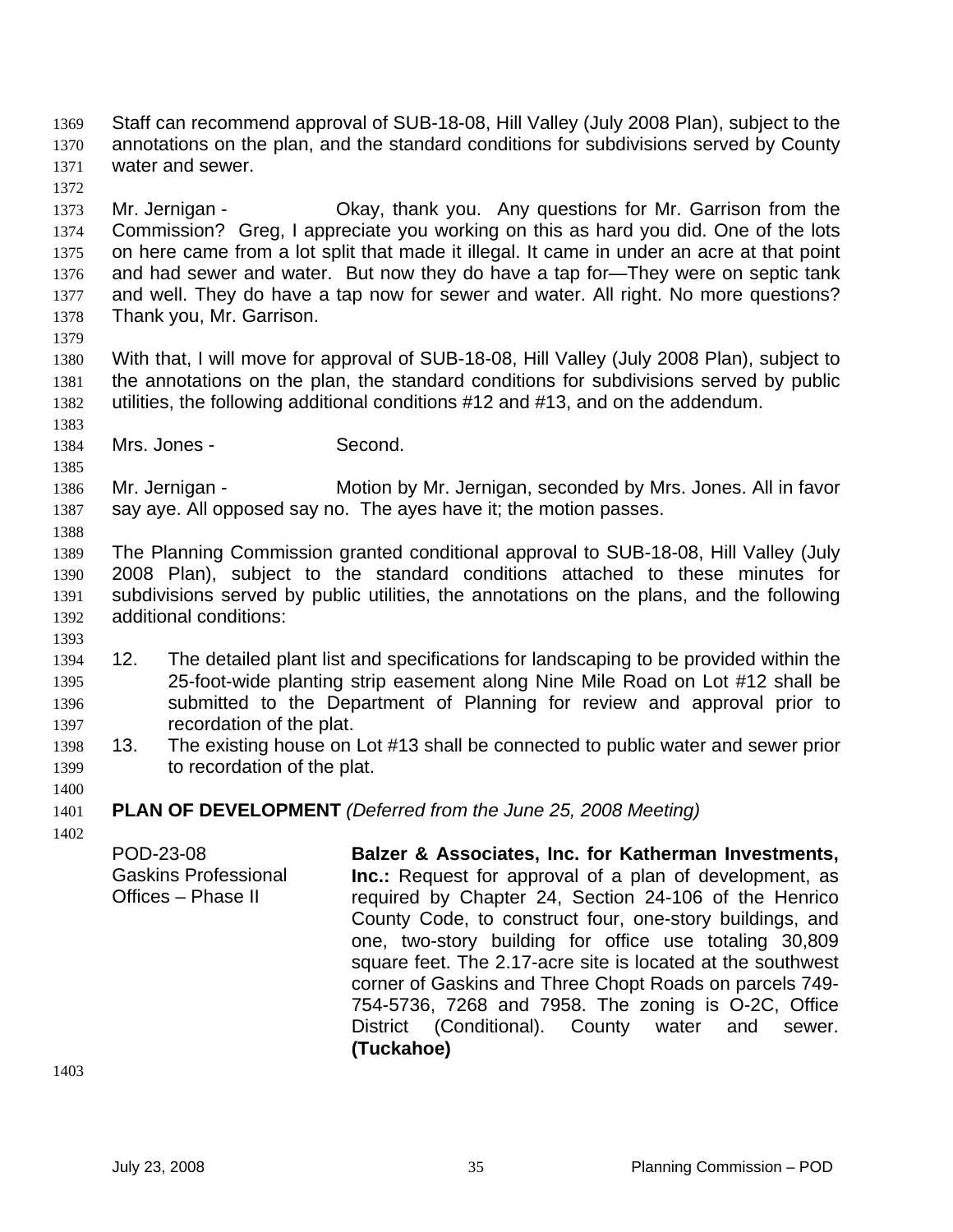Mr. Jernigan - The Is there any opposition to POD-23-08, Gaskins Professional Offices – Phase II? 1404 1405 1406 1407 1408 1409 1410 1411 1412 1413 1414 1415 1416 1417 1418 1419 1420 1421 1422 1423 1424 1425 1426 1427 1428 1429 1430 1431 1432 1433 1434 1435 1436 1437 1438 1439 1440 1441 1442 1443 1444 1445 1446 1447 1448 1449 Mr. Vanarsdall - Good morning, Mr. Kennedy. Mr. Jernigan - Ckay. We do not have opposition. Mr. Kennedy - The proposed plan of development is consistent with the proffered plan. Subsequent to approval of the rezoning, the Department of Public Works has determined that approximately 20 additional feet of right-of-way is required along Three Chopt Road and somewhat less along Gaskins Road for future turn lanes and for improvements to the intersection of Gaskins and Three Chopt Road. So, some additional right-of-way will be needed that was not shown on the original proffered plan. The zoning ordinance for the proffers requires the new buildings to satisfy the required setbacks from the right-of-way shown on the Major Thoroughfare Plan, or approved construction plans. We don't have those approved construction plans yet, because it's just a concept plan at this point. So, the right-of-way being dedicated is consistent with those proffers. The developer has agreed, however, to provide for construction easements for the future proposed road improvements to that intersection and to dedicate the right-of-way for the proposed intersection by February 28, 2014, when they contemplate all their work will be done. The buildings will be constructed in accordance with the proffered setbacks and buffers that are required by the proffers. A portion of the setbacks along both Gaskins and Three Chopt will subsequently be rededicated after the building is completed. The buildings themselves would accommodate the grading for the future road, as well as the landscaping itself would be designed to incorporate the future right-of-way improvements. Planning Staff has reviewed the proposed conditions with both Public Works and the County Attorney's Office. The County Attorney had recommended revised language on Condition 29, which is included in your addendum. With the substitute condition provided in the addendum, they are satisfied that the County's right-of-way needs are satisfied. With that, staff can recommend approval. Mrs. Jones - Chay. Mr. Jernigan - The Are there any questions for Mr. Kennedy from the Commission? Mrs. Jones - I just want to confirm the plan that we're looking at right now, of course, incorporates the small house that is still on the property?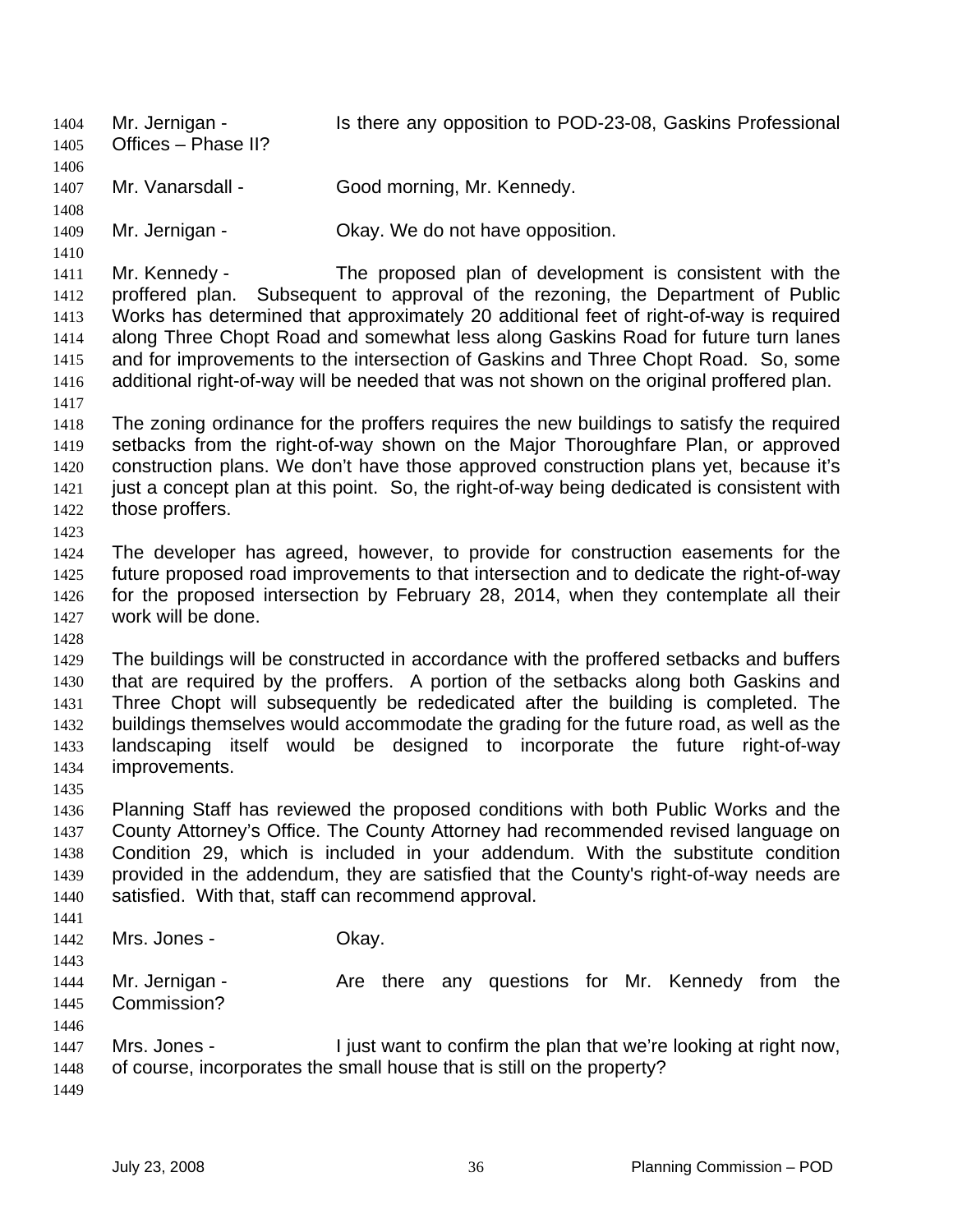| 1450                                                 | Mr. Kennedy -                                                                                                                                                                                                                                                                                                                                                                                                                                                                                                | Right. That's because of landscaping.                                                                                           |  |
|------------------------------------------------------|--------------------------------------------------------------------------------------------------------------------------------------------------------------------------------------------------------------------------------------------------------------------------------------------------------------------------------------------------------------------------------------------------------------------------------------------------------------------------------------------------------------|---------------------------------------------------------------------------------------------------------------------------------|--|
| 1451<br>1452<br>1453<br>1454                         | Mrs. Jones -<br>product.                                                                                                                                                                                                                                                                                                                                                                                                                                                                                     | Right, but the plan that was shown before will be the finished                                                                  |  |
| 1455<br>1456                                         | Mr. Kennedy -                                                                                                                                                                                                                                                                                                                                                                                                                                                                                                | Right, that's the finished product.                                                                                             |  |
| 1457<br>1458<br>1459                                 | Mrs. Jones -<br>last saw this case.                                                                                                                                                                                                                                                                                                                                                                                                                                                                          | The corner building has been changed substantially since we                                                                     |  |
| 1460<br>1461                                         | Mr. Kennedy -                                                                                                                                                                                                                                                                                                                                                                                                                                                                                                | Yes, it has.                                                                                                                    |  |
| 1462<br>1463                                         | Mrs. Jones -                                                                                                                                                                                                                                                                                                                                                                                                                                                                                                 | Do you have that elevation here?                                                                                                |  |
| 1464<br>1465                                         | Mr. Kennedy -                                                                                                                                                                                                                                                                                                                                                                                                                                                                                                | Yes, we do.                                                                                                                     |  |
| 1466<br>1467                                         | Mrs. Jones -                                                                                                                                                                                                                                                                                                                                                                                                                                                                                                 | Okay.                                                                                                                           |  |
| 1468<br>1469<br>1470<br>1471                         | Mr. Kennedy -<br>That elevation incorporates the grade. As you can see, it's<br>lower along the street here. Actually, it's set into the hillside. Instead of having a full two<br>stories, it's sharing one story with a corner element of two stories.                                                                                                                                                                                                                                                     |                                                                                                                                 |  |
| 1472<br>1473<br>1474<br>1475<br>1476<br>1477<br>1478 | Mrs. Jones -<br>This has been a real challenge to work out the space for the<br>necessary lanes, as well as to keep the building centered and well-suited to that corner<br>with the elevation. So, I certainly do thank you very much for the work that you've put<br>into that, because it will be a challenge to get the landscaping to reflect the difference in<br>the topography. That was very nicely done; I appreciate all that. I am fine with the rest<br>of the project. Is there anything else? |                                                                                                                                 |  |
| 1479<br>1480                                         | Mr. Jernigan -<br>Kennedy.                                                                                                                                                                                                                                                                                                                                                                                                                                                                                   | Any other questions for Mr. Kennedy? Thank you, Mr.                                                                             |  |
| 1481<br>1482<br>1483                                 | Mrs. Jones -                                                                                                                                                                                                                                                                                                                                                                                                                                                                                                 | I do not need to hear from the applicant. I think we're good.                                                                   |  |
| 1484<br>1485                                         | Mr. Jernigan -                                                                                                                                                                                                                                                                                                                                                                                                                                                                                               | Okay, you may make a motion.                                                                                                    |  |
| 1486<br>1487<br>1488<br>1489<br>1490                 | Mrs. Jones -<br>All right. I move for approval of POD-23-08, Gaskins<br>Professional Offices – Phase II. This is subject to annotations on the plans, standard<br>conditions for developments of this type, and the following conditions: #9 amended #11<br>amended, revised condition #29 as reflected on the addendum, and conditions 30<br>through 38 as listed on the agenda.                                                                                                                            |                                                                                                                                 |  |
| 1491<br>1492<br>1493                                 | Mr. Branin -                                                                                                                                                                                                                                                                                                                                                                                                                                                                                                 | Second.                                                                                                                         |  |
| 1494<br>1495                                         | Mr. Jernigan -                                                                                                                                                                                                                                                                                                                                                                                                                                                                                               | Motion by Mrs. Jones, seconded by Mr. Branin. All in favor<br>say aye. All opposed say no. The ayes have it; the motion passes. |  |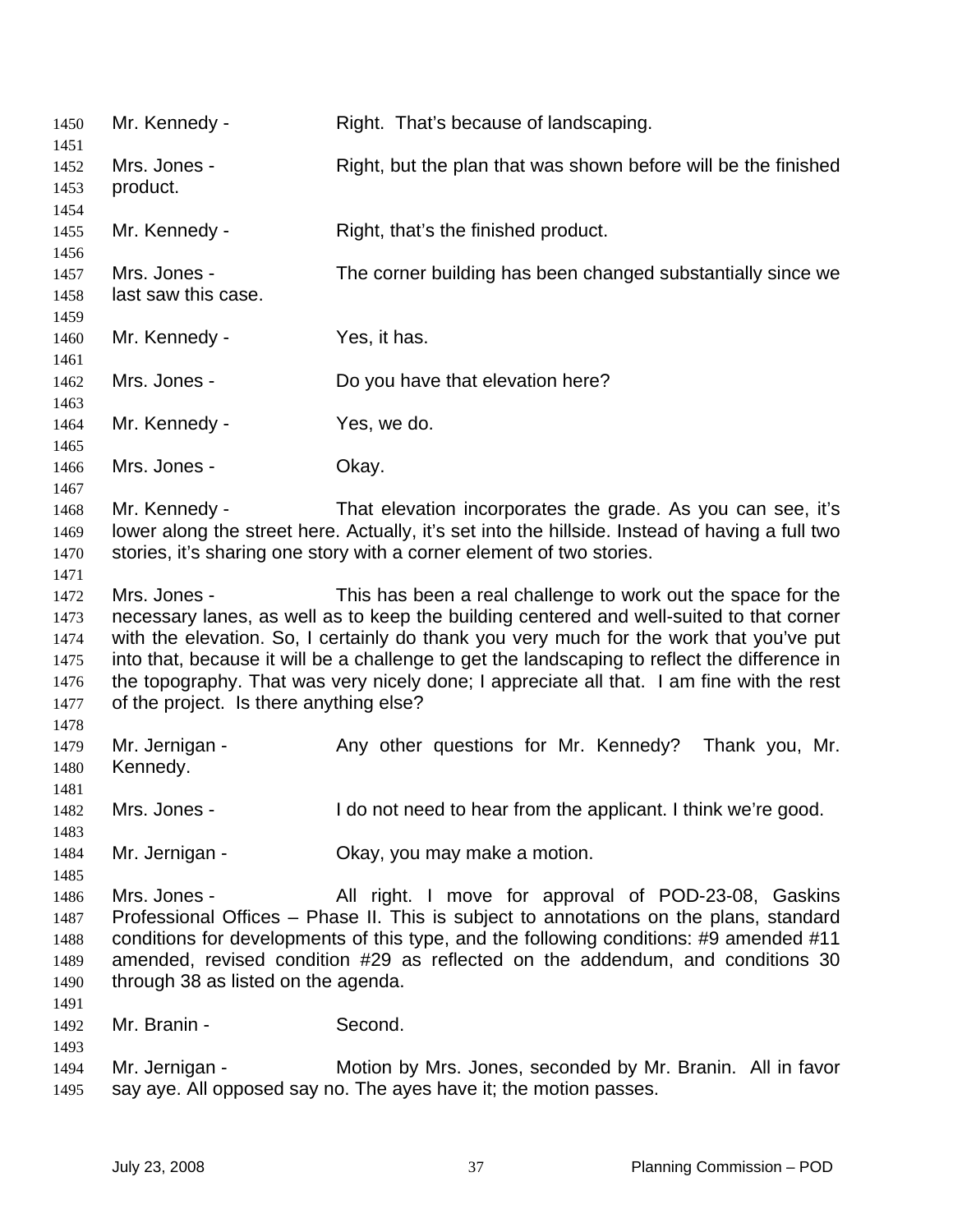1500

1497 1498 1499 The Planning Commission approved POD-23-08, Gaskins Professional Offices – Phase II, subject to the annotations on the plans, the standard conditions attached to these minutes for developments of this type, and the following additional conditions:

- 1501 1502 1503 9. **AMENDED** - A detailed landscaping plan shall be submitted to the Department of Planning for review and Planning Commission approval prior to the issuance of any occupancy permits.
- 1504 1505 1506 1507 11. **AMENDED** - Prior to the approval of an electrical permit application and installation of the site lighting equipment, a plan including depictions of light spread and intensity diagrams, and fixture specifications and mounting height details shall be submitted for Department of Planning review and Planning Commission approval.
- 1508 29. A construction, utility and right of way easement for the future widening of 1509 Gaskins and Three Chopt Roads as shown on the approved plans shall be 1510 recorded prior to the approval of final construction plans. The easement plat and 1511 any other required information shall be submitted to the County Real Property 1512 agent at least sixty days prior to requesting approval of the final construction 1513 plans. A covenant shall be recorded prior to approval of the final construction 1514 plans providing that the right-of-way for the future widening of Gaskins and 1515 Three Chopt Roads, as shown on the approved plans, shall be dedicated at no 1516 cost to the County of Henrico prior to February 28, 2014. A plat for the 1517 dedication of the future widening of Gaskins and Three Chopt Roads, as shown 1518 on the approved plans, and any other required information shall be submitted to 1519 the County Real Property agent by the developer prior to February 28, 2014.
- 1520 1521 1522 1523 1524 1525 1526 1527 1528 1529 1530 1531 1532 1533 1534 29. **REVISED -** The owner will record a construction, utility and right of way easement in a form approved by the County Attorney for the County's future widening of Gaskins and Three Chopt Roads as shown on the approved plans prior to the approval of final construction plans. The owner shall submit the easement deed and plat and any other required information to the County Real Property agent at least sixty days prior to requesting approval of the final construction plans. The owner of the property shall also enter into an agreement with the County in a form approved by the County Attorney and record a restrictive covenant in a form approved by the County Attorney prior to approval of the final construction plans that require the owner of the right of way for the future widening of Gaskins and Three Chopt Roads as shown on the approved plans to dedicate such right of way at no cost to the County prior to **February 28, 2014**. The owner shall provide a plat for the dedication of such right of way and any other required documents and information to the County Real Property agent prior to **November 30, 2013**.
- 1535 1536 1537 30. Prior to issuance of a certificate of occupancy for any building in this development, the engineer of record shall certify that the site has been graded in accordance with the approved grading plans.
- 1538 1539 31. A concrete sidewalk meeting County standards shall be provided along the west side of Gaskins Road and the south side of Three Chopt Road.
- 1540 1541 32. The proffers approved as a part of zoning cases C-62C-07 and C-33C-03 shall be incorporated in this approval.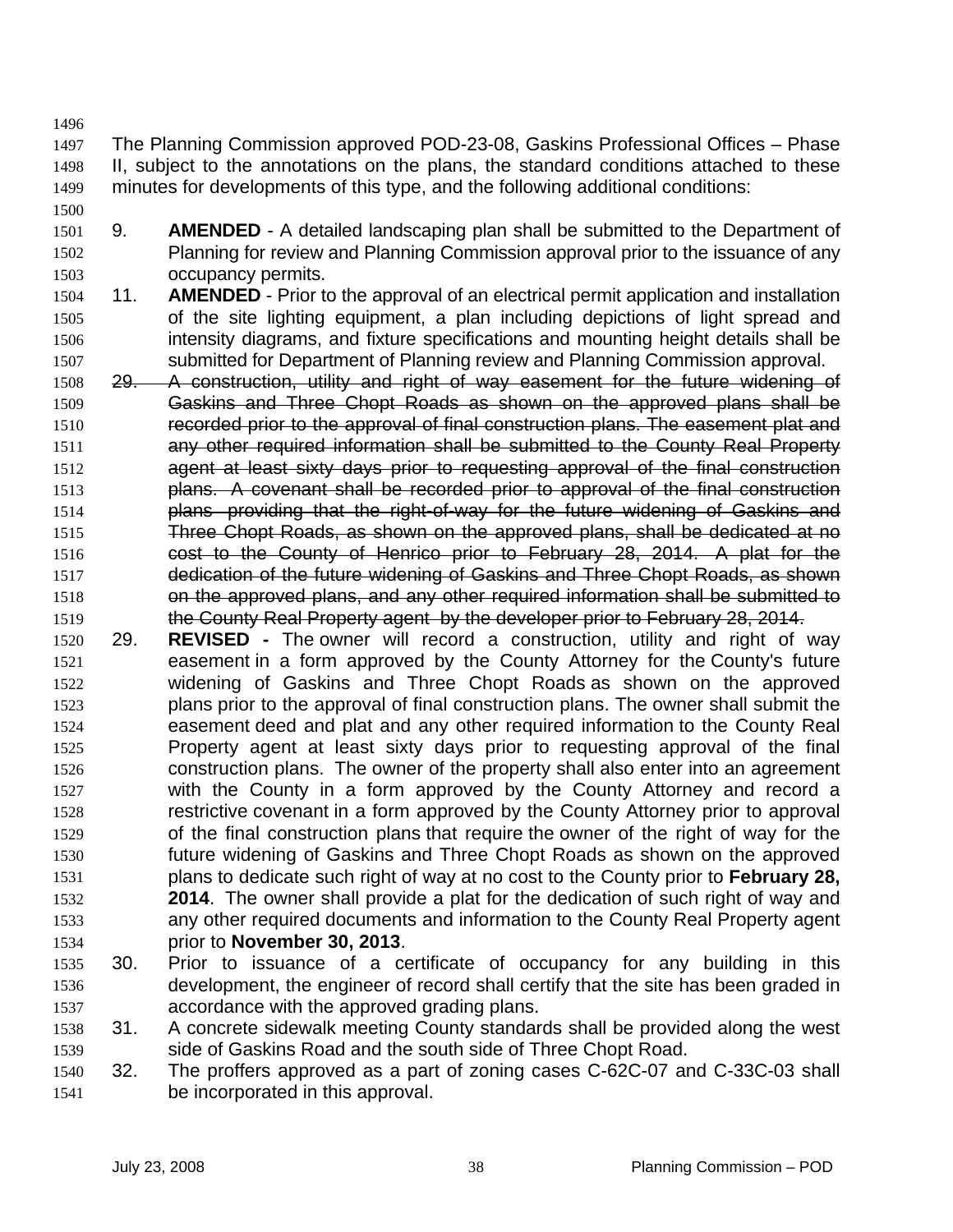- 33. The certification of building permits, occupancy permits and change of occupancy permits for individual units shall be based on the number of parking spaces required for the proposed uses and the amount of parking available according to approved plans. 1542 1543 1544 1545
- 1546 1547 1548 34. Approval of the construction plans by the Department of Public Works does not establish the curb and gutter elevations along the Henrico County maintained right-of-way. The elevations will be set by Henrico County.
- 1549 1550 1551 1552 35. All subsequent detailed plans of development needed to implement this conceptual plan shall be submitted for staff review and approval, and shall be subject to all regulations in effect at the time such subsequent plans are submitted for review/ approval.
- 1553 1554 36. No meters or switchboxes shall be located on the side of a building facing Gaskins or Three Chopt Roads unless screened from view by a masonry wall.
- 1555 1556 37. Except for junction boxes, meters, and existing overhead utility lines, and for technical or environmental reasons, all utility lines shall be underground.
- 1557 1558 1559 38. The grade along the faces of the building abutting Three Chopt Road and Gaskins Road shall be consistent with the grade of the curb line along those streets or as may otherwise be approved by the Director of Planning.
- 1560 1561
- 1562
- 1563

### 1564 **PLAN OF DEVELOPMENT**

1565

POD-47-08 University Park – Pemberton Road and I-64 (POD-6-78 Revised) **Townes Site Engineering for University Park, RE, LLC and Smith Packet, LLC:** Request for approval of a plan of development, as required by Chapter 24, Section 24-106 of the Henrico County Code, to construct an age-restricted life care facility consisting of: a 3-story 81,179 square foot assisted living building, with 80 nursing beds; a 5-story 331,398 square foot independent living building, with 172 apartments, a 125 space parking garage, and a commons area totaling 52,370 square feet; three 4 and 5-story independent living buildings, having a total of approximately 661,000 square feet of floor area, 231 condominium units, and 270 garage parking spaces; and forty-four 1-story independent living townhouses, each having approximately 1,600 square feet of floor area, and a single car garage. The 46.73-acre site is located on Pemberton Road on parcels 753-754-0908, 752-753-0071 and 4706. The zoning is R-6C, General Residence District (Conditional). County water and sewer. **(Three Chopt)** 

1566

1567 1568 1569 Mr. Jernigan - Is there any opposition to POD-47-08, University Park, Pemberton Road and I-64, (POD-6-78 Revised)? There is no opposition. Mr. Kennedy, you may proceed.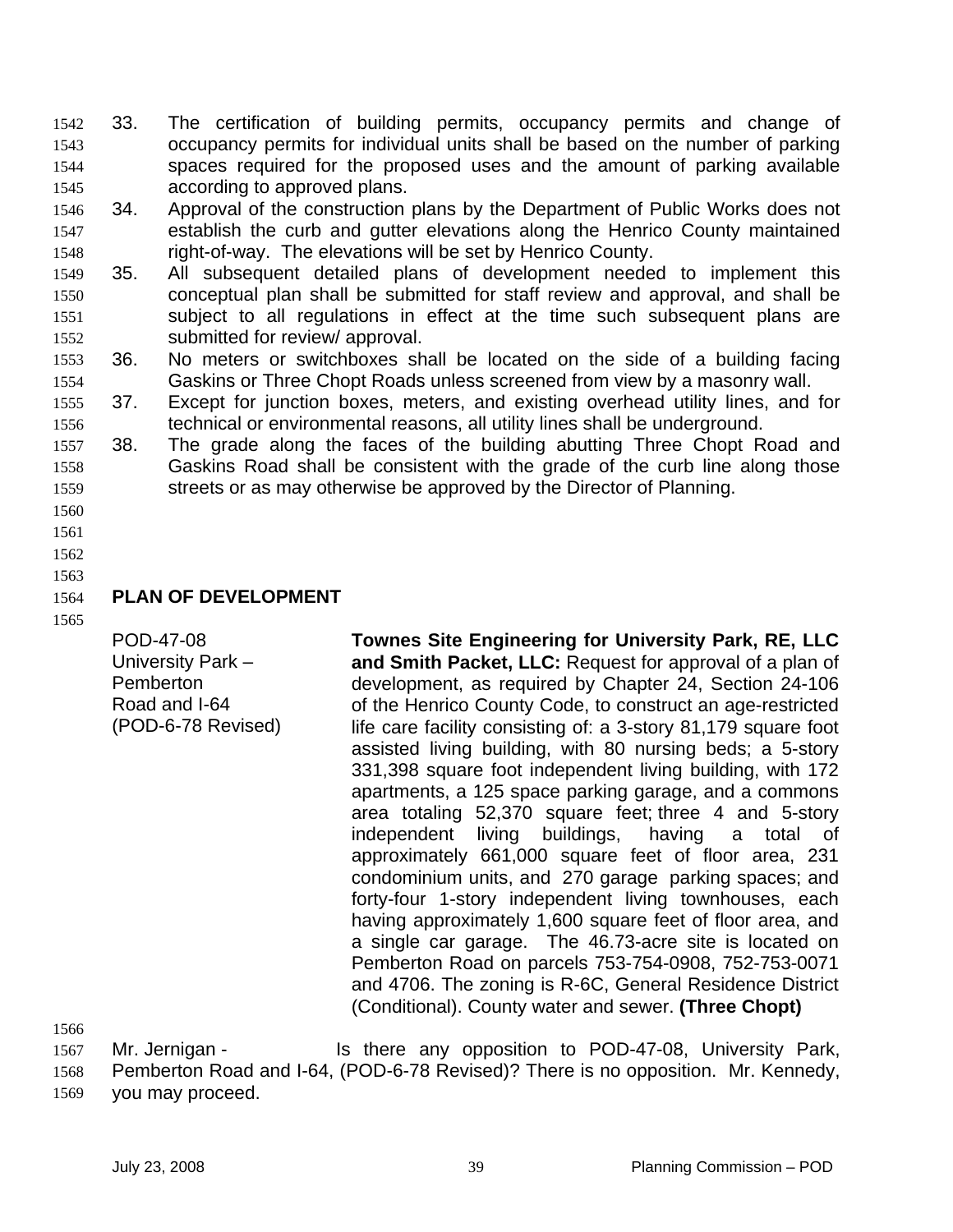1570 1571 1572 1573 1574 1575 1576 1577 1578 1579 Mr. Kennedy - Good morning, again. There are a lot of exhibits attached to this project; I'm not going to go through them all. I'm going to try to go through them as briefly as possible. The plan of development is for a life care facility with independent living apartments, condominiums, and an assisted living facility, as well as some independent living cottages on the campus of the existing University Park Nursing Home facility. A provisional use permit authorizing use was approved by the Board. Unfortunately, the original proffered plan did not accommodate the grading of the property, so one of the BMP's was put on top of the hill instead of at the bottom of the hill. As far as I know, water doesn't drain uphill, so, it had to be redesigned.

- 1581 Mrs. Jones - No.
- 1582

1580

1583 1584 1585 1586 1587 Mr. Kennedy - Some of the buildings were relocated. There's a pond at this location on the proffered plan that was relocated to accommodate those things. Both ponds would function as landscape features. They both have fountains and satisfy all the DPW safety requirements. Landscape buffers are around the perimeter of the property as well.

- 1589 1590 1591 1592 The building design and the layout is consistent with the proffered plans. This is the view from Pemberton. The five-story apartment building and town hall structure here would satisfy the proffer requirements, which is 65 feet. It's proffered to be no more than 65 feet. It's kind of a town hall facility there.
- 1593

1588

1594 1595 1596 1597 1598 1599 1600 As a result of the layout, one of the three independent living condominium buildings would have three units on the lower level. Basically, what happens is in this area here, normally a four-story building, ends up being a five-story because they fill in with three units on this lower level. It still meets the height requirement, which is 45 feet. It's just at that point; it's actually a five-story building for those three units. Basically, the intent of that is to finish the face of the building so it doesn't look like an open face garage at that level facing Pemberton Road.

1601

1602 1603 1604 No portion of any building over one story in height will be located within 150 feet of the adjoining subdivisions. These are one-story townhouse units. They would have a minimum setback of 30 feet from adjoining subdivisions.

1605

1606 1607 Should the Planning Commission desire additional information, I have additional slides available showing all the buildings.

1608

1609 1610 A community meeting was held on June  $16<sup>th</sup>$ , and was attended by approximately 21 neighbors. No opposition to the revisions of the plans was expressed at that time.

1611

1612 1613 1614 1615 Staff recommends approval of the plan as presented, subject to the annotations on the plans, standard conditions for developments of this type, and conditions 29 through 45 on the agenda. Staff and representatives of the applicant are available to answer to answer any questions.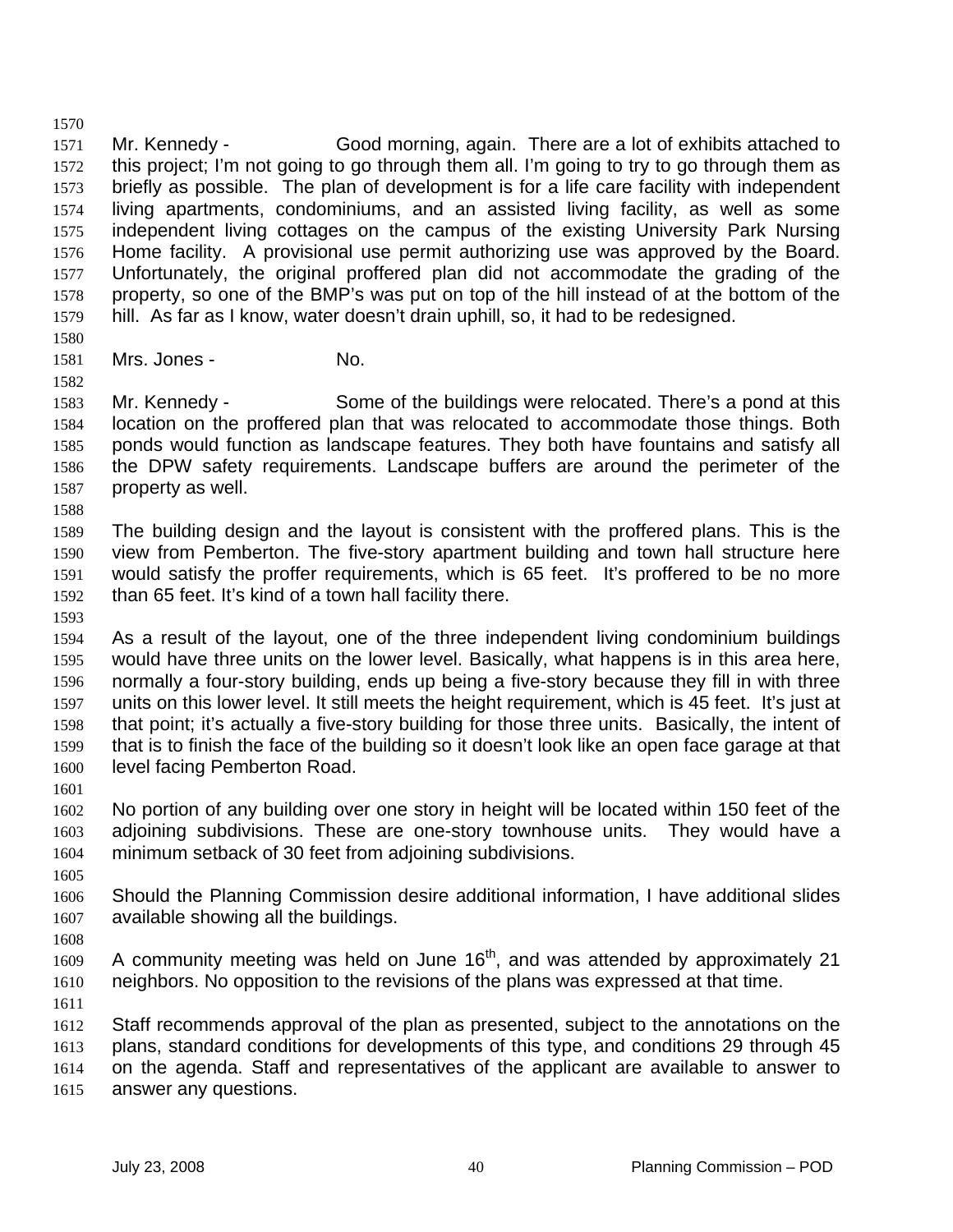1616 1617 1618 1619 1620 1621 1622 1623 1624 1625 1626 1627 1628 1629 1630 1631 1632 1633 1634 1635 1636 1637 1638 1639 1640 1641 1642 1643 1644 1645 1646 1647 1648 1649 1650 1651 1652 1653 1654 1655 1656 1657 1658 1659 1660 1661 Mr. Jernigan - The Are there any questions for Mr. Kennedy from the Commission? Mr. Branin - Mr. Kennedy, first of all, you've done one excellent job with this project. This one was contentious when it started, and you've done a great job of working with the neighborhood and providing what they needed for the neighborhood. Has anyone asked you about sidewalks? Mr. Kennedy - The applicant has spoken about sidewalks. Mr. Branin - Your reply was? Mr. Kennedy - **Our reply was that Henrico County policy requires sidewalks** on major thoroughfare roads. Mr. Branin - Okay. They came back and asked me the same question. I said, no, there will be sidewalks out in front of this. Mr. Kennedy - Right. Further north on Pemberton, there are sidewalks in front of Mayland Townes. Mr. Branin - Okay. All right. I don't have any further questions. Mr. Jernigan - Do you want to hear from the applicant? Mr. Branin - No, I don't. I'm going to give the applicant an opportunity, if they want to ask me questions about the sidewalks. That issue has been cleared up in your mind as well? Okay, good. Mr. Jernigan - They're all shaking their heads. Mr. Branin - That's pretty indignant about my sidewalks. I have no further questions. Mr. Jernigan - Ckay. Thank you, Mr. Kennedy. Mr. Branin - **Mr.** Chairman, I'd like to move for approval on this. I again want say you guys have done a heck of a job in working with the community. I look forward to this project. You're providing a quality project in the district; thank you. Mr. Branin - **Mr. Chairman, I'd like to move POD-47-08, University Park,** (POD-6-78 Revised), be approved subject to annotations on the plans, standard conditions for developments of this type, and the following conditions 29 through 45. Mrs. Jones - Second.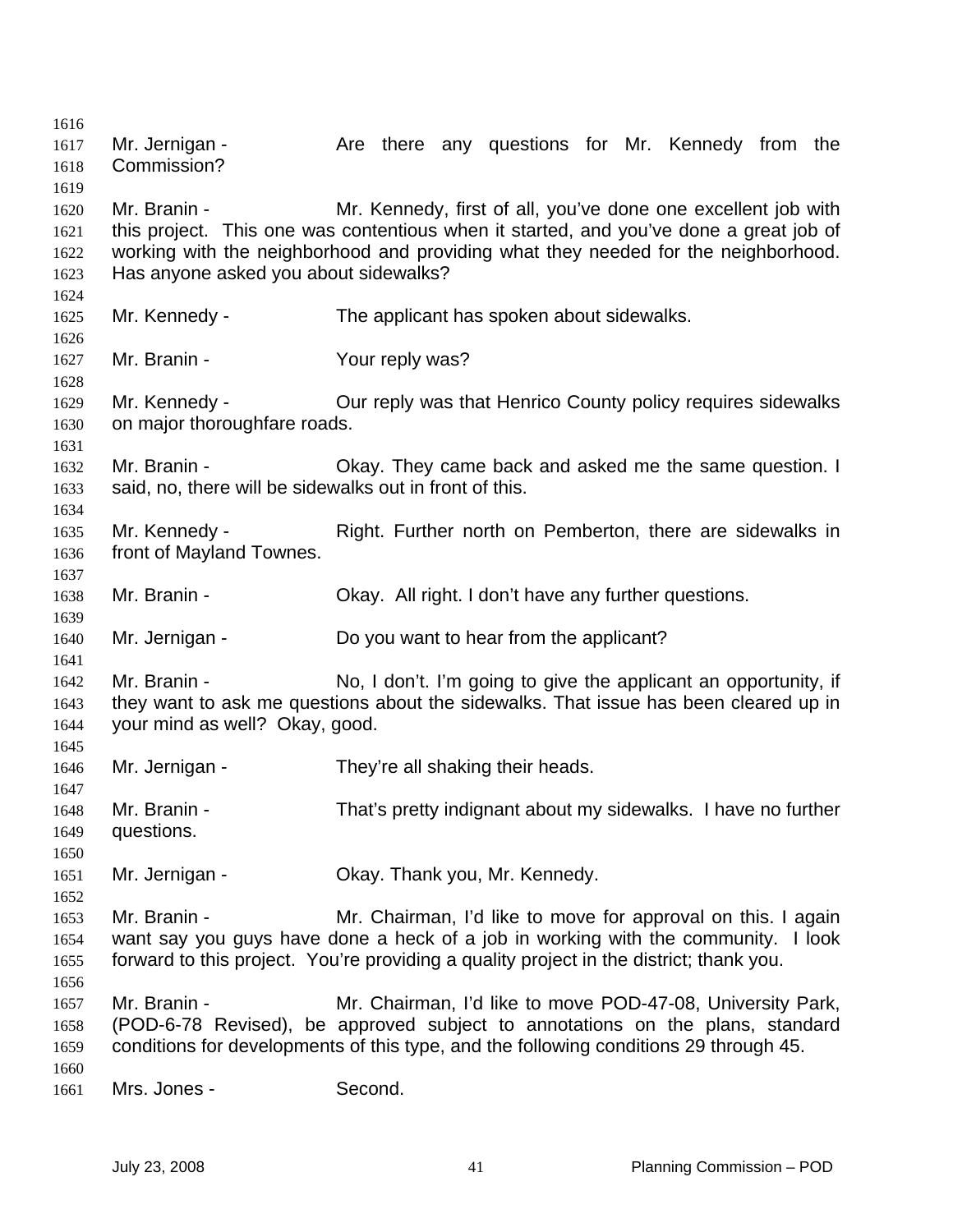1663 1664 Mr. Jernigan - Motion by Mr. Branin, seconded by Mrs. Jones. All in favor say aye. All opposed say no. The ayes have it; the motion passes.

1666 1667 1668 1669 The Planning Commission approved POD-47-08, University Park, (POD-6-78 Revised), subject to the annotations on the plans, the standard conditions attached to these minutes for developments of this type, and the following additional conditions:

1670 29. The unit house numbers shall be visible from the parking areas and drives.

- 1672 1673 1674 1671 30. The names of streets, drives, courts and parking areas shall be approved by the Richmond Regional Planning District Commission and such names shall be included on the construction plans prior to their approval. The standard street name signs shall be installed prior to any occupancy permit approval.
- 1675 1676 1677 1678 1679 31. The right-of-way for widening of Pemberton Road as shown on approved plans shall be dedicated to the County prior to any occupancy permits being issued. The right-of-way dedication plat and any other required information shall be submitted to the County Real Property Agent at least sixty (60) days prior to requesting occupancy permits.
- 1680 1681 32. The entrances and drainage facilities on Pemberton Road shall be approved by the Virginia Department of Transportation and the County.
- 1682 1683 1684 1685 33. A notice of completion form, certifying that the requirements of the Virginia Department of Transportation entrances permit have been completed, shall be submitted to the Department of Planning prior to any occupancy permits being issued.
- 1686 1687 1688 34. Prior to issuance of a certificate of occupancy for any building in this development, the engineer of record shall certify that the site has been graded in accordance with the approved grading plans.
- 1689 1690 35. A concrete sidewalk meeting County **s**tandards shall be provided along the east side of Pemberton Road.
- 1691 1692 1693 1694 1695 1696 1697 36. Details for the gate and locking device at the (entrance road and emergency access road) shall be submitted for review by the Traffic Engineer, Police and approved by the County Fire Marshall. The owner or owner's contractor shall contact the County Fire Marshall prior to completion of the fence installation to test and inspect the operations of the gates. Evidence of the Fire Marshall's approval shall be provided to the Department of Planning by the owner prior to issuance of occupancy permits.
- 1698 1699 1700 1701 1702 1703 1704 1705 37. In order to maintain the effectiveness of the County's public safety radio communications system within buildings, the owner will install radio equipment that will allow for adequate radio coverage within the building, unless waived by the Director of Planning. Compliance with the County's emergency communication system shall be certified to the County by a communications consultant within ninety (90) days of obtaining a certificate of occupancy. The County will be permitted to perform communications testing in the building at anytime.

1662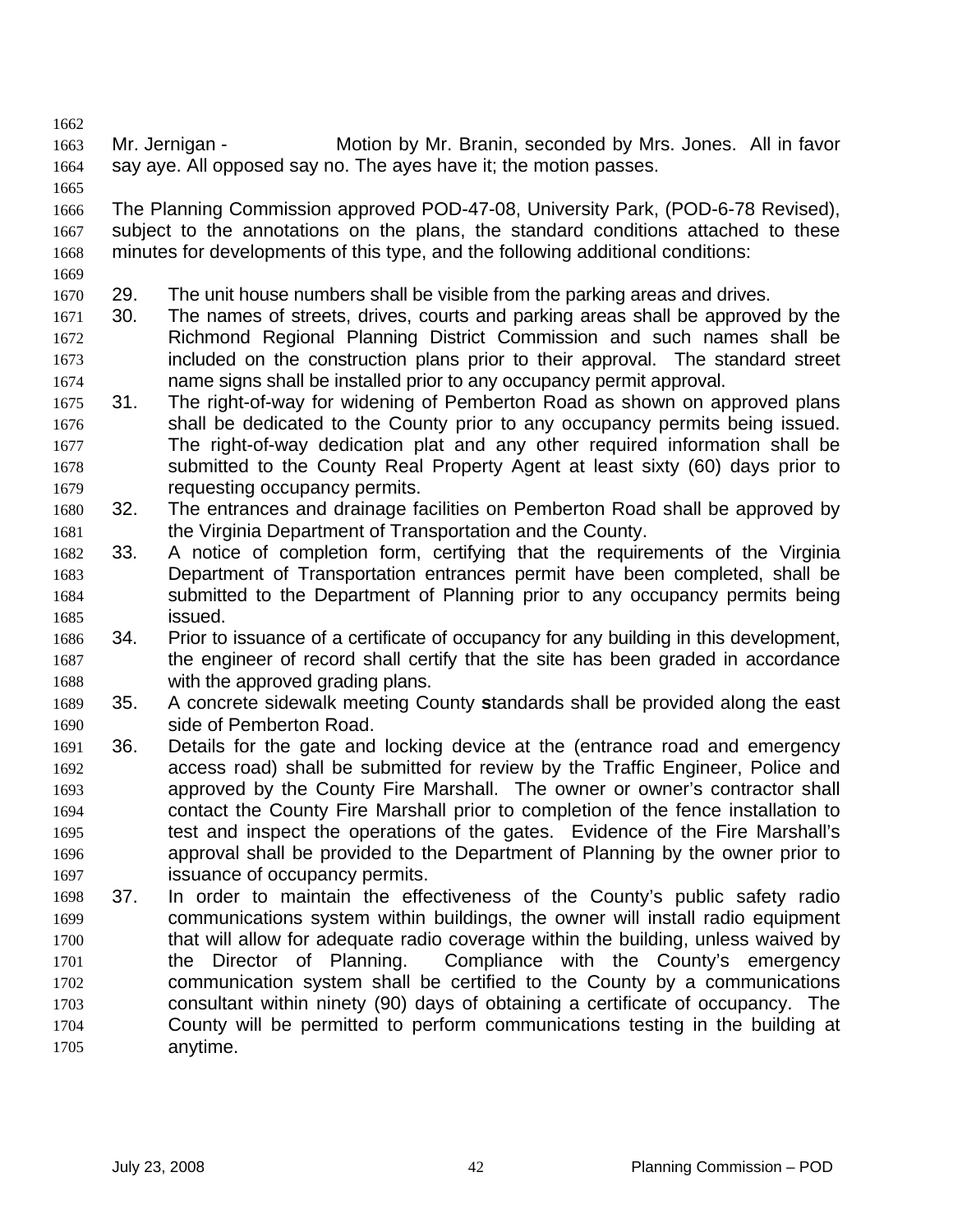- 38. Evidence that an engineer has certified the height of the building shall be provided to the Director of Planning prior to the issuance of a Certificate of Occupancy. 1706 1707 1708
- 1709 1710 39. The proffers approved as a part of zoning case C-42C-06 shall be incorporated in this approval.
- 1711 1712 1713 1714 40. A construction staging plan which includes details for traffic control, fire protection, stockpile locations, construction fencing and hours of construction shall be submitted for County review and prior to the approval of any final construction plans.
- 1715 1716 1717 1718 41. Approval of the construction plans by the Department of Public Works does not establish the curb and gutter elevations along the Virginia Department of Transportation maintained right-of-way. The elevations will be set by the contractor and approved by the Virginia Department of Transportation.
- 1719 1720 1721 1722 1723 42. The conceptual master plan, as submitted with this application, is for planning and information purposes only. All subsequent detailed plans of development and construction needed to implement this conceptual plan may be administratively reviewed and approved and shall be subject to all regulations in effect at the time such subsequent plans are submitted for review/ approval.
- 1724 1725 1726 1727 1728 1729 43. The location of all existing and proposed utility and mechanical equipment (including HVAC units, electric meters, junctions and accessory boxes, transformers, and generators) shall be identified on the landscape plan. All building mounted equipment shall be painted to match the building, and all equipment shall be screened by such measures as determine appropriate by the Director of Planning or the Planning Commission at the time of plan approval.
- 1730 1731 44. Except for junction boxes, meters, and existing overhead utility lines, and for technical or environmental reasons, all utility lines shall be underground.
- 1732 1733 1734 1735 1736 45. The limits and elevations of the Special Flood Hazard Area shall be conspicuously noted on the plan and labels "Limits of Special Flood Hazard Area." In addition, the delineated Special Flood Hazard Area must be labeled "Variable Width Drainage and Utility Easement." The easement shall be granted to the County prior to the issuance of any occupancy permits.
- 1737 1738

### 1739 **SUBDIVISION**

1740

SUB-17-08 Ellington @ Wyndham (July 2008 Plan) Pouncey Tract Road at Henrico/Goochland County Line

**Youngblood, Tyler & Associates, P.C. for Loch Levan Land L.P., The William D. Cosby Estate, and HHHunt Corporation:** The 54.82-acre site proposed for a subdivision of 91 single-family home is located on the north line of Pouncey Tract Road (State Route 271) at the Henrico/Goochland County line, on part of parcels 734- 781-9430, 734-779-8815 and 736-780-4858. The zoning is R-3C, One-Family Residence District (Conditional), R-4C, One-Family Residence District (Conditional) and A-1, Agricultural District. County water and sewer. **(Three Chopt) 91 Lots**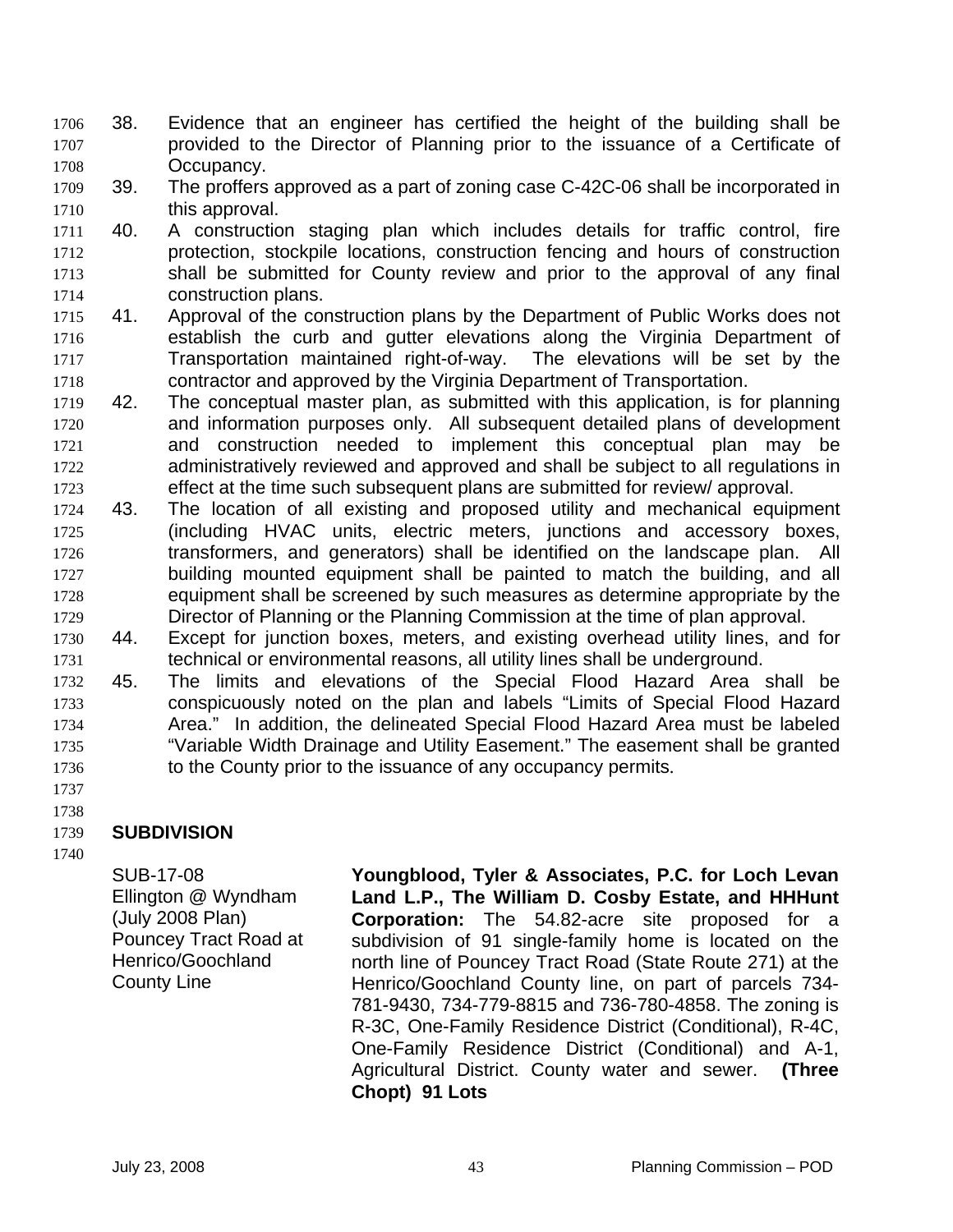1742 1743 Mr. Jernigan - Is there any opposition to SUB-17-08, Ellington @ Wyndham (July 2008 Plan)? There is no opposition. Good morning, Mr. Wilhite.

1745 1746 1747 1748 1749 1750 1751 1752 1753 Mr. Wilhite - Good morning, Mr. Chairman and Commission members. There was a revised plan that staff has received; it's just been handed out to you. This addresses pretty much all of staff's comments from the staff developer review. It provided additional information on the lot widths, design of the cul-de-sac lots, and additional right-of-way requested along Pouncey Tract Road. The plan also shows tree save protection for the RPA, SPA, and wetlands. The Wyndham West Drive cul-de-sac has been shortened, at the request of staff, to provide a bigger gap between the end of the cul-de-sac and the adjacent subdivision. It essentially has been doubled to about 28 feet, which would provide additional area for landscaping.

1755 1756 1757 In addition, a pedestrian trail as referenced in the proffers is shown through the common area connecting Wyndham West Drive and Ellington Woods Terrace to Collinstone Drive in the adjacent subdivision as well.

1758

1754

1741

1744

1759 1760 1761 1762 1763 1764 Staff has received some interest from the citizens in the area, primarily dealing with tree save, drainage concerns, and also traffic on Lynnwood Drive. Most of the tree-save and the drainage issues will be addressed at the time of construction plan review. The plan that is provided is consistent with the conceptual plan that was provided at the time of rezoning. In fact, the number of the lots has been reduced from 97, which was originally proposed, to 91.

1765

1768

1766 1767 Staff can recommend approval of the revised plans, with the annotations, standard conditions, and conditions 13 through 19.

1769 1770 1771 Mr. Jernigan - Are there any questions for Mr. Wilhite from the Commission?

- 1772 Mr. Branin - Yes, I have a couple.
- 1773 1774

1775

1783

Mr. Jernigan - Ckay.

1776 1777 1778 1779 1780 Mr. Branin - The Mr. Wilhite, you and I have had several discussions regarding the front entrance. Well, first of all, the new layout with cul-de-sacs is much better, I think. That's going to help with the adjoining neighborhood a lot. Some lots were reduced with this new design. How many lots were reduced?

1781 1782 Mr. Wilhite - Ninety-seven was the cap listed in the proffers. It's down to 91 now, so a reduction of six lots.

| 1784 | Mr. Branin - | Okay. All wetland issues have been covered? |
|------|--------------|---------------------------------------------|
| 1785 |              |                                             |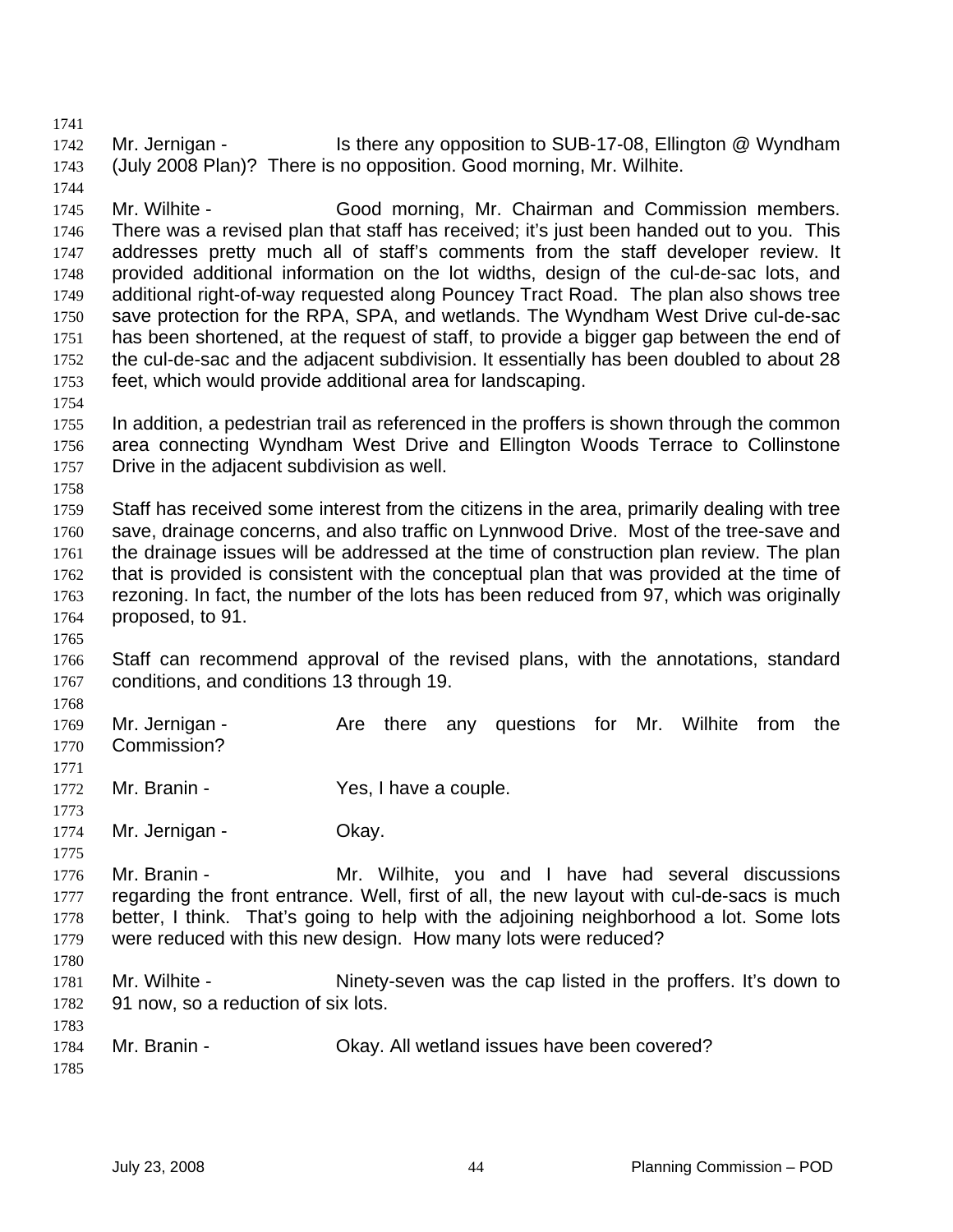Mr. Wilhite - At this point. They still need Corps approval, and that is determined later on in the process. 1786 1787

- 1788
- 1789 Mr. Branin - **Drainage issues?**

1790 1791 1792 1793 1794 Mr. Wilhite - The Drainage issues will be addressed with the construction plans. We are aware of the situation and concerns about potential drainage problems adjacent to the subdivision, I guess Bradford Landing. We are aware that may take a combination of swales and other outlets.

1795

1796 1797 1798 Mr. Branin - I believe Mr. Tyler is the designer on this. I'll ask him the question in a minute. Could you update the other Commissioners in regards to the front entrance?

1799 1800 1801 1802 1803 1804 1805 1806 1807 1808 1809 Mr. Wilhite - There is a proffer with the rezoning case that addresses the design of the entrance road coming off Pouncey Tract Road. Essentially, it refers to other entrances into Wyndham and their design. Essentially, we are trying to see if a boulevard type entrance can be created here. The other entrances off Pouncey Tract Road and Nuckols Road into Wyndham are boulevard style entrances. There is concern that there may not be enough width at Pouncey Tract Road to provide a boulevard entrance. We are looking at options, whether or not they could be done with curb and gutter, as opposed to drainage ditches on the side. Essentially, the applicant is going to have to satisfy the Public Works Department as far as their road design standards, and also the Director of Planning as the interpretation on the proffer requirement.

1811 1812 Mr. Branin - The Mr. Wilhite, what are the other boulevard entrances in Wyndham, curb and gutter or ditch?

1813

1818

1820

1822

1827

1810

1814 1815 1816 1817 Mr. Wilhite - The state of l would have to have the applicant address that. The other entrances into Wyndham off Pouncey Tract Road and Nuckols Road are all boulevard style entrances. Now, whether or not there is some mix of curb and gutter, and ditch, I'm not sure.

1819 Mr. Branin - May I hear from the applicant?

1821 Mr. Jernigan - Will the applicant come down please? Good morning.

1823 1824 1825 Mr. Browning - The My name is Andrew Browning. I'm the engineer with Youngblood, Tyler, and Associates.

1826 Mr. Jernigan - Ckay.

- 1828 1829 1830 Mr. Branin - **Andrew Browning, I've never met you before.** Do you have a brother named Bubba?
- 1831 Mr. Browning - Yes, sir.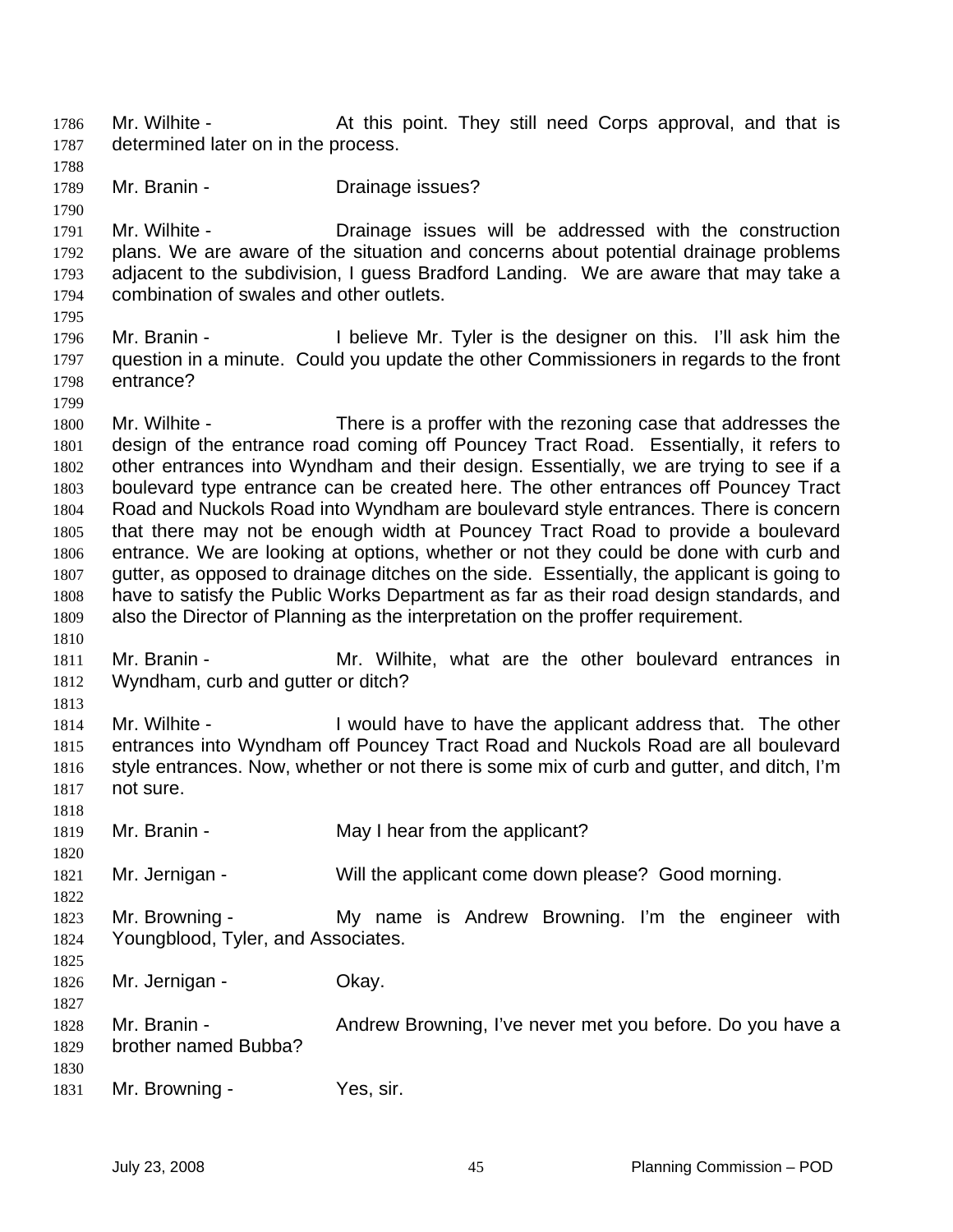1832 1833 1834 1835 1836 1837 1838 1839 1840 1841 1842 1843 1844 1845 1846 1847 1848 1849 1850 1851 1852 1853 1854 1855 1856 1857 1858 1859 1860 1861 1862 1863 1864 1865 1866 1867 1868 1869 1870 1871 1872 1873 1874 1875 1876 1877 Mr. Branin - Ckay. When I looked up, I went, he has to be a brother. You all have heard my request of a boulevard type entrance, and the other Wyndham entrances. Can you expand on what those currently are? Mr. Browning - To my knowledge, the other Wyndham entrances—Old Wyndham Drive is a ditch section road with maybe a 15-foot median. The other entrances to Wyndam are all curb-and-gutter with a median as well. That's to the best of my knowledge. Mr. Tyler could maybe clarify that. Mr. Branin - The You have a mix of both. Mr. Browning - Yes, sir. Mr. Branin - Okay. So, boulevard entrances throughout Wyndham you have either ditch with a median, or a curb and gutter with a median. Now, to the best of your knowledge, if there is a curb-and-gutter entrance, could you get a median in there? Mr. Browning - We could possibly get a median, but it would be very small, and I don't think it would accomplish what they are looking to do with landscaping. Public Works had indicated that they would need to have 18-foot lanes for an entrance and exit lane, and that would kind of restrict us within the right-of-way that we have. Perhaps it would work. It may take a little more looking into, but I'm not sure it would accomplish what you are trying to accomplish. Mr. Branin - My goal representing especially the people who are currently living in Wyndham is the best quality, best like product going into this development. That is my goal representing the people of Wyndham. I think this entrance does need more work. Mr. Chairman, do you have any comments in regards to this entrance? Mr. Jernigan - Well, I mean, of course it's in your district, but we always try to get the best entrances that we can on any, especially on a facility of this size, and being in the West End. How wide would the landscape area be, the median be if you meet the criteria for Public Works? Mr. Browning - As far as a curb-and-gutter entrance? Without looking into it further, I would say maybe you could get a five-foot median. Mr. Branin - Thank you. Can I speak to Mr. Jennings? Mr. Jernigan - The Mr. Browning, thank you. Mr. Jennings, would you come down, please? Mr. Jennings - Yes, Mr. Branin. Mr. Branin - The Mr. Jennings, what's the normal width of a median?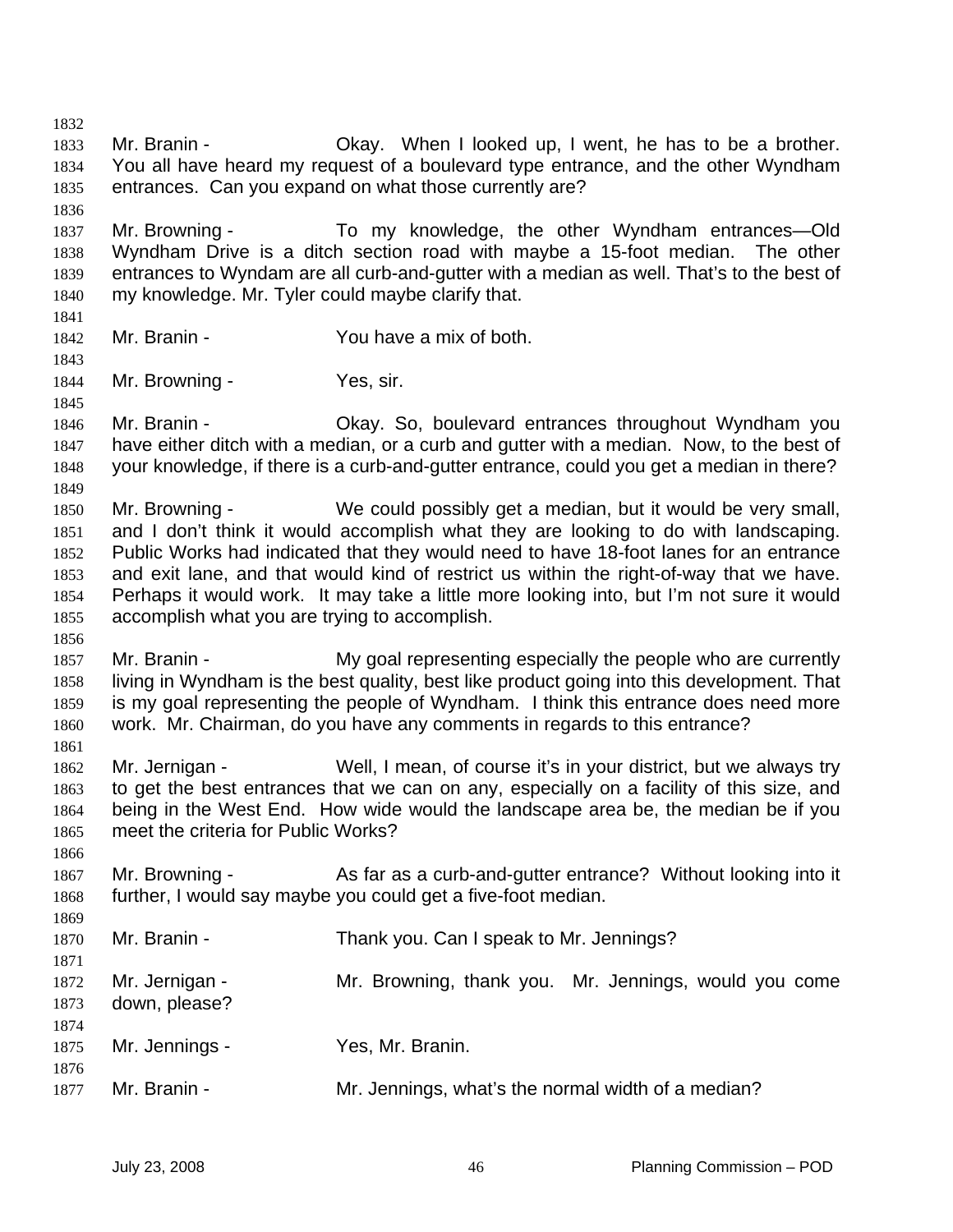1879 1880 Mr. Jennings - Normal medians are eight or ten feet, sometimes fourteen. Most of them out in the Wyndham area are ten- to fourteen-feet wide.

| 1881         |                                                                                            |                                                                                                                                                      |  |
|--------------|--------------------------------------------------------------------------------------------|------------------------------------------------------------------------------------------------------------------------------------------------------|--|
| 1882         | Mr. Branin -                                                                               | Ten to fourteen.                                                                                                                                     |  |
| 1883         |                                                                                            |                                                                                                                                                      |  |
| 1884         | Mr. Jennings -                                                                             | Yes, sir.                                                                                                                                            |  |
| 1885         |                                                                                            |                                                                                                                                                      |  |
| 1886         | Mr. Branin -                                                                               | The median.                                                                                                                                          |  |
| 1887         |                                                                                            |                                                                                                                                                      |  |
| 1888         | Mr. Jennings -                                                                             | The median.                                                                                                                                          |  |
| 1889         | Mr. Branin -                                                                               | What about lanes?                                                                                                                                    |  |
| 1890<br>1891 |                                                                                            |                                                                                                                                                      |  |
| 1892         | Mr. Jennings -                                                                             | The lanes are 18 foot for one way.                                                                                                                   |  |
| 1893         |                                                                                            |                                                                                                                                                      |  |
| 1894         | Mr. Branin -                                                                               | Okay. For one way.                                                                                                                                   |  |
| 1895         |                                                                                            |                                                                                                                                                      |  |
| 1896         | Mr. Jennings -                                                                             | Well, ingress and egress. Yes, one side.                                                                                                             |  |
| 1897         |                                                                                            |                                                                                                                                                      |  |
| 1898         | Mr. Branin -                                                                               | Okay. All right. I don't have any further questions for Mr.                                                                                          |  |
| 1899         | Jennings.                                                                                  |                                                                                                                                                      |  |
| 1900         |                                                                                            |                                                                                                                                                      |  |
| 1901         | Mr. Jernigan -                                                                             | Are they restricted on—I mean, the right-of-way—                                                                                                     |  |
| 1902         |                                                                                            |                                                                                                                                                      |  |
| 1903         | Mr. Branin -                                                                               | They are restricted on space. I pushed the applicant to go                                                                                           |  |
| 1904         |                                                                                            | back and find out if they could get more land from the adjoining landowner, which is a                                                               |  |
| 1905         |                                                                                            | trust. They've shown me the evidence that they've tried, and they couldn't. I think this                                                             |  |
| 1906         |                                                                                            | entrance does need—They are going to provide a brick entrance, a well-designed and                                                                   |  |
| 1907         |                                                                                            | established entrance. Public Works is asking for curb and gutter, and we are looking for                                                             |  |
| 1908         |                                                                                            | the boulevard entrance. That's why I wanted you guys to be briefed, because this is a                                                                |  |
| 1909         |                                                                                            | difficult entrance. We looked at the whole project and we said, well, we're concentrating                                                            |  |
| 1910         |                                                                                            | on the entrance. The entrance is difficult because we want the entrance to be what it                                                                |  |
| 1911         |                                                                                            | should be. You have restriction in land. The owner, developer is not willing to do curb                                                              |  |
| 1912         | and gutter, which Public Works is saying they prefer curb and gutter for storm water, for  |                                                                                                                                                      |  |
| 1913         | drainage, and for the entrance. It's an interesting issue. That's why I wanted to throw it |                                                                                                                                                      |  |
| 1914         |                                                                                            | up to you guys, get you fully involved in it, and see what you thought.                                                                              |  |
| 1915         |                                                                                            |                                                                                                                                                      |  |
| 1916         | Mrs. Jones -                                                                               | Mr. Branin, do you think that even a median that is half the<br>size of the normal entrance to the Wyndham subdivision would be able to accomplish a |  |
| 1917         | boulevard feel?                                                                            |                                                                                                                                                      |  |
| 1918<br>1919 |                                                                                            |                                                                                                                                                      |  |
| 1920         | Mr. Branin -                                                                               | We would have to ask Mr. Browning.                                                                                                                   |  |
| 1921         |                                                                                            |                                                                                                                                                      |  |
|              |                                                                                            |                                                                                                                                                      |  |

1922 1923 Mr. Browning - The applicant has proposed to put a very large entrance feature on the left side, the western part of the property. That was one of the reasons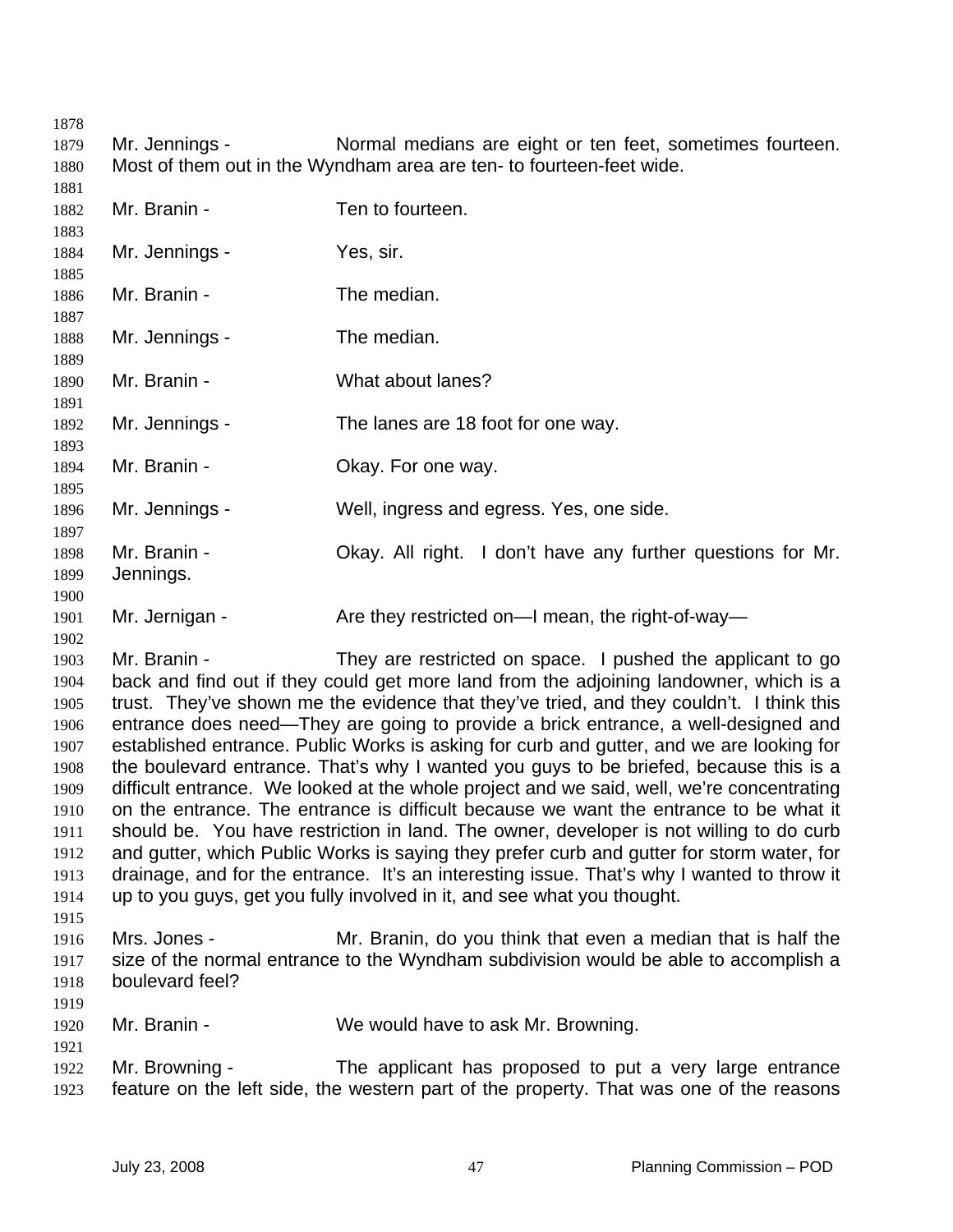that we were restricted with the width of the road. We wanted to fit that in there, and the County line is so close right there. We feel like they'll be able to landscape that and make it look better without putting curb and gutter. The more curb and gutter we have, the wider the road is, it's going to restrict the amount of landscaping. I think we kind of feel like we would be able to make it look better without curb and gutter, as opposed to with a small median. 1924 1925 1926 1927 1928 1929

1931 1932 1933 Mr. Branin - All right. If you want to make a comment, go ahead. You're going to not comment? Okay. All right. I think there is still a lot of work to be done with the entrance. I don't know if it's enough to—

1935 1936 1937 Mr. Browning - We'd like to work this out in the design phase. If we could take a look at that further along in the design phase and see what, you know, take a look at it and see what we can get.

- 1939 Mr. Branin - Ckay. Thank you, Mr. Browning.
- 1941 Mr. Browning - Thank you.
- 1943 Mr. Jernigan - Thank you.
- 1945 1946 1947 1948 Mr. Branin - Thave no further questions. I think Mr. Wilhite and I have a large task ahead of us when we go under construction. As much as I hate to say it, I don't think it's enough to hold it back because I think we can work through it. So, we're going to move forward with it on approval.
- 1950 1951 1952 Mr. Chairman, I'd like to move for approval of SUB-17-08, Ellington @ Wyndham (July 2008 Plan), with standard conditions for subdivisions served by public utilities, and the following additional conditions 13 through 19.
- 1954 Mrs. Jones - Second.

1956 1957 Mr. Jernigan - Motion by Mr. Branin, seconded by Mrs. Jones. All in favor say aye. All opposed say no. The ayes have it; the motion passes.

1959 1960 1961 1962 The Planning Commission granted conditional approval to SUB-17-08, Ellington @ Wyndham (July 2008 Plan), subject to the standard conditions attached to these minutes for subdivisions served by public utilities, the annotations on the plans, and the following additional conditions:

1963

1930

1934

1938

1940

1942

1944

1949

1953

1955

- 1964 1965 1966 1967 13. The limits and elevation of the Special Flood Hazard Area shall be conspicuously noted on the plat and construction plans and labeled "Limits of Special Flood Hazard Area." Dedicate the Special Flood Hazard Area as a "Variable Width Drainage & Utilities Easement."
- 1968 1969 14. The plat shall contain a statement that the common area is dedicated to the common use and enjoyment of the homeowners of Ellington @ Wyndham and is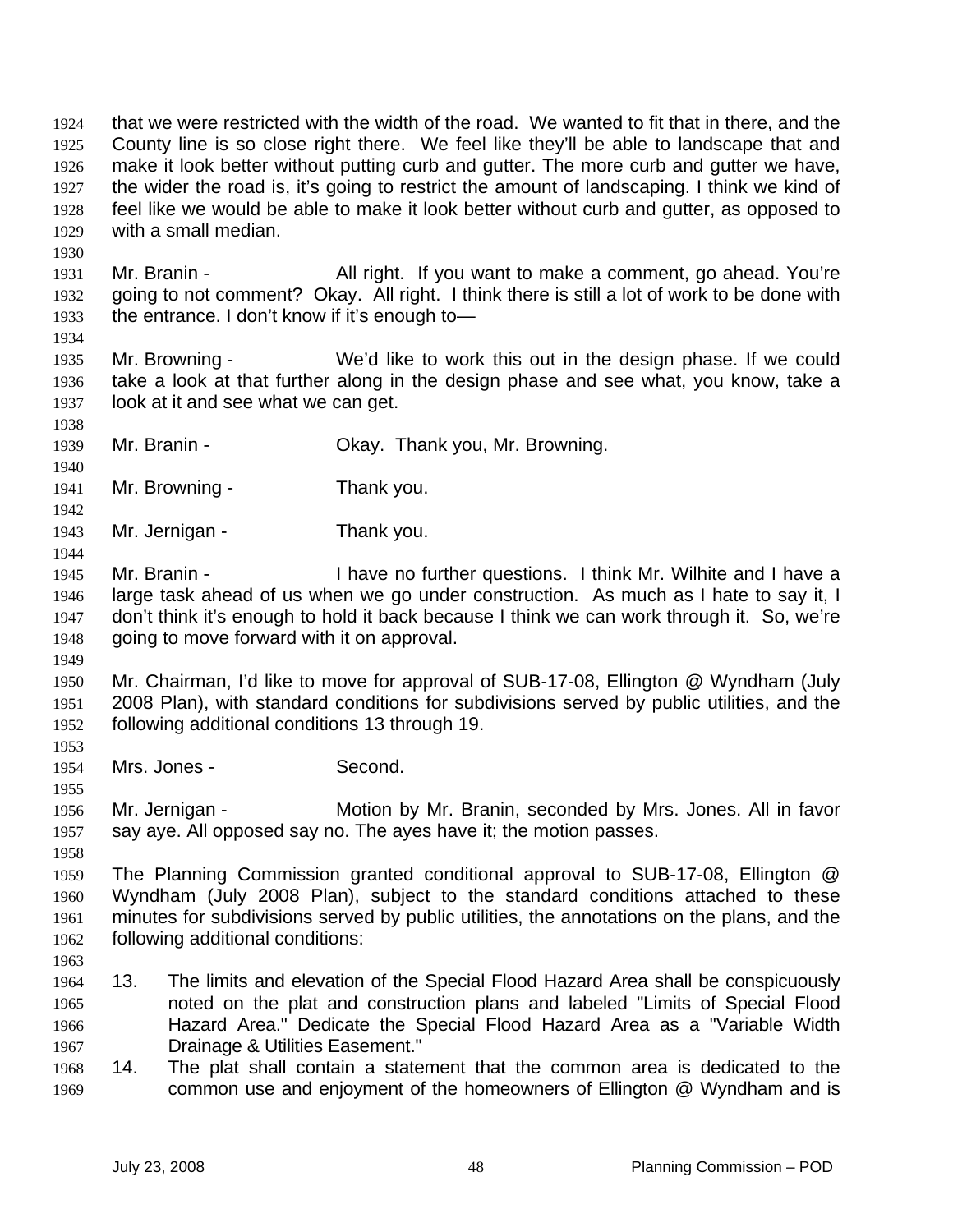not dedicated for use by the general public. This statement shall refer to the applicable article in the covenants recorded with the plat. 1970 1971

- 1972 1973 1974 1975 1976 15. At least sixty days prior to recordation of the plat, a draft of the covenants and deed restrictions for the maintenance of the common area shall be submitted to the Department of Planning for review. Such covenants and restrictions shall be in form and substance, satisfactory to the County Attorney and shall be recorded prior to recordation of the subdivision plat.
- 1977 1978 16. The proffers approved as part of zoning case C-2C-08 shall be incorporated in this approval.
- 1979 1980 1981 17. The final plat for recordation shall contain information showing The Chesapeake Bay Preservation areas, if any, in accordance with Chapter 19, Section 19-72 (18), of the Henrico County Code, as determined by the Director of Public Works.
- 1982 1983 1984 1985 1986 1987 1988 1989 1990 18. Any future building lot containing a BMP, sediment basin or trap and located within the buildable area for a principal structure or accessory structure, may be developed with engineered fill. All material shall be deposited and compacted in accordance with the Virginia Uniform Statewide Building Code and geotechnical guidelines established by a professional engineer. A detailed engineering report shall be submitted for the review and approval by the Building Official prior to the issuance of a building permit on the affected lot. A copy of the report and recommendations shall be furnished to the Directors of Planning and Public Works.
- 1991 1992 19. A subdivision landscape plan shall be submitted to the Department of Planning for review and approval prior to recordation of the plat.

### 1994 **PLAN OF DEVELOPMENT**

1993

1995

1996

POD-41-08 Mountain of Blessings Christian Center – Audubon Drive and Oakleys Lane **Hulcher & Associates, Inc. for Trustees of Mount Gerizim World Outreach Ministries:** Request for approval of a plan of development, as required by Chapter 24, Section 24-106 of the Henrico County Code, to construct a one-story, 17,150 square foot, **600-seat** sanctuary building addition and parking. The 5.697-acre site is located at the northeast corner of Oakleys Lane and Finlay Street on parcel 818-716-4343. The zoning is A-1, Agricultural District and ASO, Airport Safety Overlay District. County water and sewer. **(Varina)** 

1997 1998 Mr. Jernigan - Is there any opposition to POD-41-08, Mountain of Blessings Christian Center? There is opposition. All right, Mr. Garrison, you may proceed.

1999 2000 2001 2002 2003 2004 Mr. Garrison - The applicant is requesting approval of a new sanctuary addition with approximately 600 seats. The existing sanctuary will be converted to a classroom space. A re-annotated plan has been provided showing the realignment of the entrance on Finlay Street to match the alignment of Winghill Road right-of-way.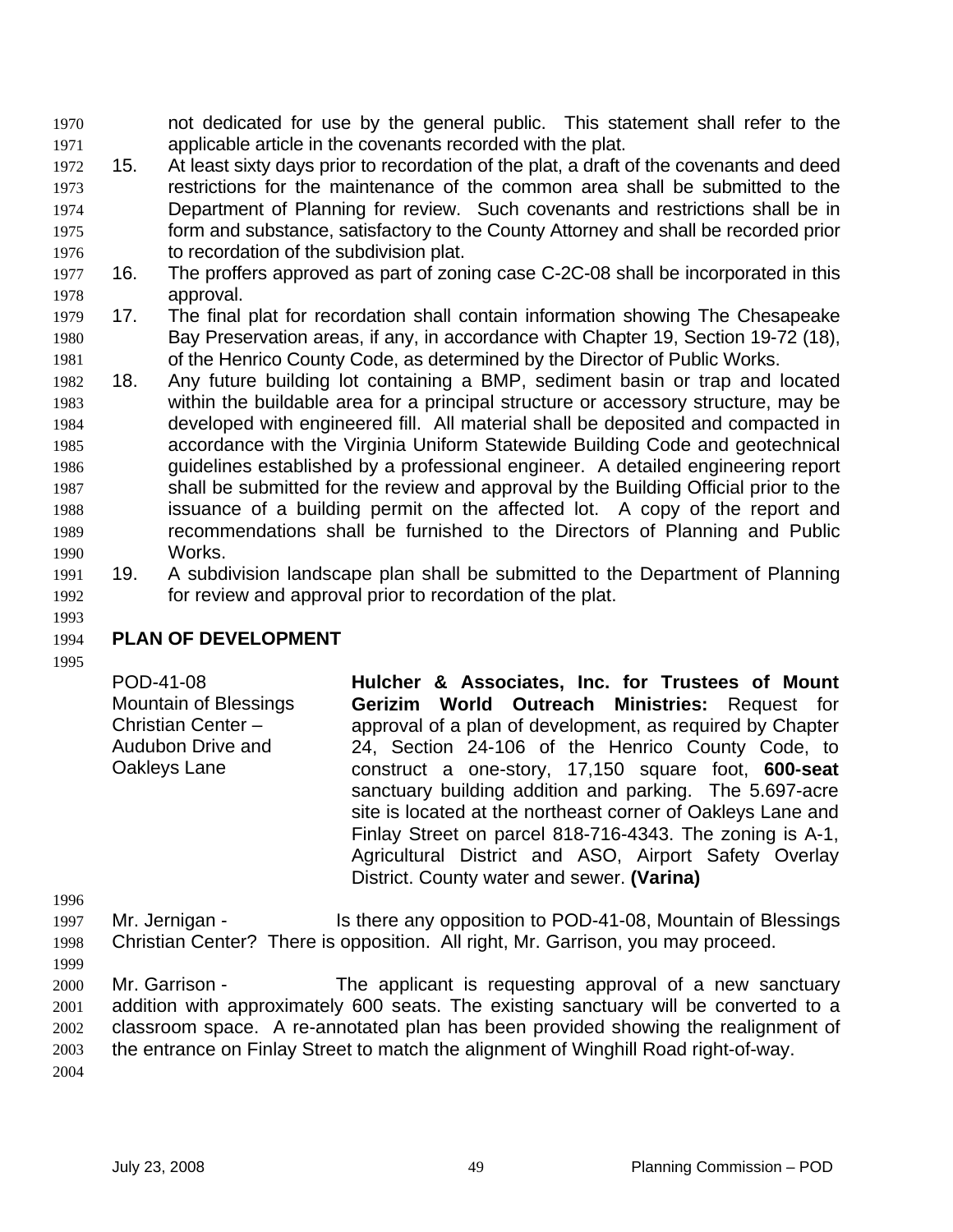Staff can recommend approval of POD-41-08, Mountain of Blessings Christian Center, subject to the annotations on the plan, standard conditions for developments of this type, and added conditions 29 through 35 in your agenda. 2005 2006 2007

2009 2010 2011 2012 2013 Mr. Jernigan - Any questions for Mr. Garrison from the Commission? I think I'd like to hear from the opposition first before I hear from the applicant, because that way we can answer his questions. Sir, would you come down, please? Good morning.

2014 2015 2016 2017 2018 2019 2020 2021 2022 2023 2024 Mr. Oslin - Good morning, sir. My name is Dallas Oslin, and I own the property on Finlay Street, which is right where he has the pointer now. My only concern is that the entranceway not going into Winghill Road, as the Engineering Department would like it, because what it would do would give exposure to the back of my lot and all. Probably longer than you all want to realize, 25 years ago, Tony Mayfield and I had an agreement that the church could have the road improved to their entranceway. It was built with County orphan funds at that time, and taken into the County system. As long as the entranceway doesn't extend any farther than it is now, I have no problem with it. There seems to be a disagreement of how far east on Finlay Street that the Engineering Department wants the road to come.

2025 2026 2027 2028 2029 2030 Mr. Jernigan - When I came out there one day and met with Mr. Royster, there was a discussion that you didn't want a cul-de-sac extended out there because it came too close to your property. At that point, I thought that was the only issue there was, and I said I don't see that we have a problem with that. That was discussed, and Mr. Royster discussed that with Mr. Jennings, and I thought at that point we were okay, that that wouldn't be done. This is another issue, which I haven't heard about.

2031

2008

2032 2033 2034 2035 2036 2037 2038 2039 2040 2041 Mr. Oslin - Well, I understood from the Engineering Department that they would like to bring—and I don't know whether I can work the pointer or not—the entranceway up to the center line of Winghill Road, which is right here. As long as it doesn't go into that area—My property is cleared back to Winghill Road. If you come down the entranceway to Winghill Road, it will have an exposure to the rear of my property. Do you want to do that, or are you going to do it? You can see right here where the present line of the entranceway to the church is, which is to the west of the center line of Winghill Road. Then you can see where the back of my lot there is backing up to Winghill. As long as you don't open up that little bit of foliage there, I have no problem with the church expanding.

- 2042 2043 2044 2045 2046 Mr. Jernigan - The Mr. Royster, would you come down, please? Mrs. Jones - I'm not sure I understand.
- 2047 2048 2049 Mr. Royster - Good morning members of the Commission. My name is Tom Royster. I'm a member of Mountain of Blessings Christian Center.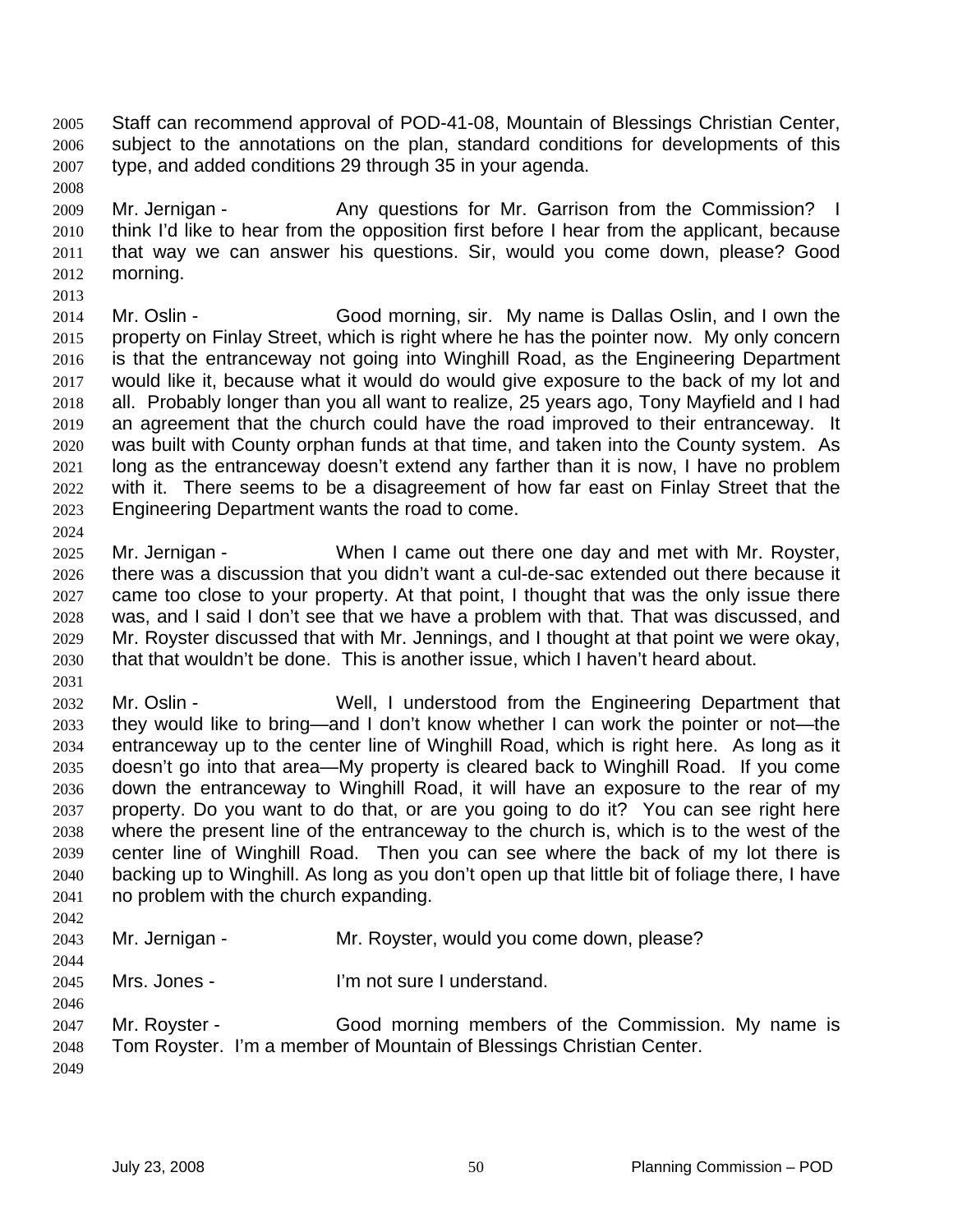Mr. Jernigan - Good morning, Mr. Royster. When I met with you at the site, and we discussed the cul-de-sac and this road, at that time, were we okay with not putting the cul-de-sac in and just extending that road up to the position that we had it? 2050 2051 2052 2053 2054 2055 2056 2057 2058 2059 2060 2061 2062 2063 2064 2065 2066 2067 2068 2069 2070 2071 2072 2073 2074 2075 2076 2077 2078 2079 2080 2081 2082 2083 2084 2085 2086 2087 2088 2089 2090 2091 2092 2093 2094 Mr. Royster - Yes, sir. At that time, that was the only issue that I knew of. Our request was to stop the extension of Finlay, and the realignment of the entrance across Winghill I was not aware of. Mr. Jernigan - All right. So, what Public Works wants comes up to about the center line of Winghill. Correct, Mr. Jennings? The way I'm looking at this, the extension of Finlay comes up to about the center line of Winghill. Mr. Jennings - Yes, sir. That's what we'd like to see. This way, if Winghill is ever developed in the future—Our standard is either for the entrances to line up, or be offset by a minimum of 150 feet. This way, if this is ever constructed, it'll be directly across from it and it will offset by what it is. Mr. Jernigan - The foliage that's in there now, is much of it going to be removed? Mr. Jennings - More than likely they'll probably just have a 90 into their site, so I'm not sure exactly how much they could leave. I haven't seen the details for that. Mr. Jernigan - The Mr. Oslin, normally—and I've been through this with Public Works before—they always do try to have an entrance or a street that sits right straight across so they don't have problems. I mean, to be truthful with you, I don't think Winghill will ever be built. Mr. Oslin - **[Off mike.]** It's a paper street and it's been that way for 50 years. Mr. Jernigan - Exactly. I don't foresee that that will ever change. Mr. Oslin - **[Off mike.]** I don't see why the intrusion of moving the entranceway— Mr. Jernigan - Sir, can you come up to the microphone, please, and state that again? I'm sorry. Mr. Oslin - I don't see where the intrusion of moving the entranceway 30 or 40 feet to the east of what it is now would have any adverse effect on Public Works. Before Winghill is ever built, we all may be dead and gone. I own the property that's roughly from here all the way down into here, plus one lot back here. During my lifetime, I have no intentions of developing that. I don't think there would be any adverse effect to the church to leave their entrance right where it's at, which is what's in

2095 the plan now, and Works wants to shift that to the east.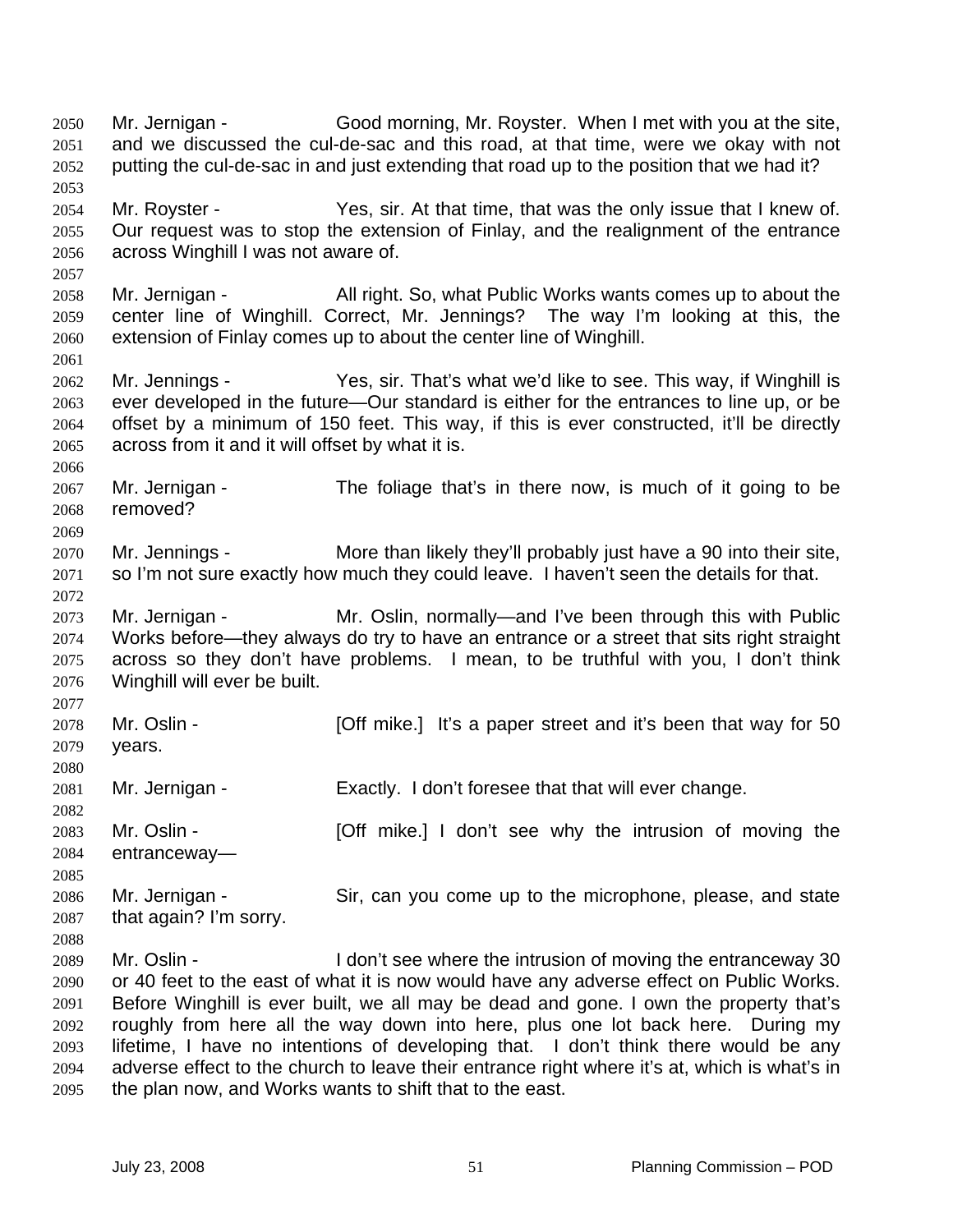Mr. Jernigan - Actually, what it shows on the plan now is the entrance itself is not at Winghill; it's the curb and gutter. Mr. Oslin - Works did tell me that they wanted to move that. Mr. Jernigan - But that's not what's shown on this plan. Mr. Oslin - No, it's not. As long as you go by what's shown on the plan, I have no opposition to it. Mr. Jernigan - All right, let me clear this up. Greg, come up here, please. Okay. Well, that clears that up. Mrs. Jones - Ckay. Mr. Jernigan - The Mr. Jennings, if Winghill was never built, do you think this would really have a serious effect if we kept it on the old plan? Mr. Jennings - Well, the problem is that it's still there. Its right-of-way could be developed. If somebody develops those vacant lots, they would be required to build that street. We're planning for the future. Unless it's vacated, Public Works normally plans for it to line up. Mr. Jernigan - There are vacant lots there. Mr. Jennings - Yes, sir. Mr. Jernigan - Ckay. All right, thank you, Mr. Jennings. Mr. Jennings - Do you see the rest of it? So, there are some developable lots along there, and they would be required to build that road. Mr. Jernigan - That property's been there forever, and nobody realized there were any lots there. I've been around here for 40-some years. Mr. Oslin? Mr. Oslin - **[Off mike.]** Sir? Mr. Jernigan - I'm going to have to follow Public Works on this one. Mr. Oslin - Pardon? Mr. Jernigan - I'm going to have to follow Public Works on this one. I'm going to go ahead and approve the addendum plan that they have. I don't know that you or I will ever see that property developed, but one of our jobs is to plan for the future. Now seeing the way it is laid out—which I didn't even know before that there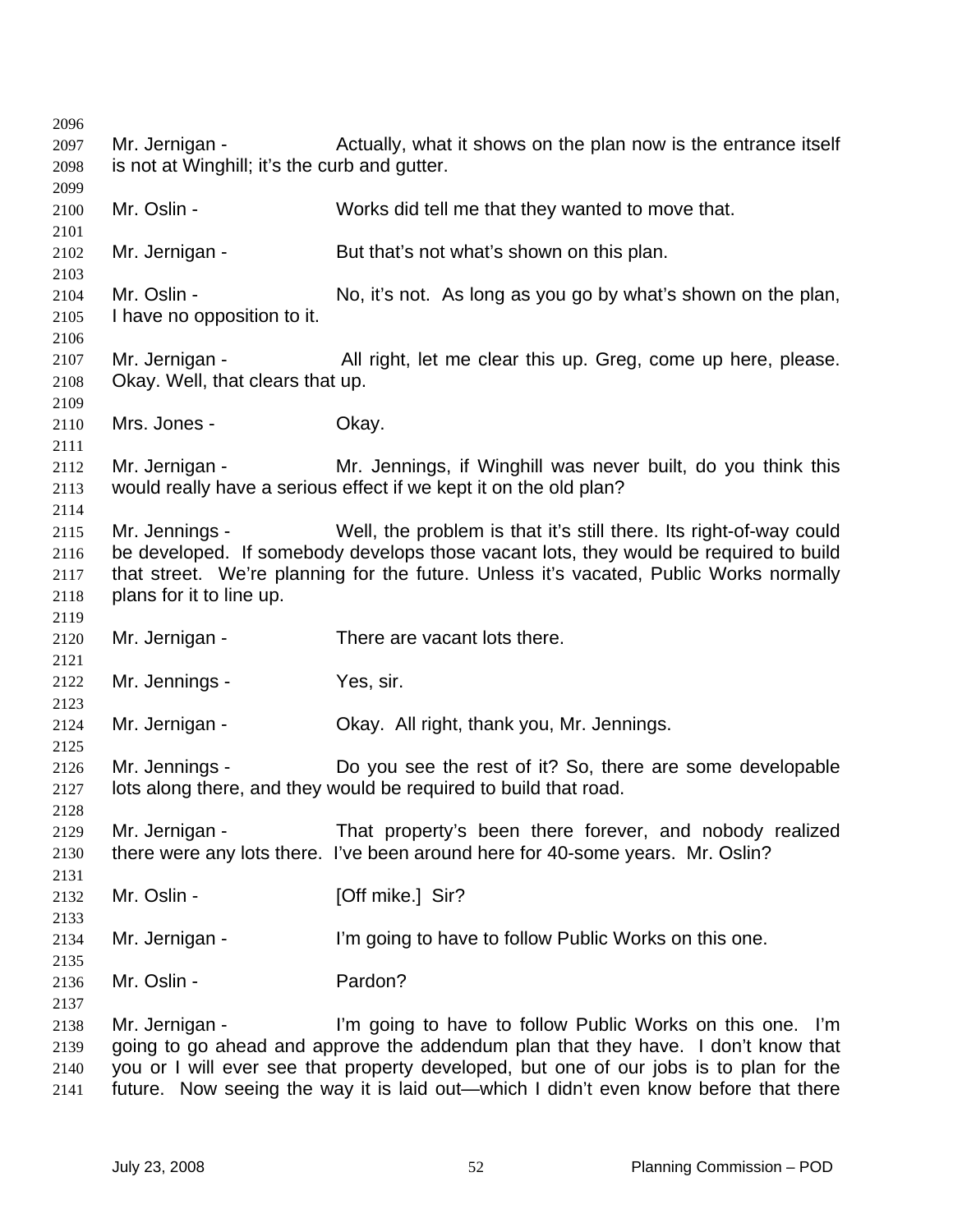were those developable lots in there—at some point in time, it may be 30 years from now, they may build up through there. I'll get them to just not clear out any more trees than they have to. We're going to have to do it like they show on the new plan. 2142 2143 2144 2145 2146 2147 2148 2149 2150 2151 2152 2153 2154 2155 2156 2157 2158 2159 2160 2161 2162 2163 2164 2165 2166 2168 2169 2170 2171 2174 2175 2177 2178 2180 2181 2183 2184 2185 2186 Mr. Oslin - Chav. Mr. Jernigan - I appreciate you coming out, sir. Mr. Oslin - Thank you, sir. Mr. Jernigan - Thank you. Any other questions from the Commission? All right. With that, I will move for approval of POD-41-08, Mountain of Blessings Christian Center on Audubon Drive and Oakleys Lane, subject to the annotations on the plan, standard conditions for developments of this type, conditions #29 through #35, the addendum, and the new plan for the road. Mr. Branin - Second. Mr. Jernigan - Motion by Mr. Jernigan, seconded by Mr. Branin. All in favor say aye. All opposed say no. The ayes have it; the motion passes. The Planning Commission approved POD-41-08, Mountain of Blessings Christian Center, subject to the annotations on the plans, the standard conditions attached to these minutes for developments of this type, and the following additional conditions: 2167 29. The right-of-way for widening of Oakleys Lane and Finley Street as shown on approved plans shall be dedicated to the County prior to any occupancy permits being issued. The right-of-way dedication plat and any other required information shall be submitted to the County Real Property Agent at least sixty (60) days prior to requesting occupancy permits. 2172 30. Outside storage shall not be permitted except as shown on the approved plan. 2173 31. Federal Aviation Administration (FAA), Form 7460-1 shall be submitted to the FAA and proof of such approval shall be provided to the Planning Department prior to approval of any building permit application 2176 32. Evidence that an engineer has certified the height of the building shall be provided to the Director of Planning prior to the issuance of a Certificate of Occupancy. 2179 33. Approval of the construction plans by the Department of Public Works does not establish the curb and gutter elevations along the Henrico County maintained right-of-way. The elevations will be set by Henrico County. 2182 34. The location of all existing and proposed utility and mechanical equipment (including HVAC units, electric meters, junction and accessory boxes, transformers, and generators) shall be identified on the landscape plans. All equipment shall be screened by such measures as determined appropriate by the Director of Planning or the Planning Commission at the time of plan approval**.**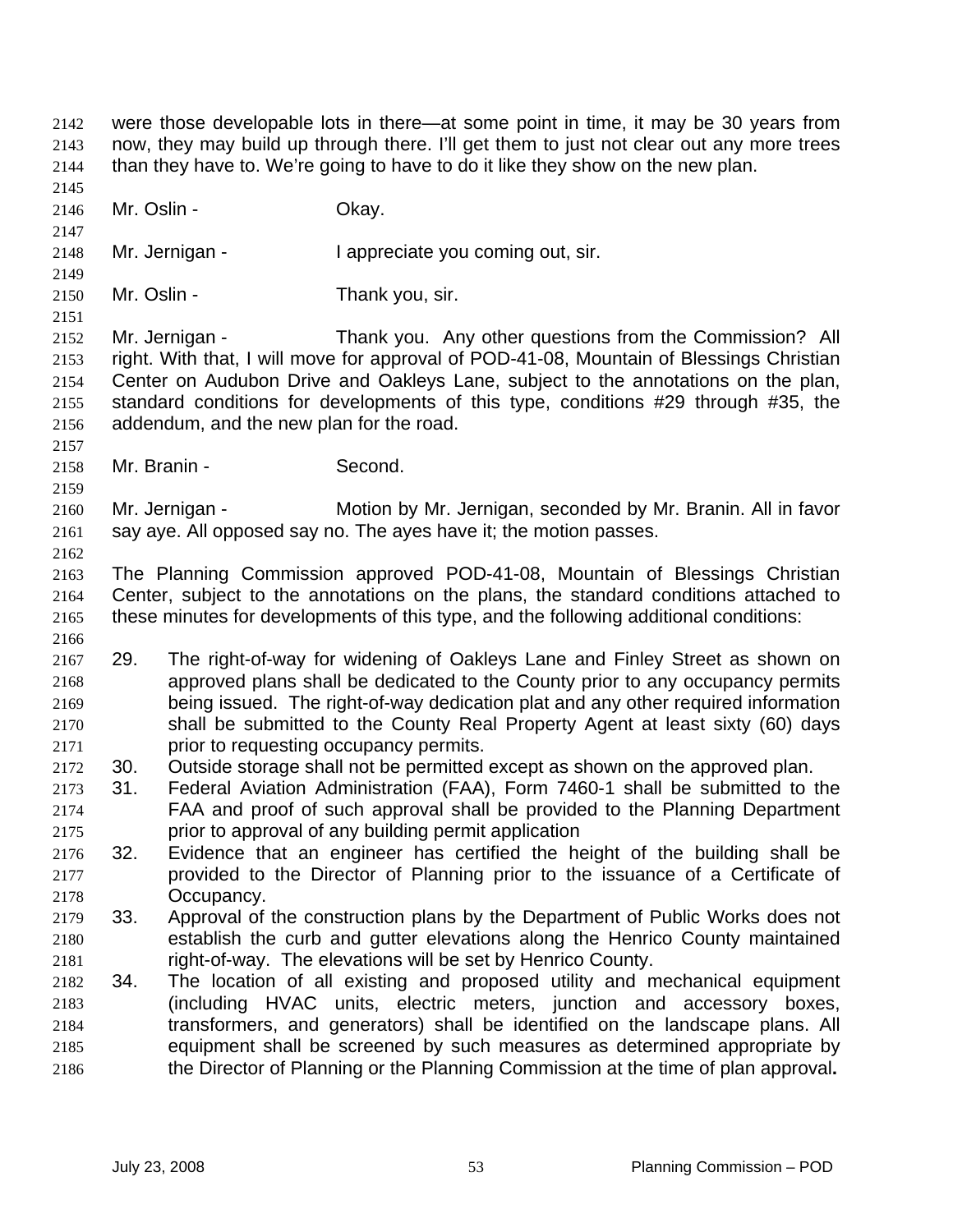2187 35. The limits and elevations of the Special Flood Hazard Area shall be conspicuously noted on the plan and labels "Limits of Special Flood Hazard Area." In addition, the delineated Special Flood Hazard Area must be labeled "Variable Width Drainage and Utility Easement." The easement shall be granted to the County prior to the issuance of any occupancy permits. 2188 2189 2190 2191

2192

#### 2193 **PLAN OF DEVELOPMENT RECONSIDERATION**

2194

POD-58-06 The Shops @ White Oak Village including PODs-82-07, 83-07, 84-07, 2-08, 11-08, 12-08, 27-08 and 35-08

**Ralph L. "Bill" Axselle, Jr. for Forest City/Pruitt Associates, Laburnum Investments and Laburnum Associates:** Request for approval of a reconsideration of a plan of development, as required by Chapter 24, Section 24-106 of the Henrico County Code, to revise the plans of development to eliminate portions of sidewalk along the outparcels. The 136.5-acre site is located at the intersection of I-64 and Laburnum Avenue, north of the intersection of Audubon Drive on parcels 814-718-0855 and 5710. The zoning is B-3C, Business District (Conditional) and ASO, Airport Safety Overlay District. County water and sewer. **(Varina)** 

2195

2201

2206

2196 2197 Mr. Jernigan - Is there any opposition to reconsideration of POD-58-06, The Shops @ White Oak Village including PODs-82-07, 83-07, 84-07, 2-08, 11-08, 12-

2198 2199 08, 27-08 and 35-08? There is no opposition. Mr. Strauss.

2200 Mr. Strauss - Good morning, and thank you.

2202 2203 2204 2205 The developer of the Shops at White Oak Village has requested this reconsideration by the Commission in order to reevaluate staff's recommendation for sidewalks to be provided along the western edge of the internal collector road parallel to Laburnum Avenue. That would be the street that runs in this direction here.

2207 2208 2209 2210 2211 2212 2213 2214 2215 The shopping center was originally approved with a plan of development for the shopping center with the exception of all the outparcels along Laburnum, which were the subject of separate approvals by the Commission. Since the time of original plan approval, staff has reviewed the individual outparcels, and in our review, we recommended that sidewalks also be provided along the western edge of the internal collector road. There are about seven outparcels that have been through the process. As shown in the exhibit in your packet, sidewalk was provided in response to staff's recommendations. We have that right here. You can see in the areas in red there are sidewalks on the western edge of the collector road.

2216

2217 2218 2219 2220 During the last several months, the developer has evaluated the situation, and made the determination that a sidewalk along the southern edge of the internal collector road is, in their opinion, redundant and unnecessary. Mr. Bill Axselle will speak momentarily to the applicant's request to remove the sidewalk on the western edge of this internal street. I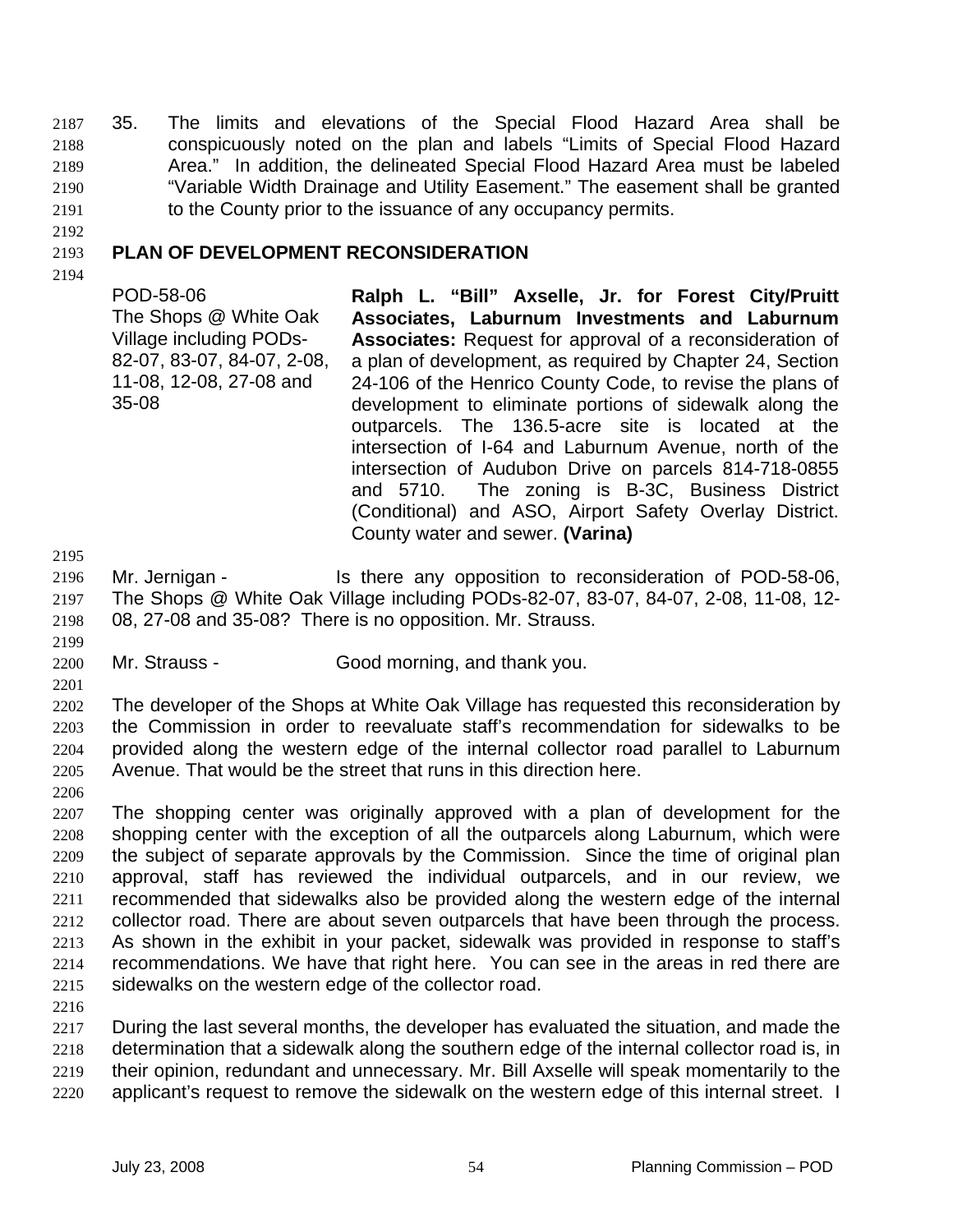would say that in our original recommendation to provide the sidewalk, the recommendation did have a practical basis. 2221 2222

2224 2225 2226 2227 2228 Staff is recommending that should the Commission grant the applicant's request to remove the sidewalk on the western edge of the internal street, that it do so on the condition that the applicant shall provide sidewalk on the eastern edge of the internal collector street at the Ukrop's store, where sidewalk was not shown on the original plan of development. That would be this stretch right here.

2230 With that, I will answer any questions you may have.

2232 2233 Mr. Jernigan - Jim, that piece of sidewalk right there at Ukrop's, they have it on that side of the street, they just don't have it at the Ukrop's.

2235 Mr. Strauss - Yes. There is sidewalk up to this point right here.

2237 2238 Mr. Jernigan - Just to let the Commission know what happened on this, in the master plan, it showed the sidewalk on the eastern portion, the other side.

- 2240 Mr. Strauss - Yes. I think Bill will speak to that.
- 2242 2243 2244 2245 Mr. Jernigan - In the original plan, the master plan, the sidewalks were on the eastern side of the street. When the sites came through for the restaurants, they wanted to put sidewalks on the western side. That's what happened. It wasn't originally on the plan, but then we wanted it after it came.
- 2247 Mr. Branin - Why not put them on both sides?
- 2249 Mrs. Jones - Redundant and unnecessary is—I don't understand.
- 2251 Mr. Strauss - I think Bill can speak to that.
- 2253 Mr. Jernigan - Yes. Mr. Axselle, will you come down, please?

2255 2256 2257 2258 Mr. Axselle - Bill Axselle on behalf of Forest City and Pruitt, who are developing The Shops at White Oak Village. We concur with staff's request regarding the Ukrop's, and I'll come to that in a minute; that's been cleared up since discussions yesterday.

2259

2223

2229

2231

2234

2236

2239

2241

2246

2248

2250

2252

2254

2260 2261 2262 2263 2264 2265 2266 When the proffers were approved with this zoning case, it required that there be connectivity by pedestrian walkways among the major anchors, the junior anchors, and the Lifestyle Center. All of those properties are located on the east side of that parallel road. When the POD came in for the White Oak Village, it showed all those connectivities. When the proffer came, it did not. The proffer approved by the County does not require connectivity between the major anchor, the junior anchor, and the Lifestyle Center to the outparcels. It does not require connectivity between the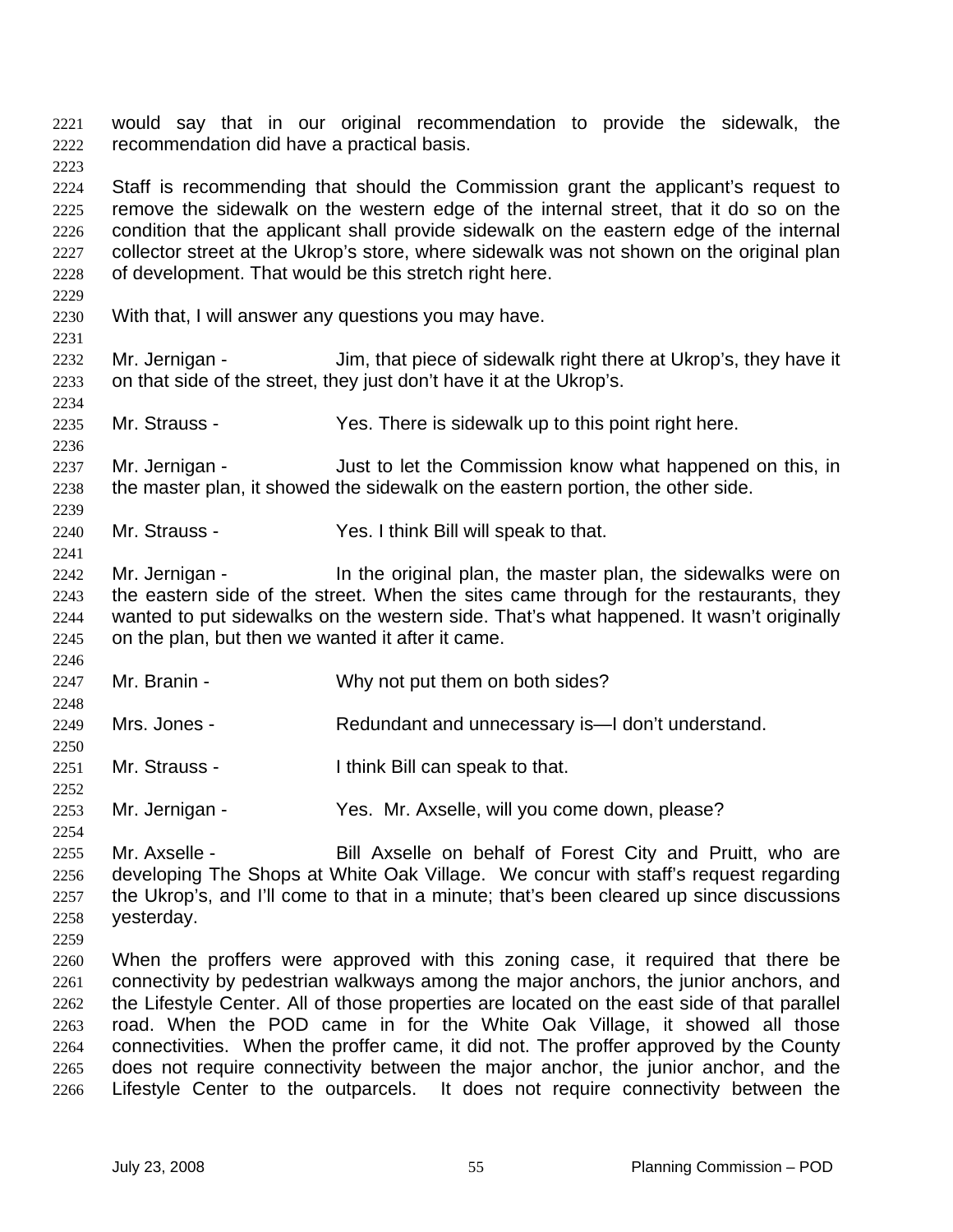outparcels. The plan that was approved by the Commission—and we have a copy here that we can show you—has tremendous pedestrian walkways throughout White Oak Village. It has—Steve, why don't you put that—Okay. 2267 2268 2269

- 2271 This is Steve with VHB. He'll lay that out with Jim Strauss.
- 2272

2278

2290

2293

2295

2297

2299

2302

2304

2306

2309

2270

2273 2274 2275 2276 2277 The point is that on the east side of the connector road, there is a sidewalk that parallels the connector road. On Laburnum, there's a sidewalk along Laburnum. This is probably the best illustration. The items in blue are part of the approved sidewalk, and all of those are being built. The question is, and the request is that we not be required to build what is in yellow for reasons I will give you later. But first let me address Ukrop's.

2279 2280 2281 2282 2283 2284 2285 2286 2287 2288 2289 Ukrop's is in the lower right side. You will see that there is a walkway extending along the east side of the connector road, adjacent to the Lifestyle Center. That goes all the way across there. It does not show a sidewalk at Ukrop's. That is because the Ukrop's has a ground lease and they take care of that. Their POD, unfortunately, does not show—as we found out yesterday—a sidewalk. We've talked with Ukrop's. Brendan Fisher is here, and he as spoken with Joe Davidson with Ukrop's. They are, in fact, putting in that sidewalk. He has spoken to KBS, who is the contractor for Ukrop's. They're putting that sidewalk in. So, while that sidewalk on the east side of the connector road does not show a sidewalk for Ukrop's, it is, in fact, being put in. They do have an access where the trucks go in the rear. They're obviously not putting a sidewalk there.

- 2291 2292 Mr. Branin - **Mr. Axselle, question.** What you have on the exhibit showing yellow, what plan that we've approved already has the sidewalks present?
- 2294 Mr. Axselle - **I** believe Mr. Strauss said seven different outparcels.
- 2296 Mr. Branin - We've approved them with sidewalk on them?
- 2298 Mr. Axselle - Yes.
- 2300 2301 Mr. Branin - Ckay. Mr. Axselle, what is this project? Overall, what is this that you're developing?
- 2303 Mr. Axselle - The Mult's obviously a retail center.
- 2305 Mr. Branin - Chay. Wouldn't you want as much connectivity as possible?
- 2307 2308 Mr. Axselle - Yes, and that's all the blue lines. We've been commended for having all of these.
- 2310 2311 2312 Mr. Branin - I do commend you for having those, but you have outparcel to outparcel. Hopefully, you're going to have a community that loves this, that's been striving for this. You're going to have transportation people come in. If they're going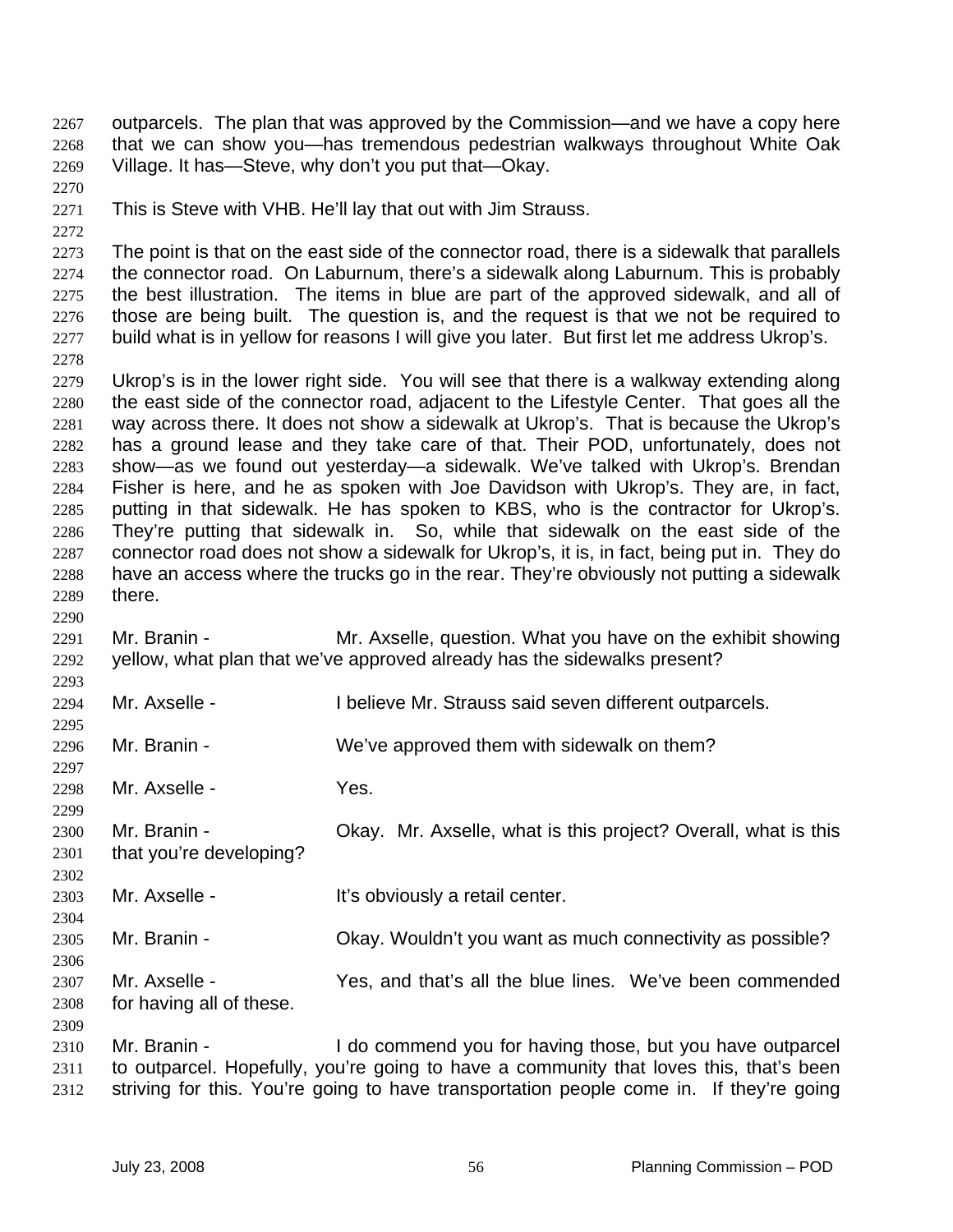from outparcel to outparcel, wouldn't it be to the benefit of the citizens and the benefit of the developer to have sidewalks? I mean, I just approved and fought for sidewalks that go nowhere. I don't have anything connecting. I have 64 on one side and on the other side, but I know that people do walk up and down Pemberton Road. 2313 2314 2315 2316

- 2318 2319 2320 2321 2322 2323 2324 2325 2326 2327 2328 Mr. Axselle - If I may, Mr. Branin, I think the reasons that we do not think this is necessary is that if you walk along the outparcels along Laburnum, there is a sidewalk there. More importantly, on the east side of the connector road there is a sidewalk. While you can't see them, we can show you that each of the outparcels, with two exceptions that I'll come to in minute—If you're on the Lifestyle Center sidewalk, there will be a red brick pattern sidewalk crossing over. You will walk along the Lifestyle Center, get to where you want to go to the outparcel, and then go to the outparcel. The County staff has requested, and we've concurred, that we will add a similar crosswalk for what is the Cracker Barrel site, because people will have, we think, desire to cross over from the Lifestyle Center there, and there was no such a crosswalk. Likewise for Longhorn Steak. That's part of our commitment to the staff.
- 2329

2317

- 2330 2331 2332 2333 2334 2335 2336 2337 2338 2339 2340 2341 2342 2343 2344 2345 The point I would make is that we really don't think that people are going to walk from outparcel to outparcel because the uses are similar—Longhorn, Red Lobster, McDonald's, Cracker Barrel, Chic-fil-a, just to go on down the list. It would be fairly unlikely that you would walk from McDonald's to eat, then go to Cracker Barrel to eat, and then go to Chic to eat. Also fairly important that I'd like to illustrate to you, this sidewalk, if you're using the yellow sidewalk that staff had suggested on some of these, you're crossing over every median access to every outparcel. In other words, to access Cracker Barrel, or to access any of these, you would have to use the sidewalk and go in where the median cut is, where cars will be coming in and out. We don't think that is safe. We think it is better to do it from the Lifestyle Center where people will be able to go over to a restaurant. With the crosswalks we already had planned, and with the two we'll be adding—one for Cracker Barrel and one for Longhorn—every outparcel will be able to be accessed from the Lifestyle Center by the road on the eastern side of the connector road. There would not be the access from outparcel to outparcel, but we don't think that's something people are going to use, and we don't think it's really the safe way to go back and forth.
- 2346

2347 2348 2349 2350 2351 We think it is redundant, and it is the cost. The County staff had suggested in the previous POD's that there be the sidewalk plus pavers and so forth. There is a matter of cost, but it's also a matter of it really not being necessary because you can get to every one of the outparcels now under this plan without using what we think is a redundant sidewalk.

2352

2353 2354 2355 2356 Keep in mind that that sidewalk was not required, connectivity was not required in the proffers that were approved by the County. It came up later. We think that we provided more than ample, what was required. We don't think it's necessary to provide a sidewalk that's—

- 2357
- 2358 Mr. Branin - The's convinced me.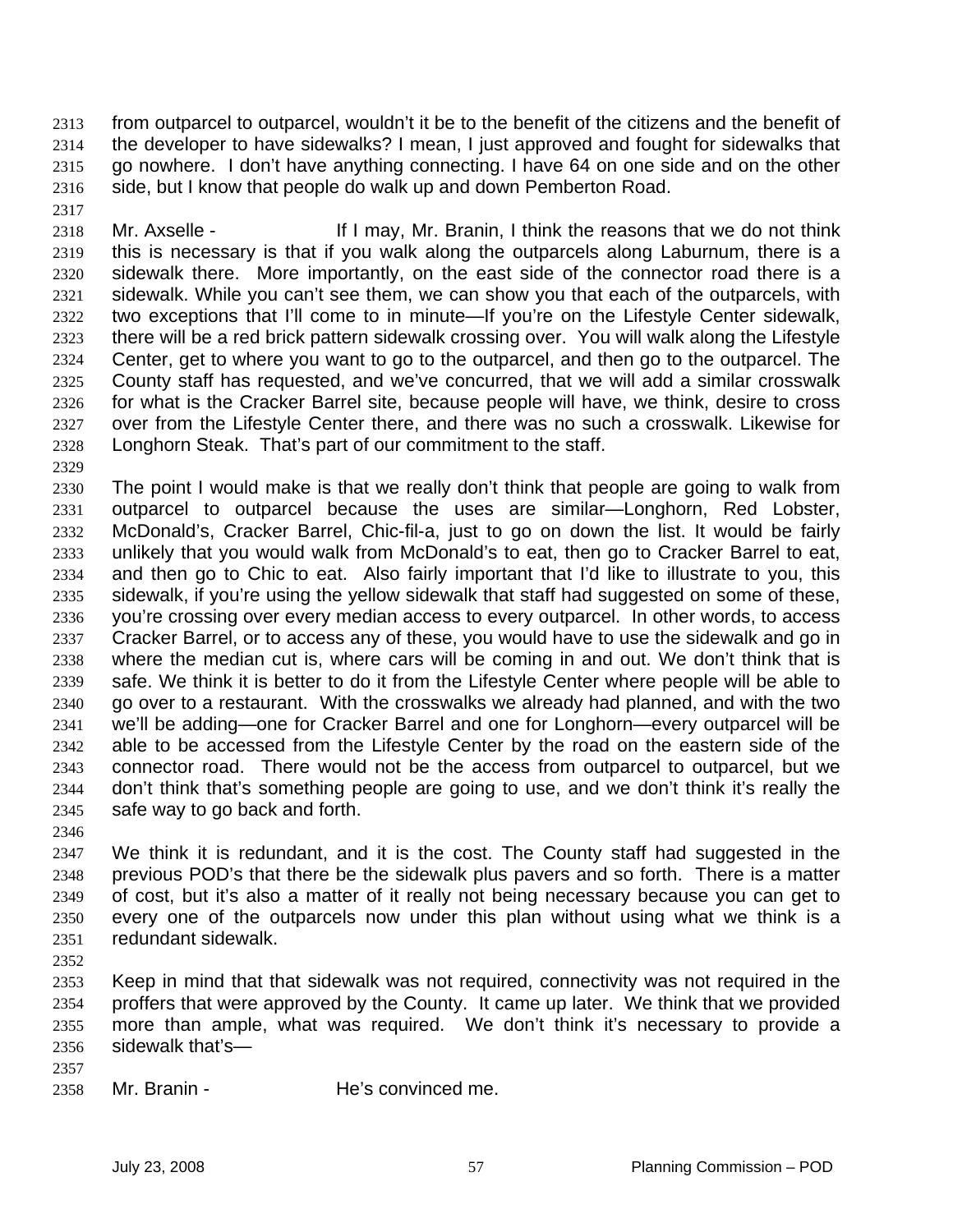2359 2360 2361 2362 2363 2364 2365 2366 2367 2368 2369 2370 2371 2372 2373 2374 2375 2376 2377 2378 2379 2380 2381 2382 2383 2384 2385 2386 2387 2388 2389 2390 2391 2392 2393 2394 2395 2396 2397 2398 2399 2400 2401 2402 2403 2404 Mrs. Jones - I have not been part of any discussion about this. I'm trying to decide whether there is really a huge downside to redundant, what you're calling redundant and unnecessary pedestrian walkways. Usually the answer to that is heavens no. What you're bringing up are safety issues. I haven't heard you say that you don't want to build them because of cost, because it's not that big a thing. I've heard you mention safety. Those are not factors involved here, right? Mr. Axselle - I would think cost is a factor, but I think from a public policy standpoint, safety is more legitimate. Mrs. Jones - The Mrs. Jones - The Mrs. Jones - It sounds much better. Mr. Axselle - Well, it's also more legitimate. Also instead of the sidewalk we think the landscaping will have a better appearance than losing the landscaping that would be where a sidewalk is. Mrs. Jones - That was my next question. If you are arguing to take the yellow sidewalk areas out, are you putting extensive landscaping in? Mr. Axselle - They would be replaced with the grass and whatever landscaping that is consistent with what is going to be there anyway. Mr. Branin - Mr. Axselle, I have another one for you. Mrs. Jones - Thank you. Mr. Branin - Don't shake when I say that. I have another one for you. You're very familiar with Short Pump Town Center. Mr. Axselle - Yes. Mr. Branin - Same developer. Mr. Axselle - Yes. Mr. Branin - We don't have sidewalks on our ring road out in Three Chopt, do we? Mr. Axselle - The Unfortunately, to be candid, we do not have a road along what would be comparable to the Lifestyle Center here. There is, much to my surprise—because I had the exact same impression—a sidewalk for the outparcels. I've never seen anybody on it. The Forest City people have never seen anybody on it. Mr. Branin - So, in Three Chopt, we do have them.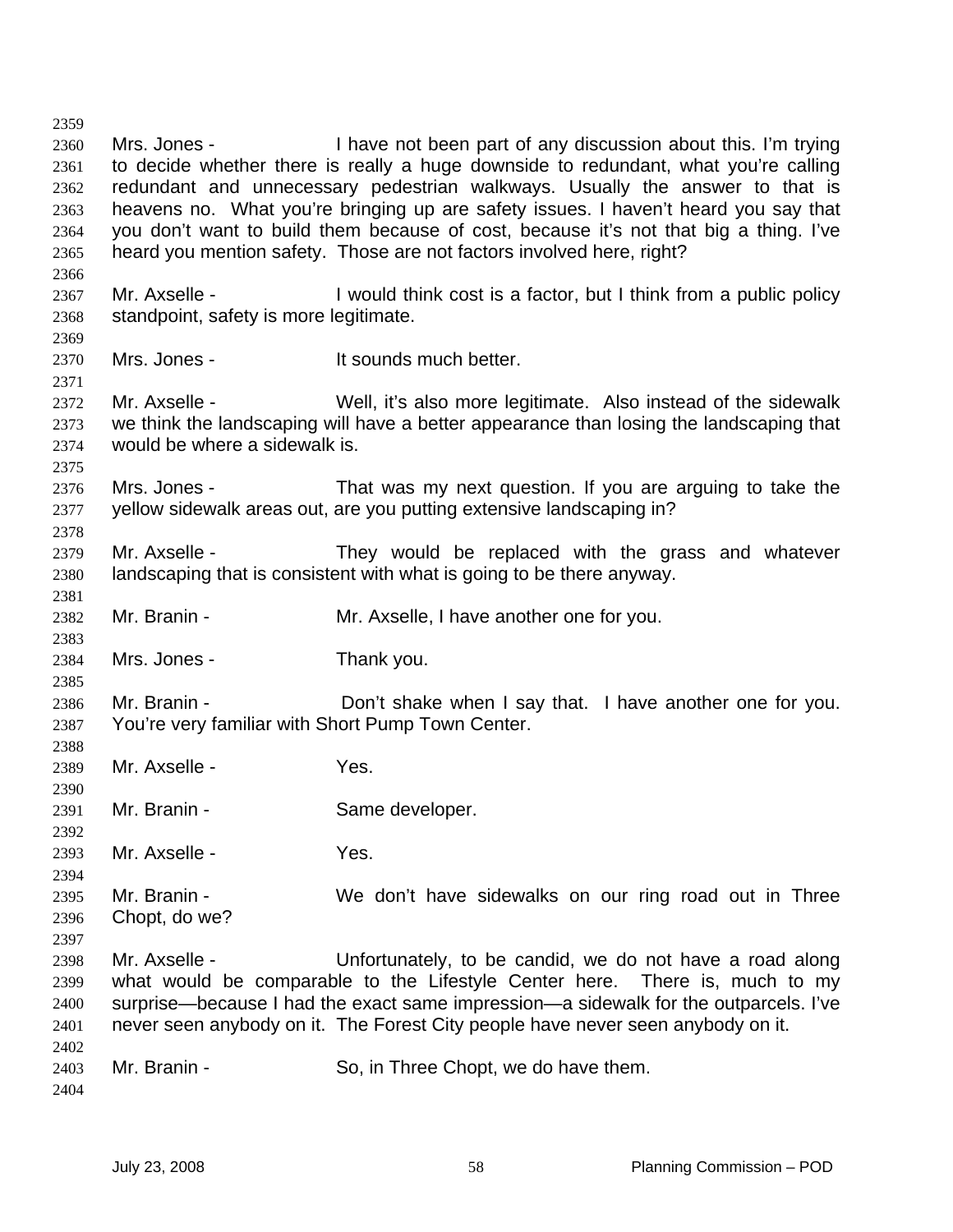Mr. Axselle - You do have that on that one, but nobody uses them. Also, the outparcels there are very limited in number, as opposed to the eleven here. 2405 2406 2407 2408 2409 2410 2411 2412 2413 2414 2415 2416 2417 2418 2419 2420 2421 2422 2423 2424 2425 2426 2427 2428 2429 2430 2431 2432 2433 2434 2435 2436 2437 2438 2439 2440 2441 2442 2443 2444 2445 2446 2447 2448 2449 2450 Mr. Branin - But we're building more and more all the time. Mr. Axselle - The Yes. We hope to. The point is that in Short Pump Town Center, there is one sidewalk on one side, as opposed to two sidewalks on each side. Mr. Branin - I'm big on sidewalks, I believe in them, and spend a extreme amount of time listening to the citizens. They want them. So, I'm all for sidewalks. Okay? But sitting and listening to you, looking at this, trying to think about Short Pump, and thinking about all the times I've been in it. People in the outparcels walk from outparcel to outparcel when it's a little strip mall. Right? I personally never have, and you don't see many people walking from the main mall, across down the parking lot, and across the road to get to outparcels. It's sad, but most people drive. Mr. Jernigan - Well, we do have a good amount of sidewalks in here. Mr. Branin - Yes. Mr. Jernigan - Each road does have a sidewalk. We have to decide if we want to have it on both sides or just one side. At this point, especially since they're going to go ahead and move it down on the Ukrop's property to Audubon, that completes it on the other side of the road. As Mr. Strauss had told me the other day, if you do have sidewalks on both sides, people may be crossing right in the middle of the street, rather than at the intersection. That is a safety issue. I'm okay with it. Mrs. Jones - Is staff recommending approval? Mr. Strauss - With that additional condition for the Ukrop's sidewalk. I just want to ask one question. Did I hear correctly that if the sidewalk is removed, we're going to have a second look at the landscaping? Mrs. Jones - I threw that out there just to stir the pot a little. Mr. Strauss - This Commission approved the overall landscaping last month already. Mr. Jernigan - Yes. The landscaping plan has already come through. Mr. Strauss - I just want to know if we modify the plan at this point, are we taking a second look at the landscaping question? Mr. Jernigan - Can we handle that administratively? Mr. Branin - The State of Yes. Why wouldn't we just do that administratively?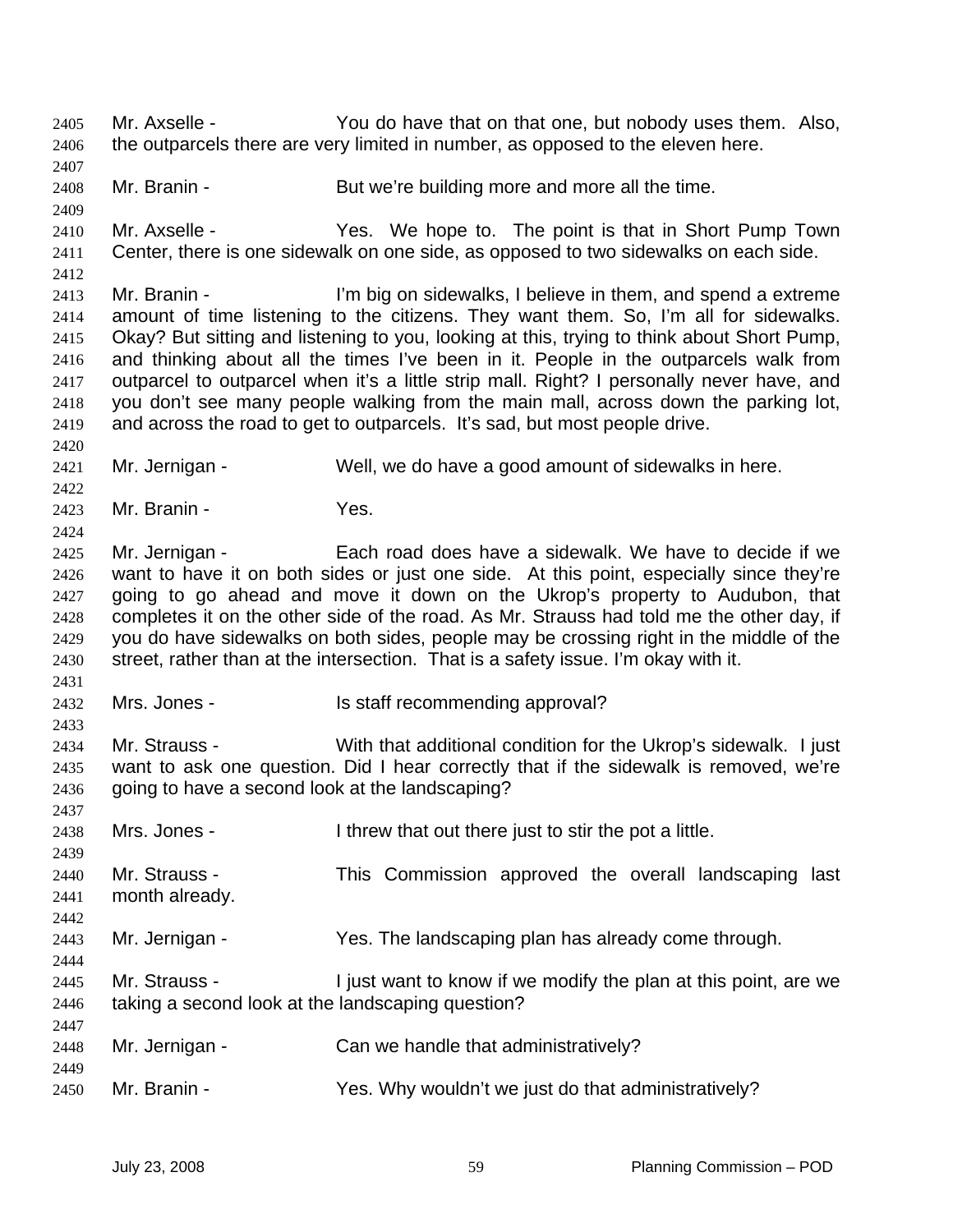2451 2452 2453 2454 2455 2456 2457 2458 2459 2460 2461 2462 2463 2464 2465 2466 2467 2468 2469 2470 2471 2472 2473 2474 2475 2476 2477 2478 2479 2480 2481 2482 2483 2484 2485 2486 2487 2488 2489 2490 2491 2492 2493 2494 2495 Mr. Jernigan - We wouldn't bring that back to the Commission. We'll just do that administratively. All right. Any more questions for Mr. Axselle? With that, I will move for approval of reconsideration for the sidewalks on the western side for POD-58-06, The Shops @ White Oak Village. I move for approval that they be removed. Mr. Vanarsdall - Second. Mr. Jernigan - Motion by Mr. Jernigan, seconded by Mr. Vanarsdall. All in favor say aye. All opposed say no. The ayes have it; the motion passes. The Planning Commission approved reconsideration of POD-58-06, The Shops @ White Oak Village including PODs-82-07, 83-07, 84-07, 2-08, 11-08, 12-08, 27-08 and 35-08, subject to the annotations on the plans, and the standard conditions attached to these minutes for developments of this type. Mr. Emerson - Mr. Chairman that completes your cases for today. I do have two final items on the agenda. The first being approval of the minutes for the June 25, 2008 meeting. **APPROVAL OF MINUTES: June 25, 2008**  Mrs. Jones - Mr. Director, since I was responsible for the length of these minutes, I felt it was incumbent upon me to go through them, and I do have several corrections, if you don't mind. Page 17, line 542, "plantation" needs to be capitalized as the name of the company. On page 52, line 2091, where it says, "unintelligible Sundays," my recollection is that they were referring to Wednesdays. So, it would read, "Don't come in just on Sundays and Wednesdays during the week." On page 53, line 2121, I'm not sure, is "Hueble Robbins" spelled correctly? Mr. Emerson - We'll have to check that. I don't believe that is. Mrs. Jones - Chritia 1 ame page, line 2160 and 2161, it's the "effect" with an "e" as opposed to an "a." I have on page 57, line 2334, it's "square feet." On page 59—and I think this is more important than the spellings; this is important. On page 59, the gentleman talking from the audience on line 2198, as well as line 2433, is Mr. Hotchkiss, not Mr. Tice. On page 63, line 2583, the word is, "as we've done this timeline," as opposed to "gone." On line 64—excuse me—page 64, line 2658, in my comment the last word is "proposed." Page 66, line 2736, instead of "certain," it's "certainly." And on line 2750, it's "decisions," plural. That's all I had marked.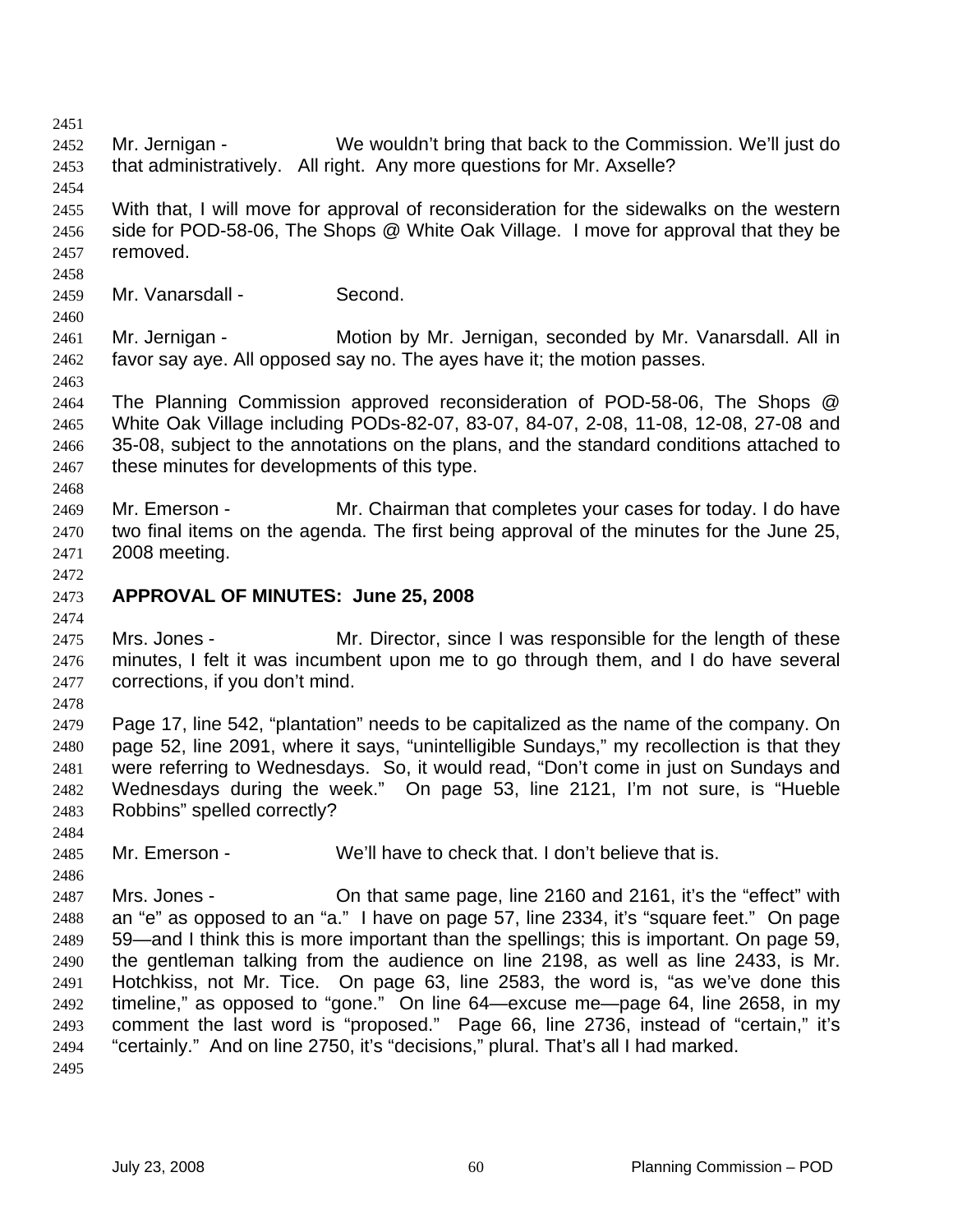Mr. Jernigan - The State there any more corrections to the minutes? Do I have a motion? 2496 2497 2498 2499 2500 2501 2502 2503 2504 2505 2506 2507 2508 2509 2510 2511 2512 2513 2514 2515 2516 2517 2518 2519 2520 2521 2522 2523 2524 2525 2526 2527 2528 2529 2530 2531 2532 2533 2534 2535 2536 2537 2538 2539 2540 2541 Mrs. Jones - So moved, as corrected. Mr. Branin - Second. Mr. Jernigan - **Motion by Mrs. Jones, seconded by Mr. Branin to approve** the minutes of June 25, 2008, as corrected. All in favor say aye. All opposed say no. The ayes have it; the motion passes. The Planning Commission approved the June 25, 2008 minutes, as corrected. Mr. Emerson - Mr. Chairman, the next item is the approval of the 2009 Planning Commission calendar. Mrs. Jones - Mr. Chairman, I'd like to just have a moment of discussion, please. I bring this up, I know, from time to time. I do it only because I believe we need to make sure that we have taken a fresh look at this. There is no POD meeting in August. There are, however, consequences to that. I notice that this time with my cases in particular, and you may have noticed—I don't know, Ernie, whether one of your cases, having been deferred to the Zoning meeting was— Mr. Vanarsdall - That's the first one I've had in ten years. Mrs. Jones - Well, and those kinds of things may not come up all the time, but they do come up. Mr. Vanarsdall - They really didn't need but two weeks, so it fell right in. Mrs. Jones - Our policy has always been, and I think, certainly, the Director will agree, that is preferable to keep everything on track for the type of meeting that it should be part of. It is a tremendous burden to staff to take on the out-of-cycle advertising, and the caseload is affected as well. I had several cases this time that had artificial and actually unnecessary pressures put on them because of the lack of an August meeting. In past years, I've thought that perhaps the answer was to delete a Zoning meeting, and then have August be totally open. Obviously, the work of the County goes on whether we're having a meeting or not, and the effect of stacking up cases and stacking up workload for staff is something that I'm trying to make sure we think through properly. What I'm calling artificial and unnecessary burden on the cases will not change as cases come and go. We notice that there are a lot of things in Henrico that the workload increases. This lack of a meeting was put in at a time when the staff was much smaller, and there weren't necessarily the folks available to cover when people were away on vacation. I think this kind of thing has worked out now over the years, and this is not an issue anymore.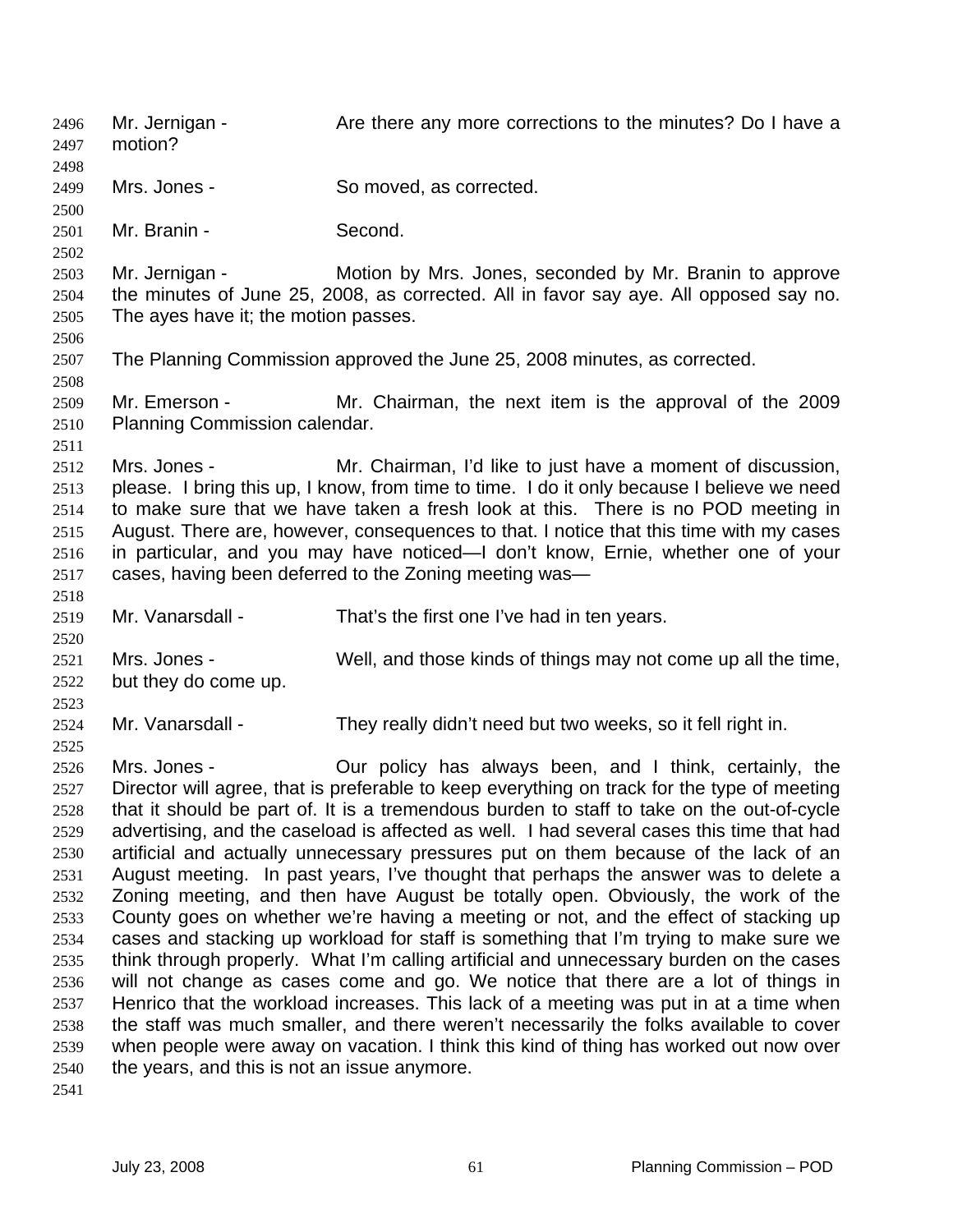I do believe, though, that is not an issue for us, the Planning Commissioners. We take vacation, or we have sick days, or whatever, and life goes on if we are not here. I think it is an issue for staff. I think it does make a difficulty for them that I don't want to do. There are five of us here on the Commission. We all may come at this differently, but I feel very strongly that the August meeting for the POD consideration should be reinstated so that there is a natural and a logical flow to the workload, that things don't stack up in September unnaturally, and that the citizens of the County are being served in the best way they can. The business of the County goes on on a regular basis. Trust me, I love vacations, I love tucking Planning aside for a while. I simply feel that we need to ask ourselves are we doing the best thing for the citizens and for the County by eliminating this meeting. My feeling is that it should be reinstated. 2542 2543 2544 2545 2546 2547 2548 2549 2550 2551 2552

2553 2554

2555

2558

2560

2570

Mr. Jernigan - Discussion?

2556 2557 Mr. Vanarsdall - I wonder what the citizens think about the Board taking August and December?

2559 Mrs. Jones - The Mrs. I don't know.

2561 2562 2563 Mr. Vanarsdall - Mr. Chairman, what do you want to do? We can vote on it without Chris, or we can vote on it today. Everybody knows that Mr. Archer has no problem with it, and he never did.

- 2564 2565 2566 2567 2568 2569 Mr. Jernigan - I'll say from my end, because this discussion has come up before, I don't really have a problem. I haven't had that much of a problem in my district. I mean, there have probably been one or two cases where somebody came to me and said they had to hustle up and do this and that. For the years that we've been doing it, to have maybe two cases is pretty minimal. Mr. Branin, do you have anything to say?
- 2571 2572 2573 2574 2575 2576 2577 2578 2579 Mr. Branin - The Musical involved with this issue last year, and I talked to the different staff. From the feedback I received last year, it didn't really matter to them either way. I was pushing if we're going to give August off to POD, we should do it for Zoning as well. I was told that, no, we don't want to do that, and so forth and so on. The only pressure I get for August being off is it makes the developers that have POD cases in July have to stand on their P's and Q's because they don't want to get deferred. So, I don't have any issues with it. If staff is comfortable with it off, and it's not a hindrance to them, I'm fine with it. They're the ones that are affected the most.
- 2580 2581 2582 2583 2584 2585 Mr. Vanarsdall - The Spect your opinion, Mrs. Jones, but I don't have any problem with it either. I have sat here the longest, and have never had anyone have a problem with it. I've never dealt with any people who didn't understand. If I can't do it in two weeks, then I'll just defer it until next time, or something like that. I really haven't run into it. I asked around, and I just really didn't. I don't believe you'll find that much from the community.
- 2586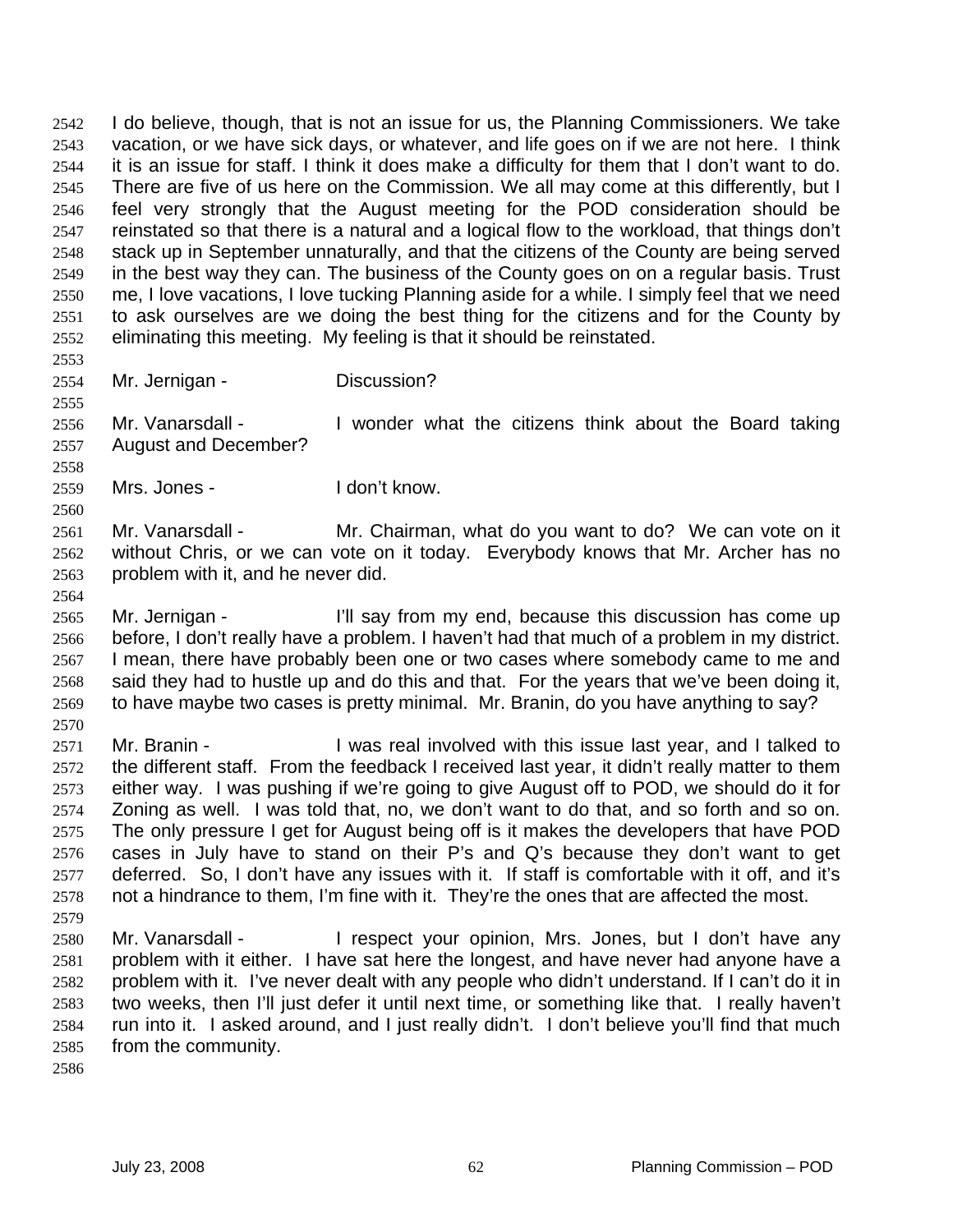Mrs. Jones - Well, the opinion I'm putting forward here is simply a result of my personal experience. Maybe it just happens to be an unusual thing that they all happen to be Tuckahoe cases where this is an issue. Also, in talking to the staff, obviously, they will be fine with whatever because I know that they certainly do adjust very well to whatever the situation is. I know the County will go on, and we all will go on, no matter what. I question whether this is good public policy based on how the County operates, and whether we shouldn't take another look at this. I bring it to your attention for that reason. 2587 2588 2589 2590 2591 2592 2593 2594 2595 2596 2597 2598 2599 2600 2601 2602 2603 2604 2605 2606 2607 2608 2609 2610 2611 2612 2613 2614 2615 2616 2617 2618 2619 2620 2621 2622 2623 2624 2625 2626 2627 2628 2629 2630 2631 2632 Mr. Jernigan - Christen Christella Zoning meeting, I don't believe I'd agree with that myself. I mean, I think we do need— Mr. Vanarsdall - What does that have to do with what we're doing today? Mr. Jernigan - All right. Mr. Vanarsdall - Zoning was mentioned one time to do that, and we never did go through with it, and never did plan to, I don't guess. Mr. Jernigan - No. Mr. Vanarsdall - That doesn't have anything to do with today. For me, personally, as a Commissioner and a voter, I don't have any problem with it, and never have had. Mr. Jernigan - Well, let's vote on it today. Mr. Branin - Ernie, how do you feel about it? Mr. Vanarsdall - I don't know. Mr. Branin - Chay. Mr. Jernigan - All right. Well, I think the best thing to do is vote on it. Do we have a motion to vote on the calendar as presented? Mr. Branin - Yes. I'd like to move that we vote on the calendar as presented today. Mr. Jernigan - Do we have a second? Mr. Vanarsdall - Second. Mr. Jernigan - The Motion by Mr. Branin, seconded by Mr. Vanarsdall to approve the calendar as presented for 2009. All in favor say aye. All opposed say no.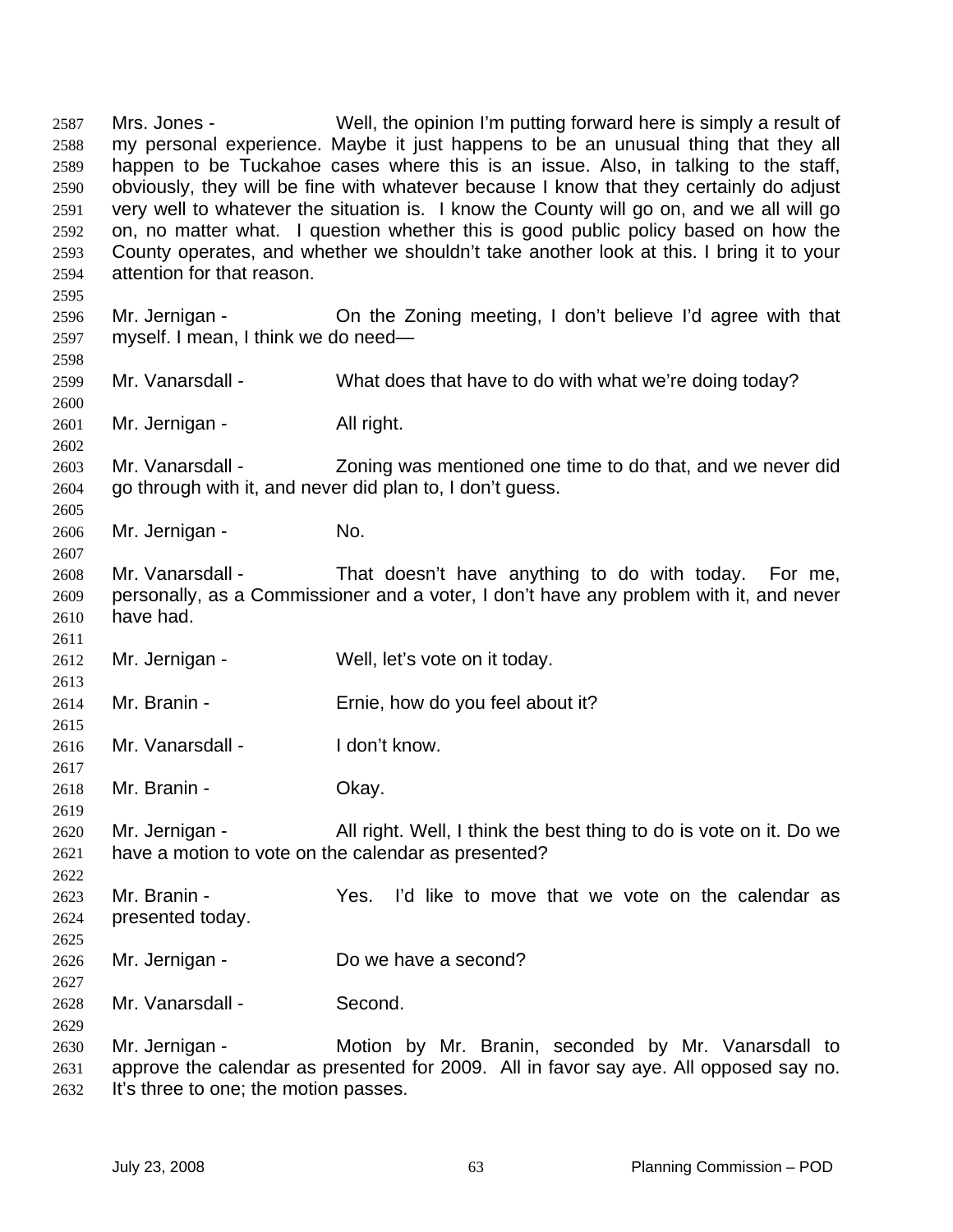| 2633 |                                               |                                                                                       |
|------|-----------------------------------------------|---------------------------------------------------------------------------------------|
| 2634 | The vote was as follows:                      |                                                                                       |
| 2635 |                                               |                                                                                       |
| 2636 | Mr. Jernigan -                                | Yes                                                                                   |
| 2637 | Mrs. Jones -                                  | No                                                                                    |
| 2638 | Mr. Vanarsdall-                               | Yes                                                                                   |
| 2639 | Mr. Branin -                                  | Yes                                                                                   |
| 2640 | Mr. Archer -                                  | Absent                                                                                |
| 2641 |                                               |                                                                                       |
| 2642 | Mr. Glover -                                  | Mr. Chairman, let the record show I abstain. I'm not going to                         |
| 2643 | be here next year at the Planning Commission. |                                                                                       |
| 2644 |                                               |                                                                                       |
| 2645 | Mr. Jernigan -                                | Well good, I'm glad you abstained.                                                    |
| 2646 |                                               |                                                                                       |
| 2647 | Mr. Vanarsdall -                              | If you're not running again, I won't be here either.                                  |
| 2648 |                                               |                                                                                       |
| 2649 | Mr. Glover -                                  | I didn't say I wasn't running.                                                        |
| 2650 |                                               |                                                                                       |
| 2651 | Mr. Jernigan -                                | No, he said he wouldn't be here.                                                      |
| 2652 |                                               |                                                                                       |
| 2653 | Mr. Glover -                                  | You be sure that you understand what I said, and I'm going                            |
| 2654 | to say it all over again.                     |                                                                                       |
| 2655 |                                               |                                                                                       |
| 2656 | Mrs. Jones -                                  | See, now this is how rumors get started.                                              |
| 2657 |                                               |                                                                                       |
| 2658 | Mr. Glover -                                  | Well, this rumor is going to be squelched right now. I don't                          |
| 2659 |                                               | believe I will be chosen to sit on the Planning Commission as a member from the Board |
| 2660 |                                               | of Supervisors next year; however, I will be on the Board of Supervisors.             |
| 2661 |                                               |                                                                                       |
| 2662 | Mr. Jernigan -                                | He will be on the Board, but not on the Commission.                                   |
| 2663 |                                               |                                                                                       |
| 2664 | Mr. Glover -                                  | Thank you.                                                                            |
| 2665 |                                               |                                                                                       |
| 2666 | Mr. Vanarsdall -                              | Did you all get that back there in the booth?                                         |
| 2667 |                                               |                                                                                       |
| 2668 | Mr. Branin -                                  | Mr. Glover, I would like to let you know that I have petitioned                       |
|      |                                               |                                                                                       |
| 2669 |                                               | the rest of the Supervisors to keep you down here with us. You do such a fine job.    |
| 2670 | Mr. Glover -                                  | I know better than that.                                                              |
| 2671 |                                               |                                                                                       |
| 2672 |                                               |                                                                                       |
| 2673 | Mr. Vanarsdall -                              | You might have trouble getting a second on that.                                      |
| 2674 |                                               |                                                                                       |
| 2675 | Mr. Jernigan -                                | All right, is there any other business for the Commission?                            |
| 2676 |                                               |                                                                                       |
| 2677 | Mr. Glover -                                  | Mr. Chairman, that would go over like a crocheted bathrobe.                           |
| 2678 |                                               |                                                                                       |